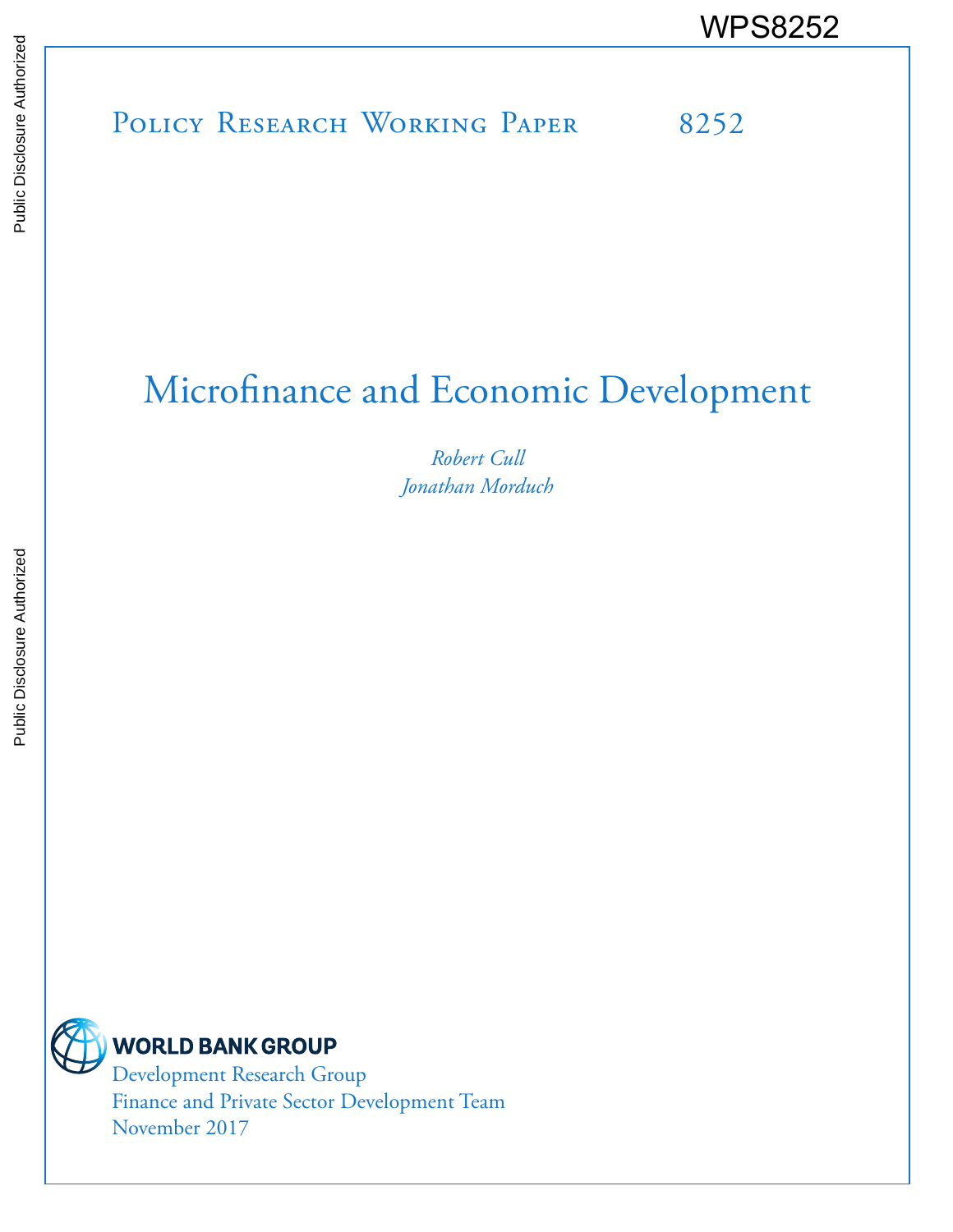## **Abstract**

Microfinance is generally seen as a way to fix credit markets and unleash the productive capacities of poor people who are dependent on self-employment. The microfinance sector has grown quickly since the 1990s, paving the way for other forms of social enterprise and social investment. But recent evidence shows only modest average impacts on customers, generating a backlash against microfinance. This paper reconsiders the claims about microfinance, highlighting the

diversity in evidence on impacts and the important (but limited) role of subsidies. The paper concludes by describing an evolution of thinking: from microfinance as narrowly construed entrepreneurial finance toward microfinance as broadly construed household finance. In this vision, microfinance yields benefits by providing liquidity for a wide range of needs rather than solely by boosting business income.

This paper is a product of the Finance and Private Sector Development Team, Development Research Group. It is part of a larger effort by the World Bank to provide open access to its research and make a contribution to development policy discussions around the world. Policy Research Working Papers are also posted on the Web at http://econ.worldbank.org. The authors may be contacted at rcull@worldbank.org.

*The Policy Research Working Paper Series disseminates the findings of work in progress to encourage the exchange of ideas about development*  issues. An objective of the series is to get the findings out quickly, even if the presentations are less than fully polished. The papers carry the *names of the authors and should be cited accordingly. The findings, interpretations, and conclusions expressed in this paper are entirely those of the authors. They do not necessarily represent the views of the International Bank for Reconstruction and Development/World Bank and its affiliated organizations, or those of the Executive Directors of the World Bank or the governments they represent.*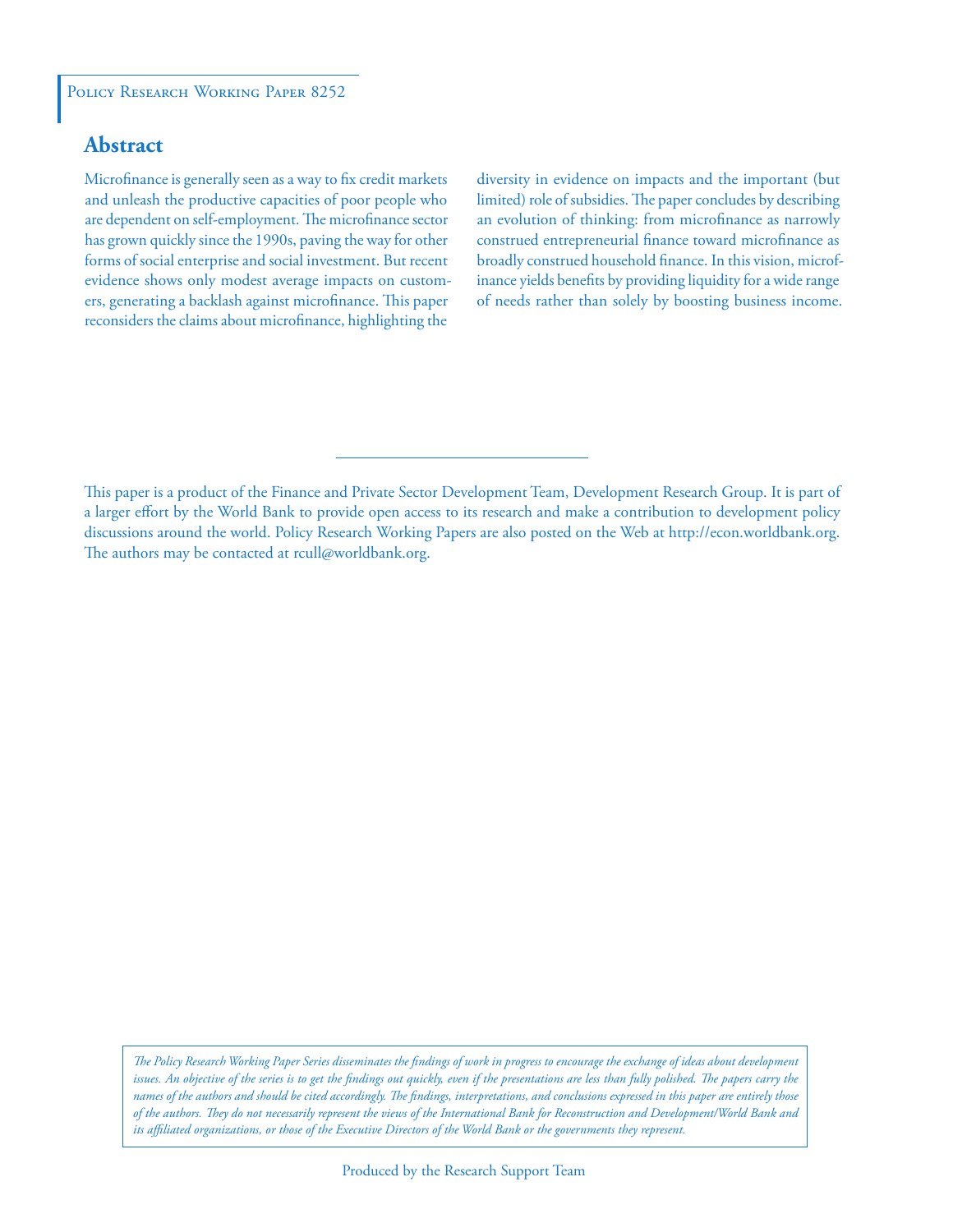### **Microfinance and Economic Development**

Robert Cull, World Bank

Jonathan Morduch, New York University

**JEL codes:** G21, G23, H25, O16

**Keywords:** microfinance, financial inclusion, poverty, implicit subsidy, economic development

A slightly modified version of this paper was prepared for the *Handbook of Finance and Development* (Thorsten Beck and Ross Levine, eds.)

We are grateful for permission to incorporate parts of "The way statistics shaped microfinance," presented by Jonathan Morduch at the 4<sup>th</sup> IMF Statistical Forum, November 17, 2016. Morduch thanks the Institute for Advanced Study in Princeton, where he spent 2016-17 as the Roger W. Ferguson. Jr. and Annette L. Nazareth member. The views are those of the authors only. They are not necessarily those of the World Bank, International Monetary Fund, or their affiliate institutions.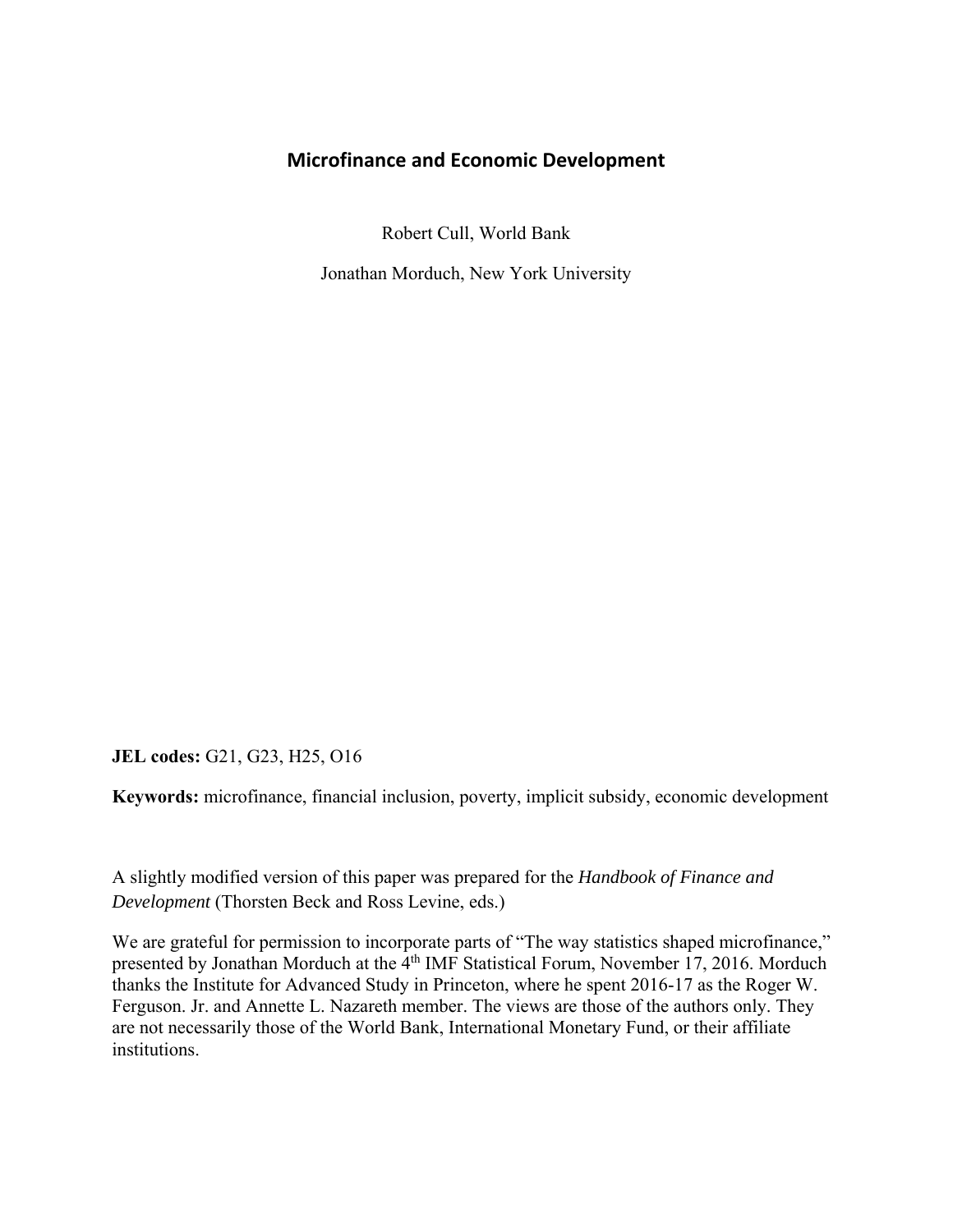#### **Introduction**

Microfinance was first trumpeted as a way to unleash the productive capacities of poor people dependent on self-employment (e.g., Hulme and Mosley 1996). The idea was straightforward: microfinance would transform customers' businesses by providing capital; that would increase borrowers' earnings and ultimately eliminate poverty (Yunus 2016). The focus aligned with influential economic theory that linked productive inefficiencies to credit market failure and pinned the blame on the vulnerability of standard lending contracts to information asymmetries (e.g., Stiglitz and Weiss 1981).

Microfinance has been fêted for introducing innovations in credit contracts, particularly group lending and installment-lending (Ghatak and Guinnane 1999, Armendáriz and Morduch 2000). More broadly, microfinance demonstrates a new mode of development intervention, one that displaces governments as central actors and turns to market-mechanisms to deliver services through a range of institutions that integrate social and financial goals (Conning and Morduch 2011).

Today, however, most observers see microfinance as a useful financial service but not a transformative social and economic intervention (Mossman 2015). Others, reacting against high expectations, dismiss microfinance as a failed fad, a neoliberal contrivance that entranced donors but failed to deliver services that truly helped poor communities (Bateman and Chang 2012). Even sympathetic observers worry that microfinance has "lost its moral compass" by focusing more on the profitability of lenders than on the poverty of customers (Hulme and Maitrot 2014).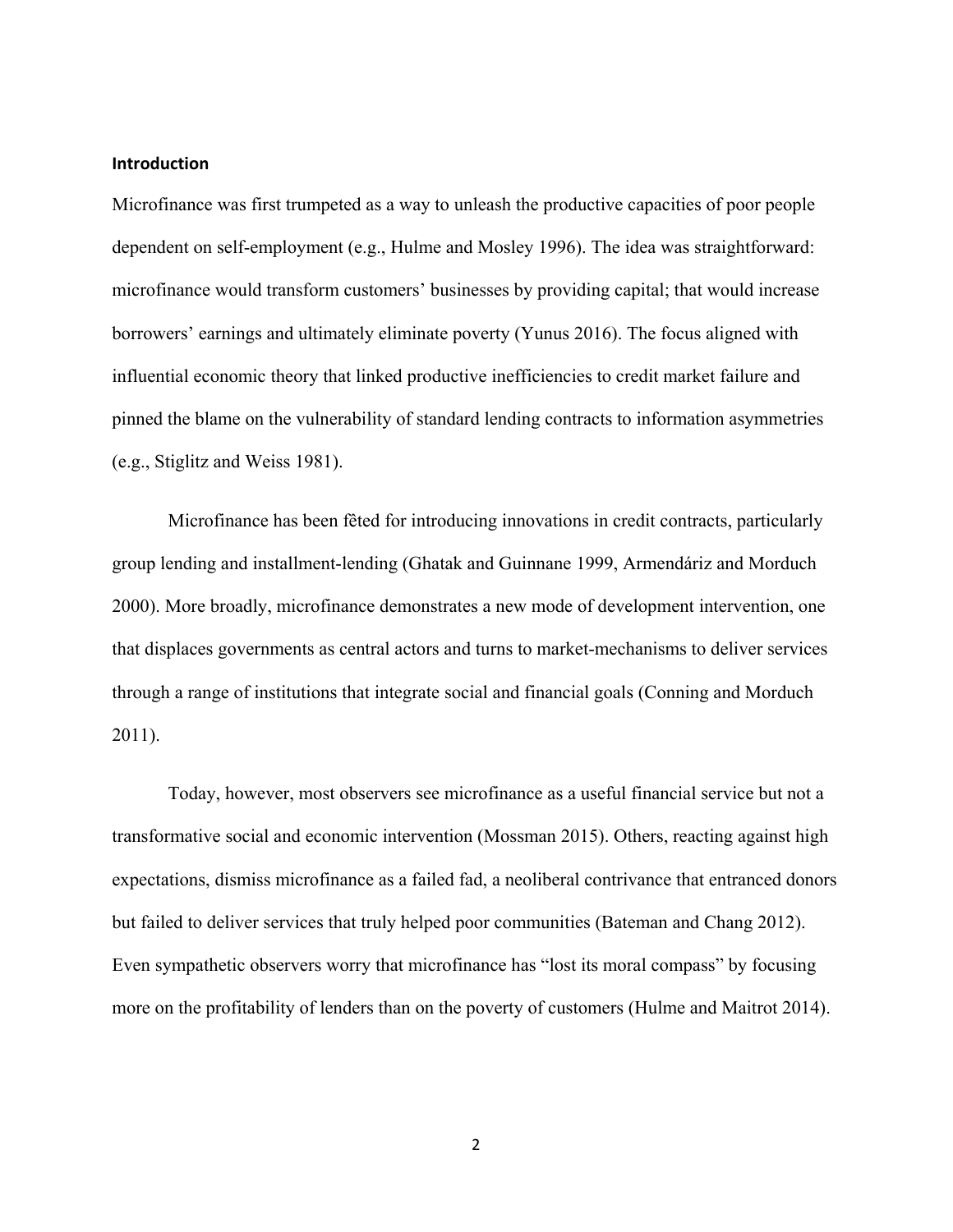This paper reconsiders the claims about microfinance, both about its social and economic impacts on households and about microfinance institutions' own profitability as business enterprises that serve low-income households. We argue that claims about large impacts and profits have been exaggerated, but so have claims about failures. There is important heterogeneity in both impacts and profit, and microfinance holds real appeal in some contexts, especially where communities remain fundamentally under-served.<sup>1</sup>

Expectations for impacts were set high by microfinance pioneers. They argued that they were helping to overcome financing constraints for small-scale entrepreneurs and radically expanding their opportunities to earn. At minimum, they claimed, microfinance would provide capital at cheaper interest rates than moneylenders and diminish dependence on trader-lenders adept at extracting surpluses (U.S. House of Representatives 1986). But more optimistically, microfinance promised to raise income and, with newfound resources, improve education and health and empower women. In this vision, finance was seen as a tool of personal transformation, and it captured the imaginations of those seeking new modes of social and economic change (Yunus 2008).

Researchers, though, have so far failed to find sustained evidence that access to microfinance has *writ large* done much to reduce poverty, improve living conditions, and fuel micro-businesses. Nearly all rigorous quantitative studies, beginning well before the use of randomized controlled trials, fail to fully support microfinance as a tool that can powerfully and single-handedly reduce poverty (see accounts in Armendàriz and Morduch 2010, Banerjee et al.

 $\overline{\phantom{a}}$ 

<sup>&</sup>lt;sup>1</sup> For related assessments, see Banerjee (2013), Field et al. (2016), and Hermes and Lensink (2011). See Beck (2015) for an assessment of microfinance within the broader contexts of financial inclusion and regulation.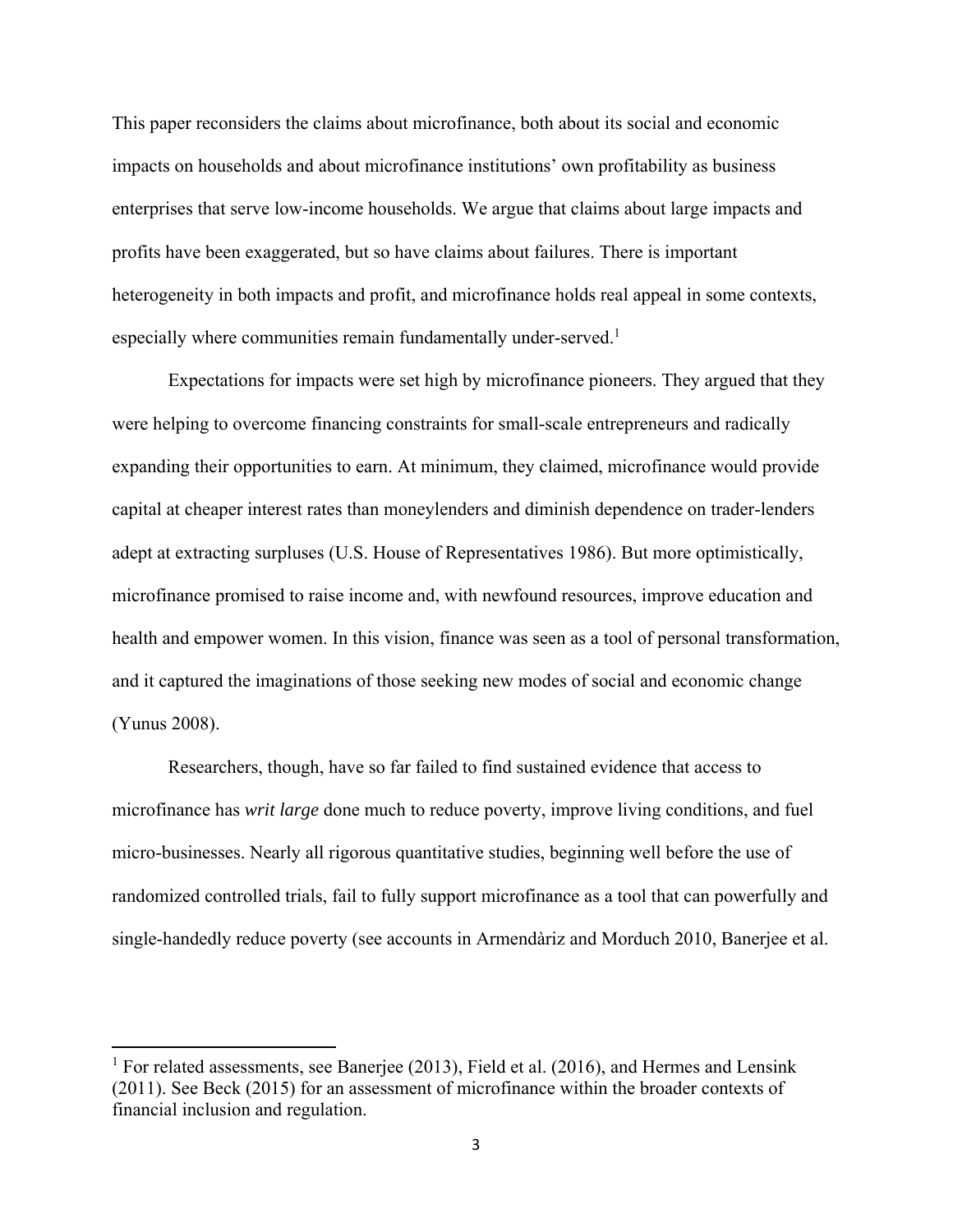2015c). Still, the vision is supported in pieces, and the most recent impact studies make a case for guarded optimism (e.g., Breza and Kinnon 2017, Banerjee et al. 2015a).

As debates on microfinance proceed, many are turning to broader notions like "financial inclusion" that bring microfinance together with efforts to provide saving, insurance, and payment services in under-served communities. This broadening should also inspire an expanded vision for microfinance itself. In this view, microfinance is not exclusively about fueling small businesses. Instead, microfinance makes life easier by enhancing financial liquidity, making it more likely that households can get hold of money when they need it. Here, microfinance is often worth paying for, and perhaps worth subsidizing, even though it rarely transforms. In this expanded vision, microfinance helps households with the challenges of managing the ups and downs of lives in poverty and near-poverty, even when poverty persists (Collins, et al. 2009). From customers' viewpoints, microfinance is already seen as providing basic household finance—even though in public documents lenders may describe microfinance as a tool strictly for entrepreneurial finance.

Recognizing that microfinance is akin to consumer finance makes it clearer that donors and investors must also recognize that access to microfinance is not always benign (e.g., Karim 2011). In the 1980s and 1990s, the loan repayment rate coupled with evidence of steady demand had been used as a rough indicator of impact. After all, why would customers borrow repeatedly—and how could they repay their loans steadily and with interest—if the borrowed funds were not yielding high returns to investment? But as microfinance markets saturate and borrowing is partly driven by liquidity needs, it is easier to see how debt problems arise amid sustained demand (Schicks 2013). The past decades give examples of over-lending by providers and over-borrowing by customers—with microfinance crises emerging in economies including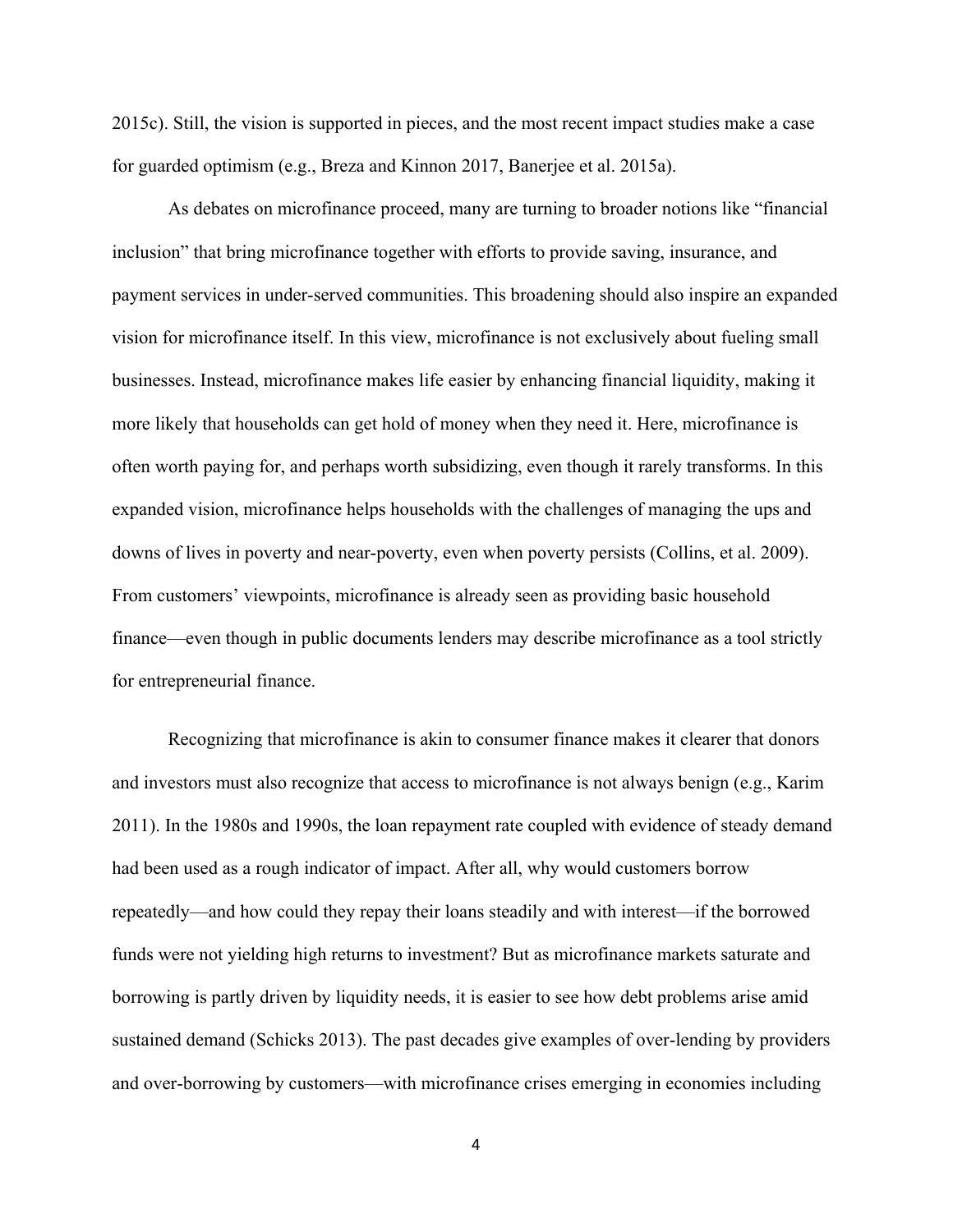Cambodia, Bangladesh, Bolivia, and Bosnia—jeopardizing borrowers' livelihoods and adding substantial costs to already-burdened lives (Guérin et al. 2013).

The essay has four parts. The first describes the global landscape of microfinance, highlighting fundamental differences, on average, between institutions operating in South Asia versus Latin America, and those operating as NGOs versus commercialized banks. The second discusses the economic impacts of microfinance, showing room for both optimism and pessimism. The third part turns to subsidies and microfinance from a cost-benefit perspective.2 The literature suggests that microfinance impacts are modest and mixed, but, more optimistically, we also find relatively low costs to providing microfinance (Cull et al. 2017). Microfinance should thus be seen as a basic intervention that, despite modest average benefits, can still deliver favorable benefit-cost ratios, especially when well-targeted. The fourth and final part describes a broader vision for microfinance.

#### **Part 1: The Global Landscape of Microfinance**

 $\overline{\phantom{a}}$ 

The starting date of the global microfinance movement is debated. Some look to antecedents in 19<sup>th</sup> century credit cooperatives (e.g., Banerjee, et al. 1994). Others point to seeds in informal financial mechanisms like rotating saving and credit institutions (e.g., Rutherford 2009). But the modern microfinance *movement* dates to Muhammad Yunus's early microcredit experiments in 1976, 40 years ago.<sup>3</sup> Those experiments led to the establishment of Grameen Bank in

 $2$  The paper focuses on the performance of microfinance institutions and the impacts of microfinance on poverty and development. For an overview of microfinance theory, see Armendàriz and Morduch (2010). For discussion of particular mechanisms and contracts, see Karlan and Morduch (2009) and Ghatak and Guinnane (1999).

<sup>&</sup>lt;sup>3</sup> We use the words "microcredit" and "microfinance" interchangeably here, although Grameen Bank was originally focused mainly on credit and also used the term "microcredit" as a mark of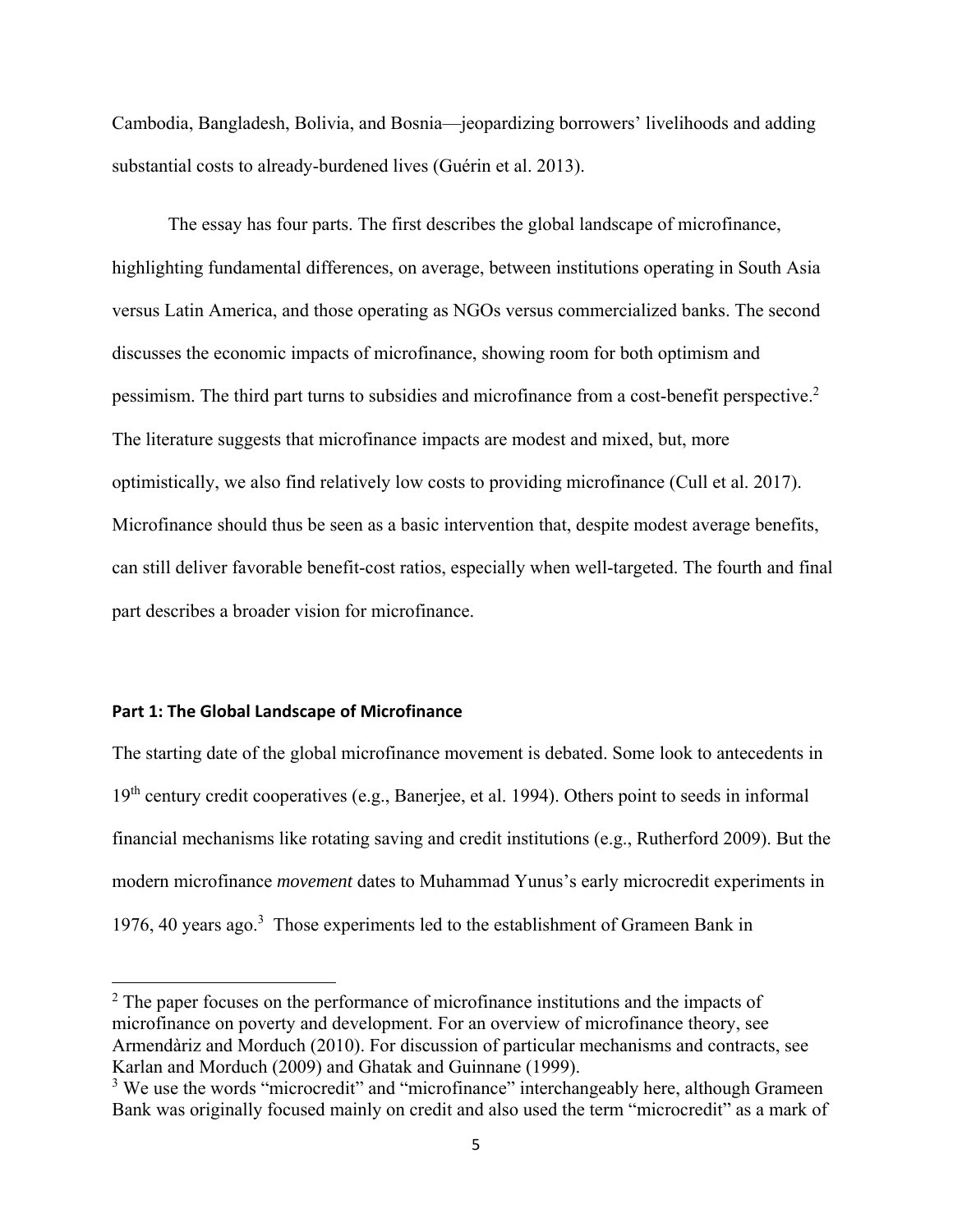Bangladesh under an official ordinance in 1983, which in turn inspired the first global Microcredit Summit Campaign, launched in February 1997 at a summit in Washington, DC, attended by over 2,900 delegates from 137 countries. At that point, just 13 million microfinance customers were counted globally. The summit featured the start of a nine-year campaign to reach "100 million of the world's poorest families" by 2005. In line with Yunus's emphases, the focus was on women especially, and explicitly on "credit for self-employment and other financial and business services." The 1997 summit has been followed by 17 annual summits.<sup>4</sup>

 Microfinance grew fast. Figure 1 is adapted from the Microcredit Summit Campaign's *State of the Summit Report 2015* (the most recent at the time we are writing). It shows the impressive success of microcredit in reaching global scale. In 1997, of the 13 million customers counted worldwide, 8 million were among the poorest when entering (either living on income below international poverty lines or living on income that placed them in the bottom half of their country's poor population).<sup>5</sup> By 2013, the total had hit 211 million, with 114 million among the "poorest."6

 $\overline{\phantom{a}}$ 

distinction to signify a pro-poor orientation. Other early providers of microcredit include Bank Rakyat Indonesia and Accion International, but it was Grameen Bank that created a focal point and developed the most widely replicated model.

<sup>&</sup>lt;sup>4</sup> See details on the Microcredit Summit website. http://www.microcreditsummit.org/about-thecampaign2.html.

 $<sup>5</sup>$  The numbers are self-reported and, while there are attempts at outside verification, few if any</sup> of the statistics on the "poorest" are collected through careful household surveys on income and consumption. See Bauchet and Morduch (2010) for a discussion of the survey and its limits. <sup>6</sup> The social orientation of the Microcredit Summit means that their leadership's choice of "headline" numbers deliberately focused on people, rather than the size of loan portfolios or the growth of lenders' assets. By counting poor customers and building poverty targets explicitly into goals, the social dimension is reinforced, an idea that lines up with Muhammad Yunus's aim to be a "banker to the poor" and not merely a banker.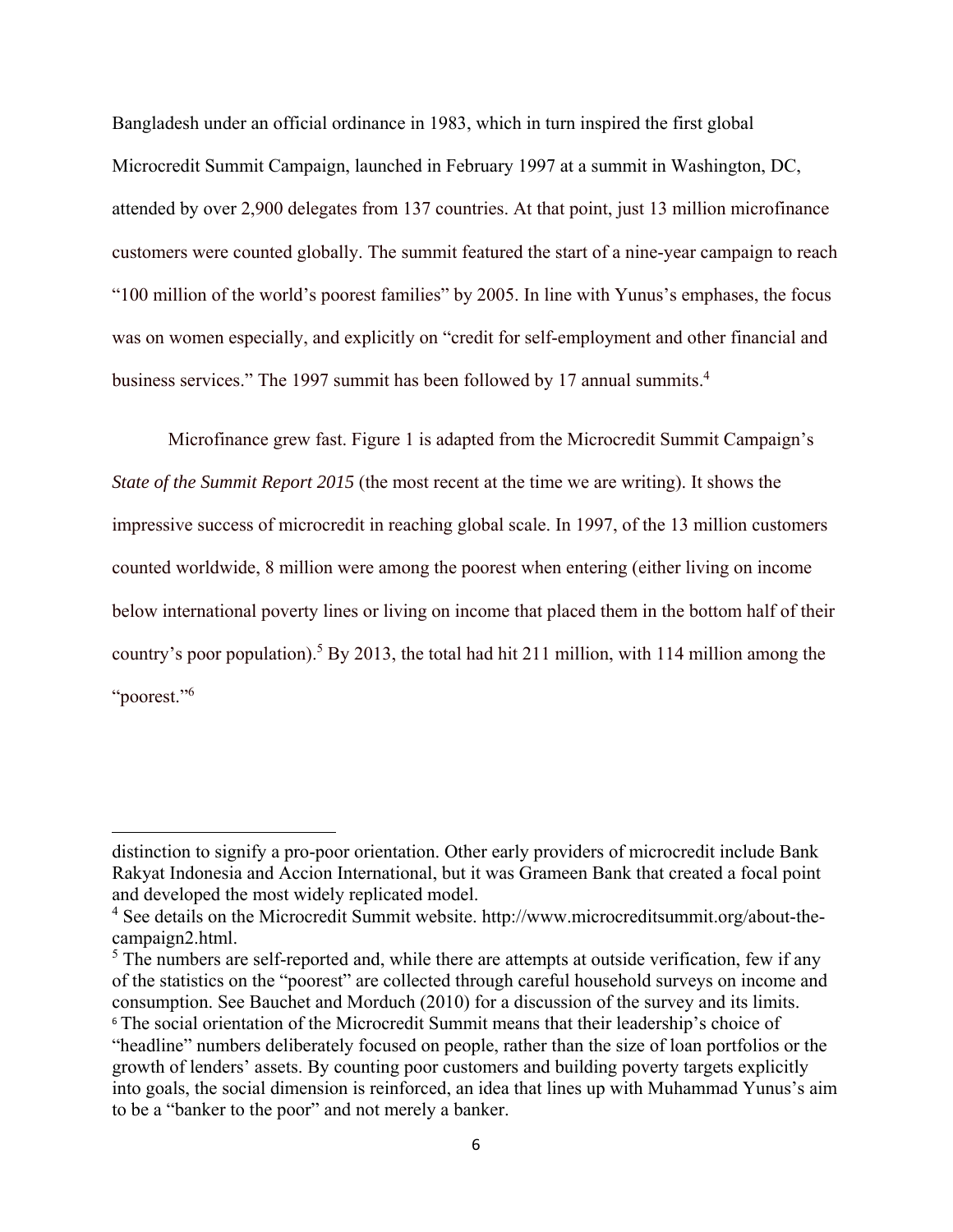These are impressive numbers as absolutes, but in relative terms the fraction comprised of the poorest has fallen from 62 percent in 1997 to 54 percent in the 2013 data. Diversity within the "big tent" of the movement shows in the divergence of trajectories of total borrowers and the "poorest" borrowers from 2010 onward. The Microcredit Summit started to see both a relative and absolute decline in the orientation toward poor customers.



#### **Figure 1. Microfinance Borrowers, 1997-2013 (Millions)**

Adapted from Figure 1, Microcredit Summit Campaign. *State of the Summit Report 2015*  https://stateofthecampaign.org/data-reported/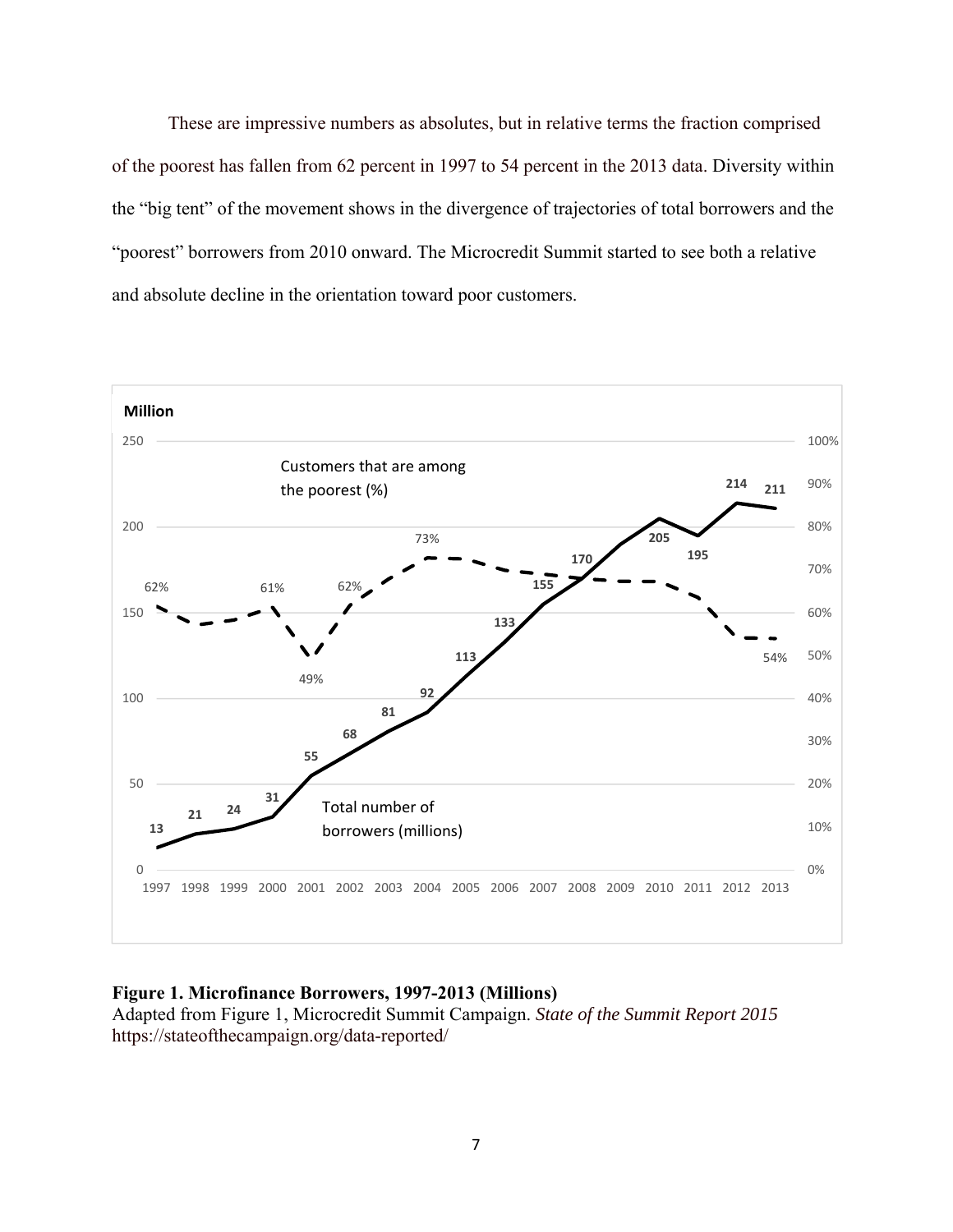Table 1 shows that the Microcredit Summit numbers are driven by large lenders in Asia and the Pacific, and most of those are in India and Bangladesh. Of total world outreach at the end of 2013, 79 percent of customers lived in Asia and the Pacific, including 86 percent of all women served and 89 percent of all counted as being the poorest. Given the overlap in the two groups, it is unsurprising that 91 percent of "poorest women" are also from Asia and the Pacific. In contrast, 16 percent of all borrowers are from Sub-Saharan Africa or Latin America and the Caribbean, and just 8 percent of the poorest women.<sup>7</sup>

|                             |         |         |                | <b>Poorest</b> |
|-----------------------------|---------|---------|----------------|----------------|
|                             | Total   | Women   | <b>Poorest</b> | Women          |
| Sub-Saharan Africa          | $7.6\%$ | $5.4\%$ | 7.6%           | $6.2\%$        |
| Asia and Pacific            | 79.1%   | 85.8%   | 88.7%          | 90.6%          |
| Latin America and Caribbean | $8.2\%$ | $6.8\%$ | $2.4\%$        | $2.1\%$        |
| Middle East and N. Africa   | $2.5\%$ | 1.8%    | $1.1\%$        | $1.0\%$        |
| "Developing World"          | 97.4%   | 99.8%   | 99.9%          | 99.9%          |

#### **Table 1. Regional client numbers as percentage of global totals**

 $\overline{a}$ 

Customers by region, gender, and poverty level Data as of December 31, 2013. Adapted from Table 7, Microcredit Summit Campaign, *State of the Summit Report 2015*  https://stateofthecampaign.org/2015/12/15/2015-report-regional-data/

<sup>7</sup> The published data in the *State of the Summit Report 2015* include an incorrect entry for the number of women served in Asia and the Pacific (166,908,164 was reported as the number of total clients, and the same figure was mistakenly reported as the number of women; Table 7 of the report). In Table 1 and Table 2 here, we substitute a number based on data from the *State of the Summit Report 2014*. The 2014 report lists 161,022,985 total clients in Asia and the Pacific and 130,880,298 female clients in the region (81 percent of the 2014 total). Here, we assumed a stable gender ratio and replaced the Summit's number of female clients with 131,195,613, which is also 81 percent of the Asia and Pacific total in 2013. Data from the 2014 report are available at https://stateofthecampaign.org/2014/03/21/2014-report-regional-data/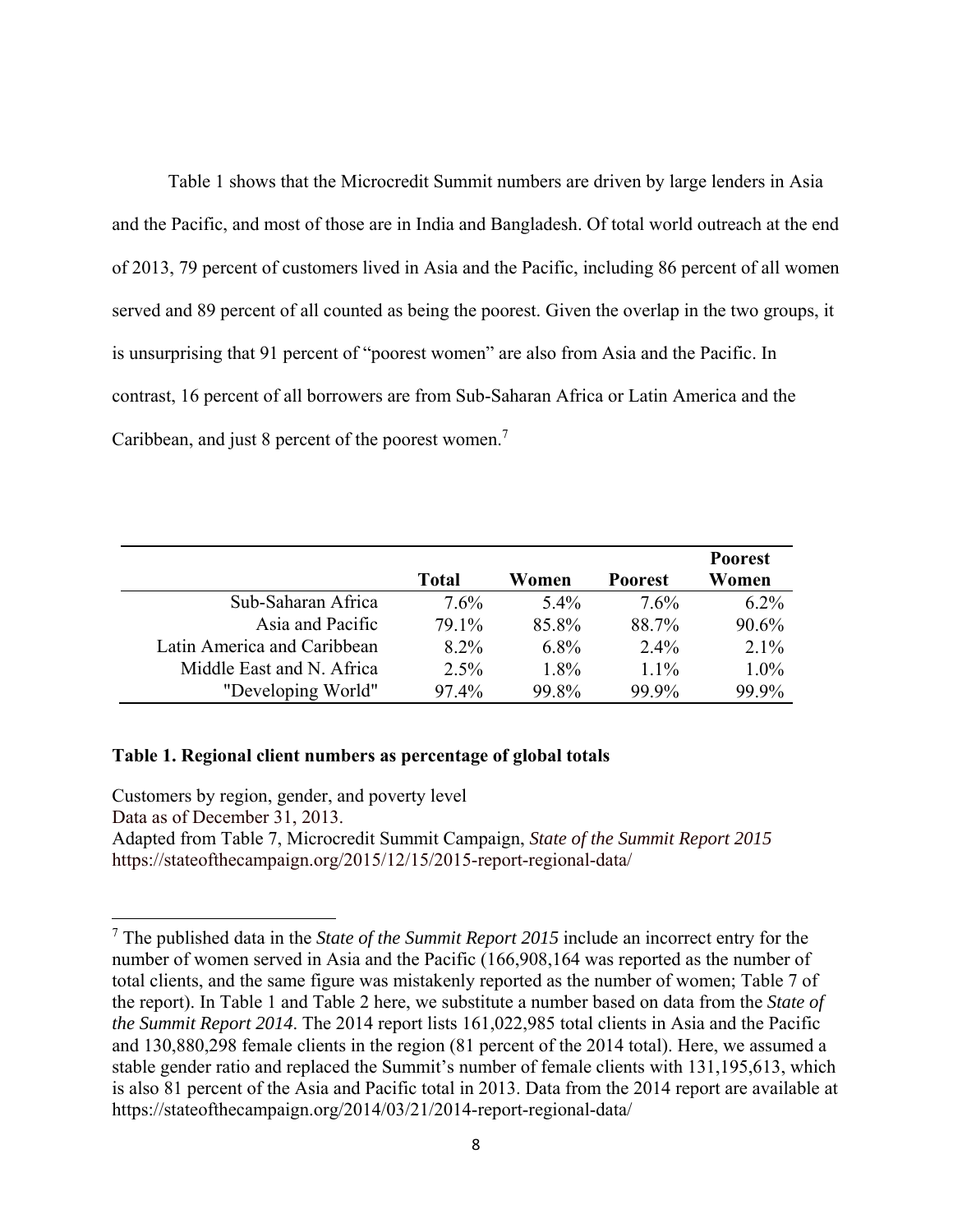Asia's numbers are aided by a large population served by self-help groups in India (SHGs) subsidized by the National Bank for Agriculture and Rural Development (NABARD).<sup>8</sup> In 2013, SHGs funded by NABARD accounted for 54.4 million customers in the Microcredit data, 43.5 million of whom were among the poorest (Table 8, Microcredit Summit 2015).<sup>9</sup> We calculate that in percentage terms the NABARD group accounts for 33 percent of all customers in Asia and the Pacific in 2013. In global terms, NABARD alone accounts for 26 percent of the total. According to MIX Market (2017, p. 32), lenders in Bangladesh in total account for another 24 million active borrowers.

|                           | <b>Total</b>                | Percentage within each region |                |                         |  |
|---------------------------|-----------------------------|-------------------------------|----------------|-------------------------|--|
|                           | <b>Clients</b><br>(million) | Women                         | <b>Poorest</b> | <b>Poorest</b><br>Women |  |
| Sub-Saharan Africa        | 15.9                        | 53.8%                         | 54.7%          | 36.8%                   |  |
| Asia and Pacific          | 166.9                       | 81.0%                         | 60.8%          | 51.2%                   |  |
| Latin America and         | 17.4                        |                               |                |                         |  |
| Caribbean                 |                             | 61.6%                         | 15.8%          | $11.5\%$                |  |
| Middle East and N. Africa | 5.3                         | 52.8%                         | 23.7%          | 17.2%                   |  |
| "Developing World"        | 205.5                       | 92.0%                         | 55.5%          | 45.9%                   |  |

#### **Table 2. Microfinance heterogeneity**

 $\overline{\phantom{a}}$ 

Customers by region, gender, and poverty level Data as of December 31, 2013. Adapted from Table 7, Microcredit Summit Campaign, *State of the Summit Report 2015* 

<sup>&</sup>lt;sup>8</sup> For a recent survey on microfinance in India (arguing that there's "still much to do"), see Sinha et al (2017). For an inquiry into SHGs in South India (and further references), see Guérin et al. (2010). See also www.nabard.org.

<sup>&</sup>lt;sup>9</sup> Since some SHGs are accounted for independently in the Microcredit Summit data, the NABARD numbers net out the overlapping institutions. The SHG fraction of the whole is thus slightly higher (by about 3 percent) when the other SHGs are also included (Microcredit Summit 2015).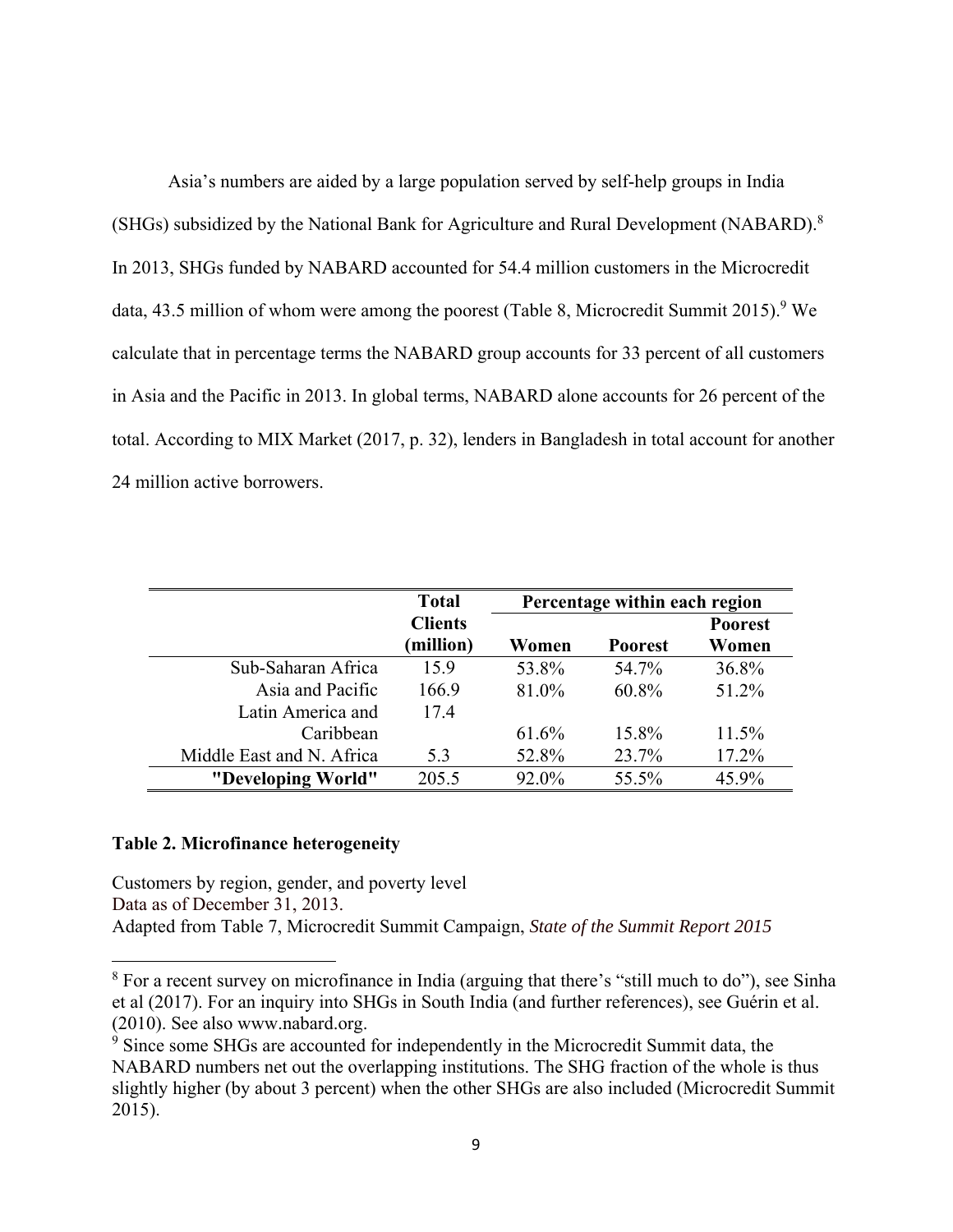https://stateofthecampaign.org/2015/12/15/2015-report-regional-data/

Table 2 shows that different regions serve very different customers. In Asia and the Pacific, we estimate that 81 percent of the 167 million customers are women. The Microcredit Summit reports that 61 percent were among the poorest when they started, and 51 percent were among the poorest women.

In contrast, in Sub-Saharan Africa, just 54 percent of the 16 million customers reported to the Summit are women, and 37 percent are among the poorest women. Even more starkly, in Latin America and the Caribbean, while 62 percent of the 17 million customers are women, just 16 percent are among the poorest, and 12 percent are among the poorest women. There, commercial forms of microfinance have taken stronger root, part of a broader cleavage around the aims and orientation of microfinance.

#### *Correlates of outreach*

Microfinance has achieved remarkable scale, though penetration rates are widely dispersed across countries. While microfinance borrowers represent less than 2 percent of the population in roughly half of the developing countries for which data are available, they comprise 10-15% of the populations of Bangladesh, Mongolia, and Peru (see Cull et al. 2014, Figure 1). To understand variation, we look to the broader financial ecosystem of a country. Key factors include the business environment, particularly as it relates to regulation and supervision of microfinance institutions themselves, broader supervisory approaches within the financial sector, and competition from other providers of financial services, which all affect the development of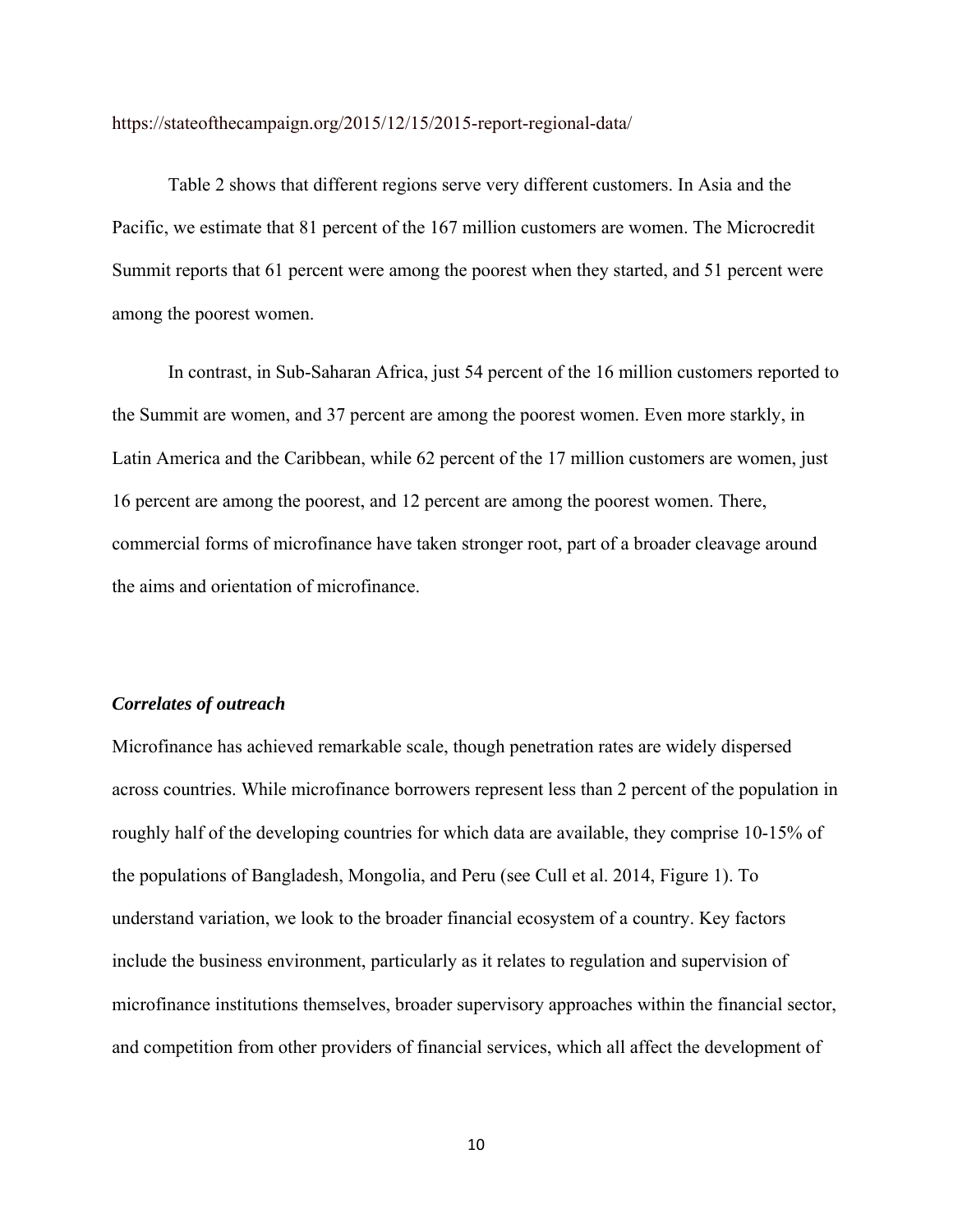microfinance (see, for example, Ahlin et al. 2011, McIntosh and Wydick 2005, Hermes et al. 2011).

For example, Cull et al. (2014) use MIX Market data (see below) to show that the supporting institutional framework in terms of accounting transparency, client protection, the quality of credit bureaus, and the feasibility of financial transactions through agents are all positively associated with microfinance penetration rates. Effective client protection (as rated by expert observers) is most strongly associated with the scale of microfinance in a country.

 Regulation and supervision also affect the trajectory of microfinance development, though impact varies across institutional types. For example, empirical evidence from crosscountry data suggests that commercially oriented microfinance institutions bear the costs of active prudential supervision by making larger loans and lending less to women, both signs of curtailed outreach (Cull et al. 2011). In contrast, outreach indicators for microfinance institutions that rely more heavily on non-commercial sources of funding such as donations (typically chartered as non-governmental organizations) are not affected by prudential supervision. However, the costs of compliance are reflected in their significantly lower profitability when actively supervised.

 Similar patterns are reflected for measures of the quality of microfinance regulation and supervision as rated by expert observers. Specifically, better developed regulatory and supervisory regimes are associated with less outreach to poorer clients (as reflected in larger average loan sizes) but stronger financial performance for commercially oriented microfinance institutions (Cull et al. 2014). The outreach and financial performance of less commercially oriented institutions (NGOs) are not associated with broad measures of the quality of regulation and supervision. However, NGOs tend to make smaller loans and lend more to women in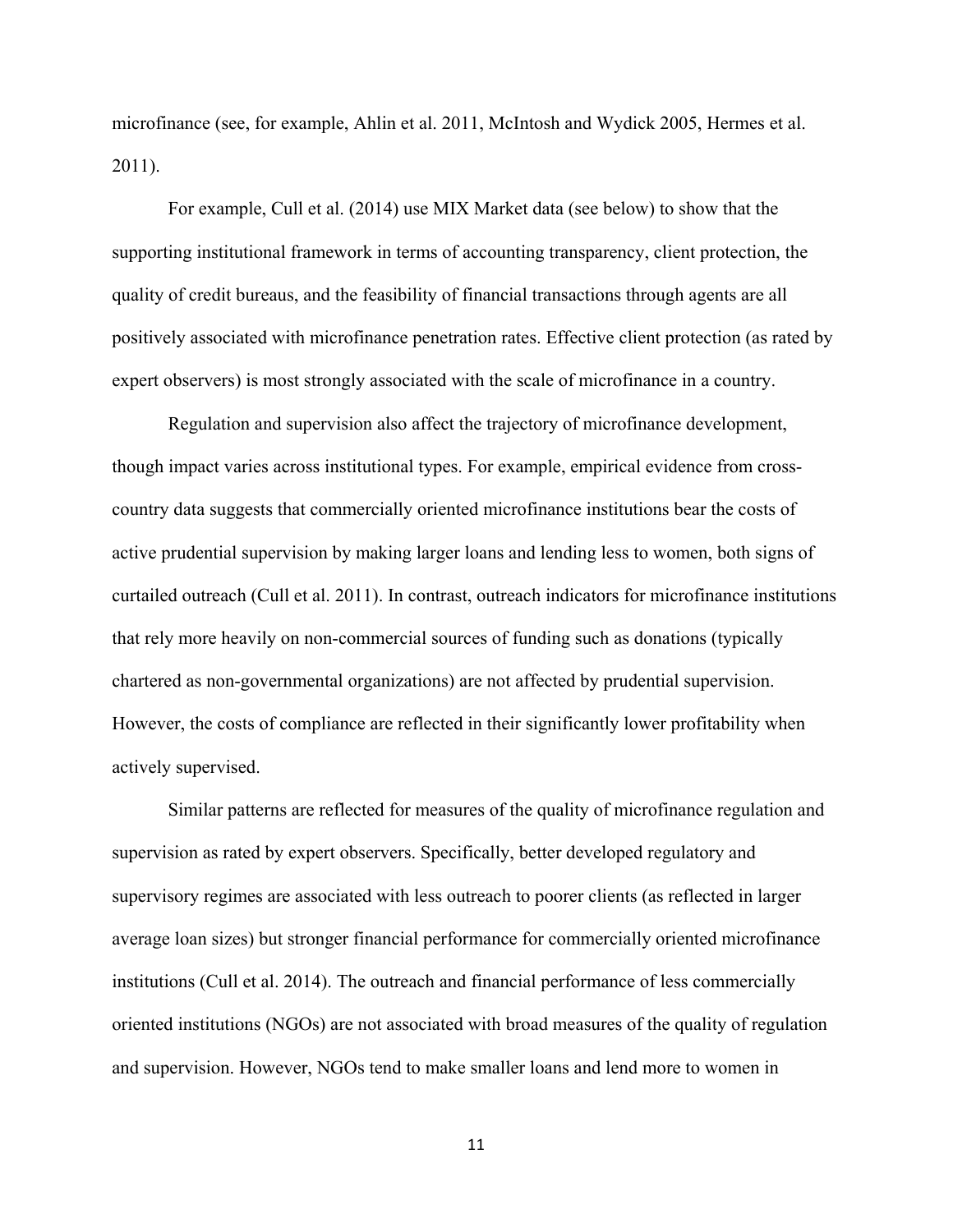countries that score highly in terms of the ease of establishing and operating non-regulated microfinance institutions. (See also Hartarska and Nadolnyak, 2007 and Mersland and Strøm, 2009.)

 Finally, competition from other financial service providers also affects the profitability and outreach of microfinance institutions, but again the effects vary across institutional types. Bank penetration as measured by the number of branches per capita (or per square km) is associated with microfinance institutions making smaller loans and lending more to women (Cull et al 2014). The relationships are strongest for formal microfinance institutions that rely on commercial sources of funding and make traditional bilateral loans rather than the group liability loans often favored by NGO microfinance institutions. This suggests that commercially-oriented microfinance institutions are more likely to compete with outreach-oriented banks, which pushes them to serve poorer clients and women. And indeed, bank branch penetration is not strongly linked to the outreach profiles of NGO microfinance institutions.

#### *Financial performance*

While the Microcredit Summit Campaign aims to keep an eye on the global human reach of microfinance with a particular focus on poor women, international donors have worked to shift attention to the commercial prospects for microfinance. According to "best practices," the commercial prospects for microfinance depend on raising interest rates on loans to levels that often are considerably higher than the rates charged to (richer) customers of traditional banks (Helms 2006; see Rosenberg 2009 for a nuanced view).

The case has been made along several related lines: that the higher interest rates are still much lower than rates charged by moneylenders, that illiquid households seek access rather than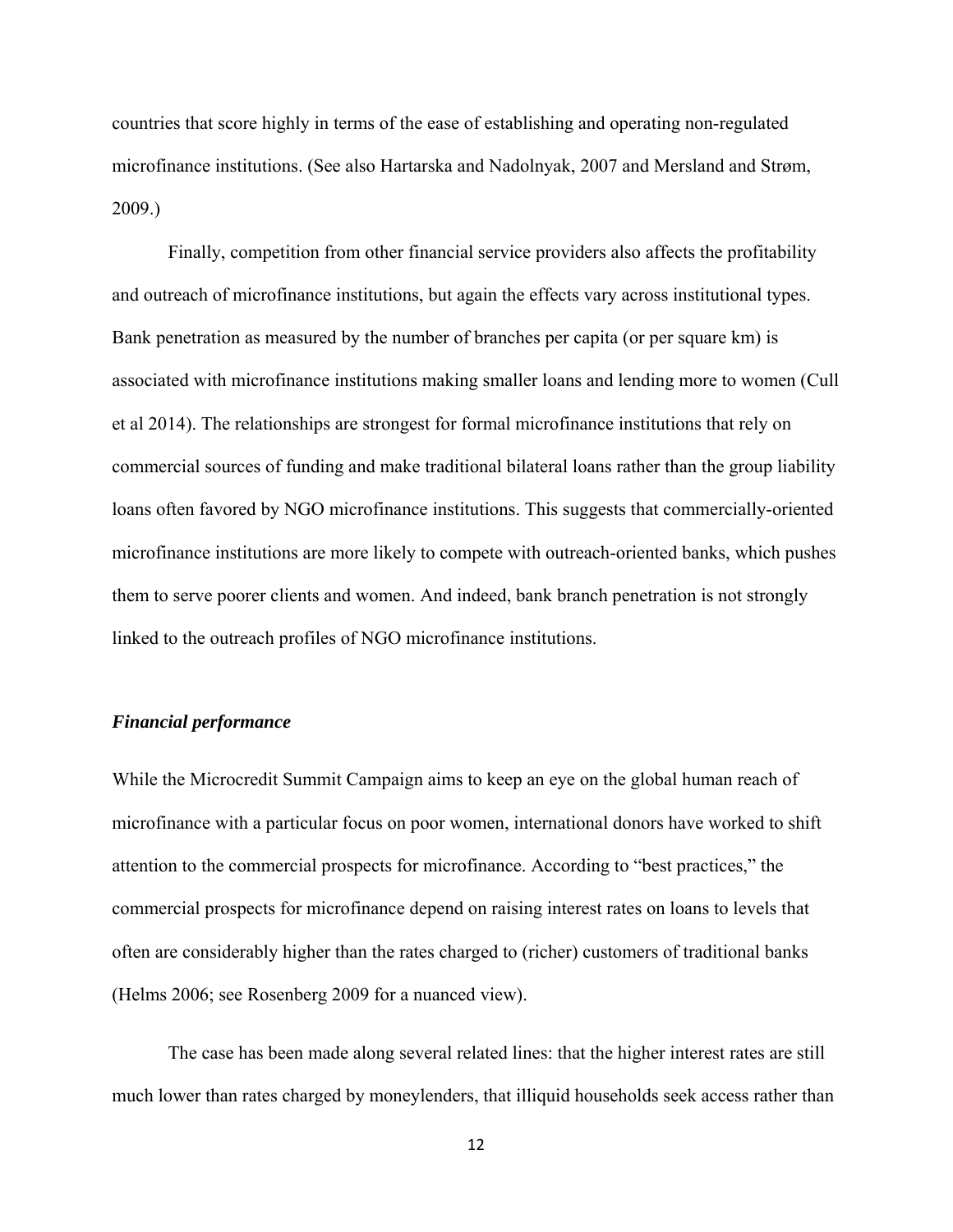cheap credit, and that the financial returns to cash-starved entrepreneurs are so high that interest rates are a minor concern. Even though the arguments torture both logic and evidence (see Morduch 2000), the arguments have convinced policy makers and practitioners, creating a broad defense of commercialization in social terms: High interest rates are necessary for a microfinance institution's profitability, it is argued, and, in principle, that then attracts investment to allow portfolio growth and far greater reach. It also frees donors of the need to perpetually support the sector.<sup>10</sup>

In theory, moral hazard and adverse selection in financial markets impose limits on the ability to raise interest rates, since raising fees worsens incentives to repay. Although, all else the same, higher interest rates increase revenues generated by loans, the higher prices can undermine repayment discipline to such a degree that expected profit falls. In some cases, it is impossible to find a profit-making interest rate at all.<sup>11</sup> The promise was that new credit contracts (particularly group lending and installment lending) could attenuate the incentive problems, permitting microfinance to succeed and expand on a commercial basis while serving the poor (Ghatak and Guinnane 1999). The theory works well, but the bottom line is ultimately empirical.

The empirical difficulty with the vision is not with the claim that some poor households are willing to pay high interest rates. The difficulty is instead with the assertion that there is no trade-off between pursuing commercial and social goals. With respect to interest rates, evidence

 $\overline{\phantom{a}}$ 

 $10$  See Helms (2006) for an overview of the donor vision from CGAP, the microfinance donor consortium. See Hudon and Traca (2011) for important questions around subsidy and efficiency.  $11$  See Stiglitz and Weiss (1983) for a classic paper along these lines. See Armendariz and Morduch (2010) for a review of theory as it relates to microfinance. See Field et al. (2013) for an example of a structural empirical model of these mechanisms, calibrated to data from India. See Karlan and Zinman (2009) for an experimental approach to "observing unobservables" in the context of South African consumer finance.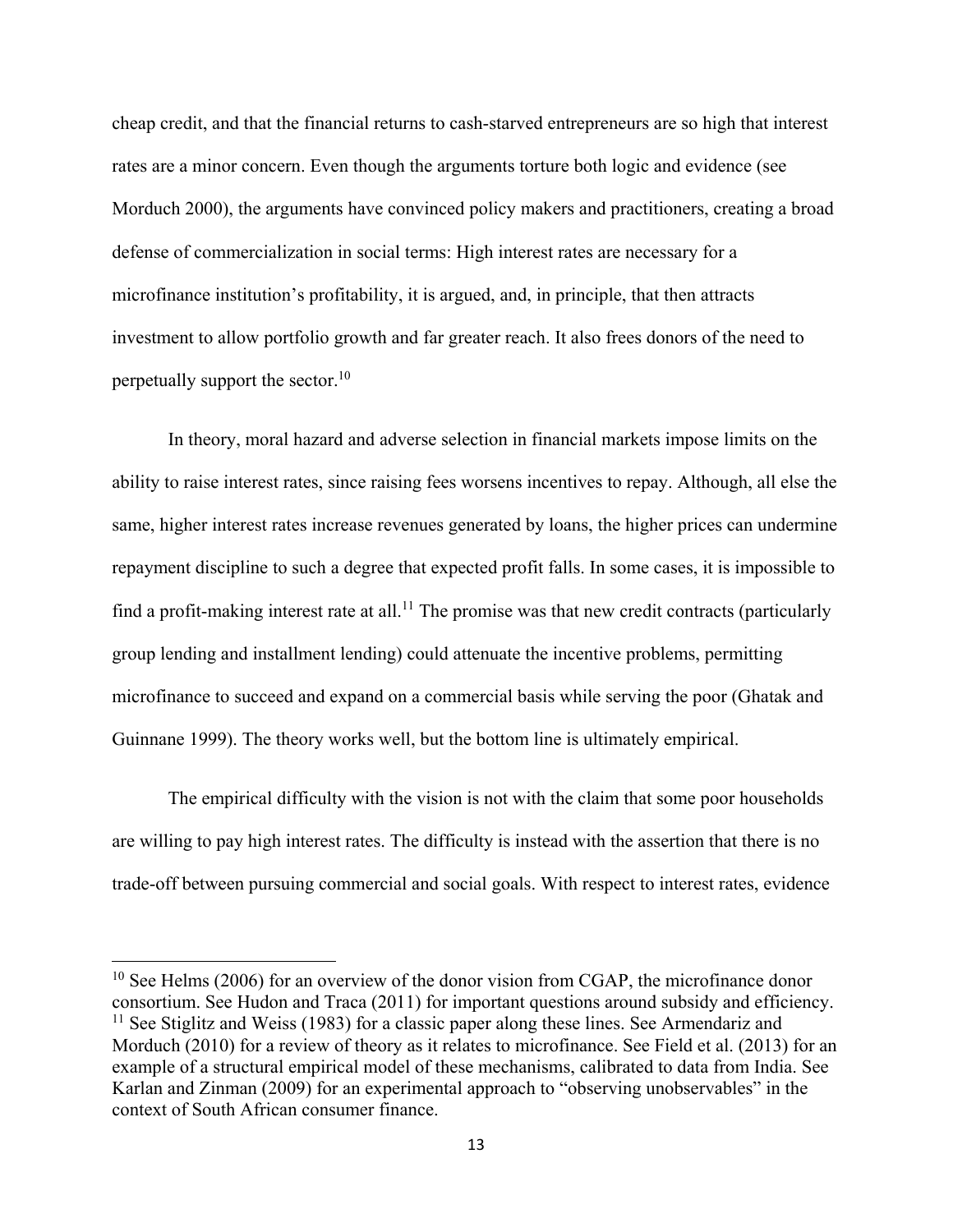from Bangladesh (structural break) and Mexico (randomized experiment) shows similar results: customers are sensitive to interest rates such that in the short-run a 10 percent increase in prices brings roughly a 10 percent drop in credit demand (Dehejia et al 2009, Karlan and Zinman 2016). After three years, Karlan-Zinman find an elasticity of -2.9. True, some customers are willing to pay high prices (in Mexico, roughly 100 percent annually and in Bangladesh roughly 24 percent annually)—but the evidence shows that many are not. A lynchpin of the "win-win" commercial/social vision (i.e., that borrowers are essentially insensitive to interest rates) fails the empirical test.

The main database on microfinance financial performance shows another set of tensions. Table 3 draws on an appendix table in MIX Market (2017), the key industry financial database for institutions focused on the bottom of the market. (However, the database focuses on institutions that tend to be more commercial than those in the broad sweep of the Microcredit Summit numbers described above.) The table disaggregates financial performance by institutions with different legal status. The main lenders by customer number are NGOs, NBFIs (non-bank financial intermediaries), and microfinance banks. Row 1 shows that, together, the MIX counts the three kinds of institutions collectively serving 112 million customers, or 94 percent of the data collected. We will focus on them here (the first three columns of data in Table 3). NBFIs can be for-profit or non-profit and they hold a middle ground between (non-profit) NGOs and (for-profit) microfinance banks. For that reason, contrasting business models are often easiest to see through comparisons of NGOs and microfinance banks, columns 1 and 3.

Row 2 shows that NGOs tend to serve more women than the banks do (87 percent versus 78 percent), and NGOs focus more sharply on micro-enterprise loans (rather than SME loans or household finance; 88 percent versus 51 percent). The comparison is even starker by volume (85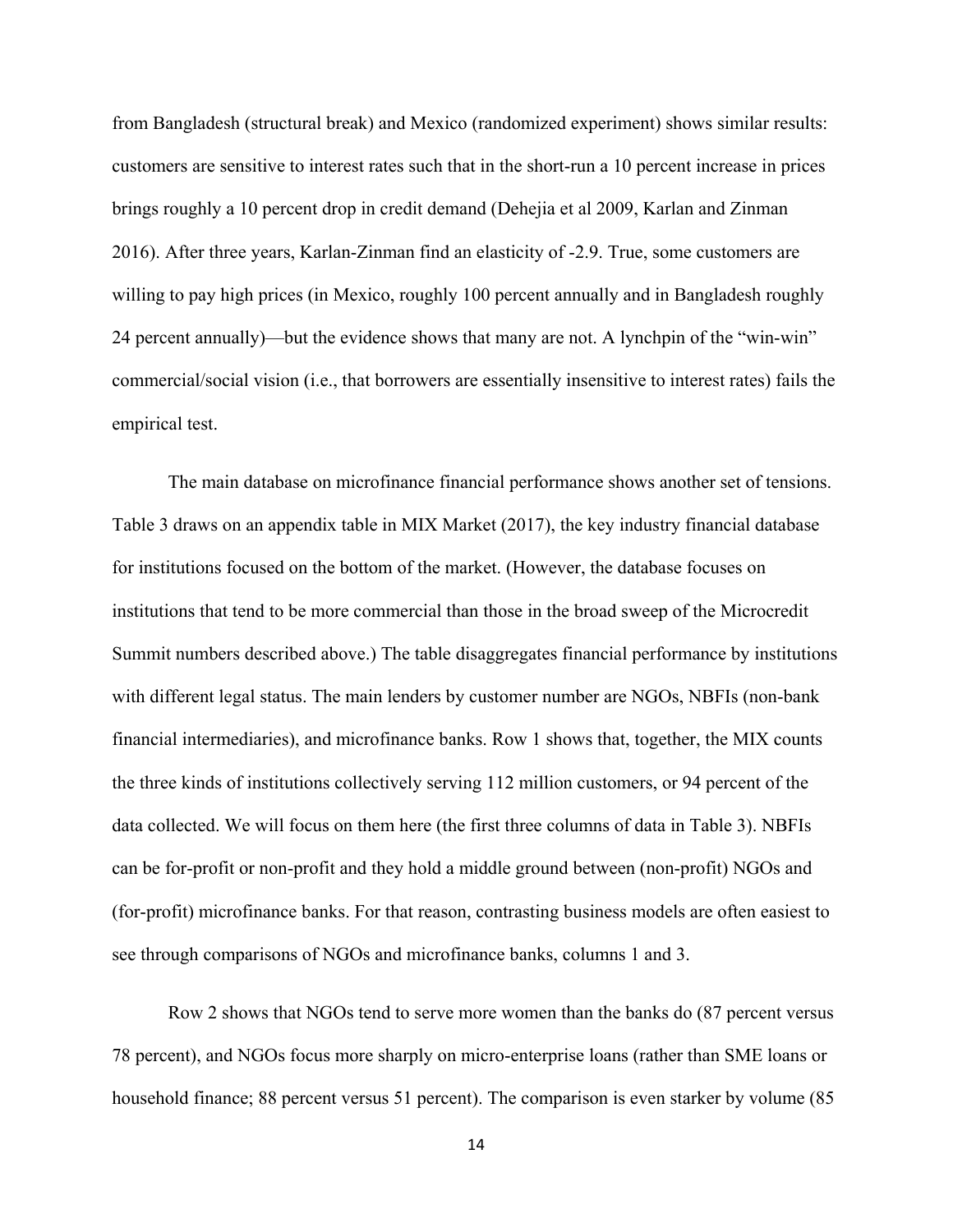percent micro-enterprise loans by volume for NGOs versus 31 percent for banks). The difference in loan volumes reflects large differences in average loan sizes, \$289 for NGOs versus \$1,021 for banks, and, with that (as seen in row 9), costs per borrower that are three times larger for banks than NGOs. But while NGOs have managed to keep costs per borrower low (in part by often serving customers in groups and limiting brick-and-mortar operations), they struggle against relatively high costs per unit lent.

Given lending technologies with high fixed costs, there are large gains to making larger loans. Row 10 shows this via the ratio of operating expenses to the size of loans. For NGOs, the costs are about 15 percent per unit lent; for banks, the costs are just about 11 percent. Not surprisingly, NGOs then must charge higher interest rates (about 25 percent nominally) versus 19 percent for banks – even though NGOs have stronger loan repayment numbers (rows 11, 12, and 13). Microfinance banks are more likely than NGOs to require that loans be secured by borrowers via collateral, making it easier to create leverage (Conning and Morduch 2011), and row 14 shows that debt-to-equity ratios are more than three times as large for banks as for NGOs. The two measures of profitability (ROA and ROE) curiously show that profits are much higher for non-profit NGOs than for for-profit banks, but our closer look at an earlier wave of data suggests that the pattern is due to choices about capital costs made by the MIX Market (Cull et al. 2017), and the distinction disappears with alternative (and more realistic) assumptions.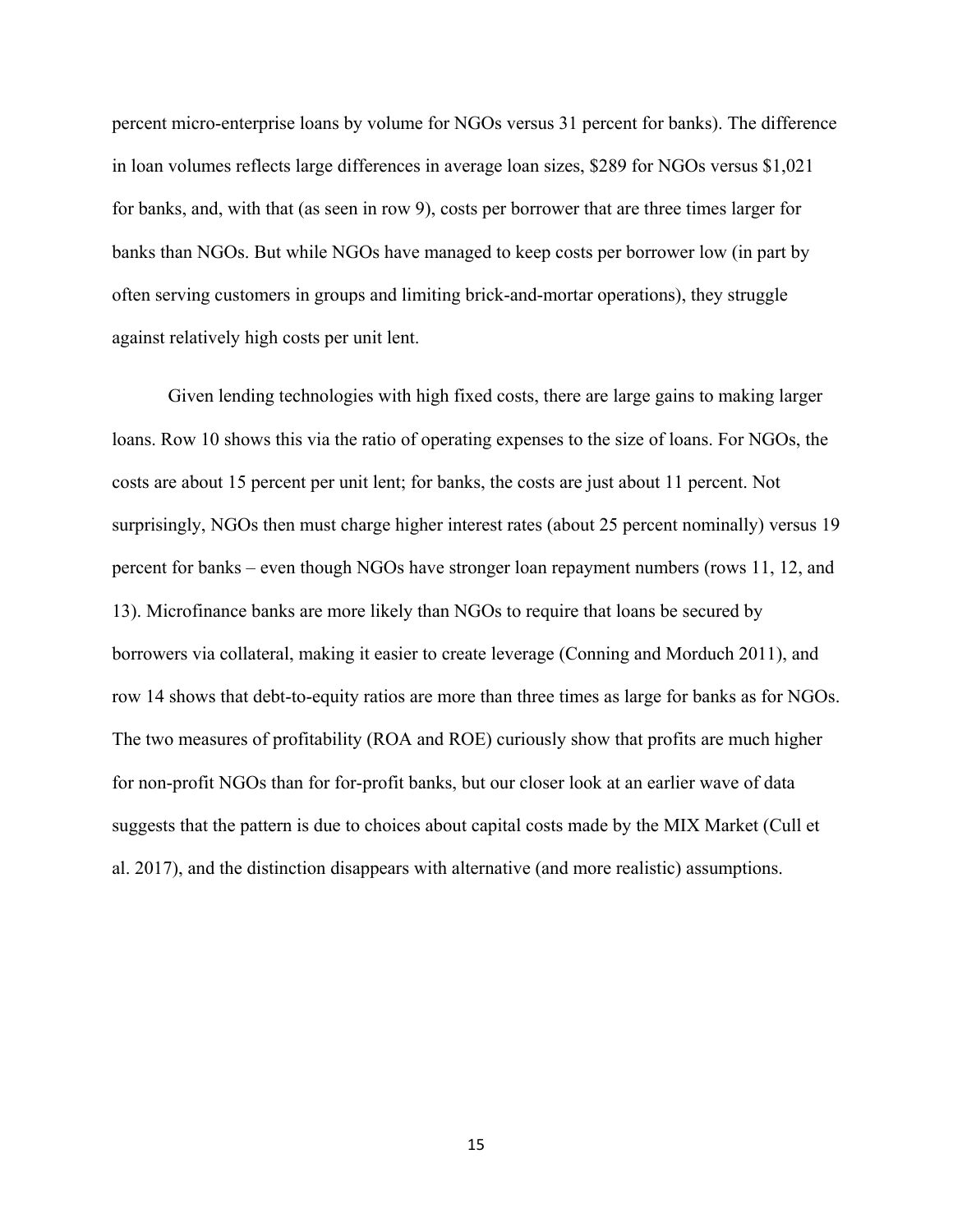|                             |            |             |             | (4)<br><b>Credit</b> |              |              |
|-----------------------------|------------|-------------|-------------|----------------------|--------------|--------------|
|                             | (1)        | (2)         | (3)         | Union/               | (5)          | (6)          |
|                             |            |             |             | Coop-                | <b>Rural</b> |              |
|                             | <b>NGO</b> | <b>NBFI</b> | <b>Bank</b> | erative              | <b>Bank</b>  | <b>Total</b> |
| Borrowers,<br>1.            |            |             |             |                      |              |              |
| 000                         | 34,458     | 38,518      | 38,912      | 2,762                | 1,495        | 118,849      |
| % Female<br>2.              | 87         | 89          | 78          | 57                   | 84           | 84           |
| Loans, 000<br>3.            | 37,572     | 42,878      | 37,121      | 2,832                | 2,045        | 123,156      |
| % Micro-<br>4.              |            |             |             |                      |              |              |
| enterprise                  | 88%        | 55%         | 51%         | 39%                  | 27%          | 63%          |
| 5. Loans, USD               |            |             |             |                      |              |              |
| million                     | 9,977.8    | 25,946.7    | 48,815.7    | 6,642.1              | 822.8        | 92,442.9     |
| % Micro-<br>6.              |            |             |             |                      |              |              |
| enterprise                  | 85%        | 54%         | 31%         | 22%                  | 30%          | 42%          |
| 7. Average loan             |            |             |             |                      |              |              |
| size (USD)                  | 289        | 590         | 1021        | 1904                 | 523          | 674          |
| 8. Avg Deposit              |            |             |             |                      |              |              |
| Balance                     | 72         | 705         | 542         | 558                  | 159          | 411          |
| 9. Cost Per                 | \$40       |             |             |                      |              |              |
| Borrower                    |            | \$76        | \$118       | \$211                | \$81         | \$81         |
| 10. Operating               |            |             |             |                      |              |              |
| Expense /<br>Loan           |            |             |             |                      |              |              |
| Portfolio                   | 14.8%      | 13.9%       | 10.6%       | 9.9%                 | 18.2%        | 12.0%        |
|                             |            |             |             |                      |              |              |
| 11. Avg nominal<br>interest | 25.4%      | 25.2%       | 18.5%       | 16.7%                | 28.2%        | 21%          |
| 12. $PAR > 30$              |            |             |             |                      |              |              |
| days                        | 3.2%       | 5.1%        | 5.8%        | 6.5%                 | 12.1%        | 5.3%         |
| 13. PAR $>90$               |            |             |             |                      |              |              |
| days                        | 2.6%       | 4.0%        | 4.0%        | 4.8%                 | 7.7%         | 3.9%         |
| 14. Debt-to-                |            |             |             |                      |              |              |
| equity                      | 1.7x       | 4.5x        | 5.9x        | 4.7x                 | 4.7x         | 4.6x         |
| 15. Return on               |            |             |             |                      |              |              |
| assets (ROA)                | 5.8%       | 2.4%        | 1.9%        | 1.4%                 | 2.8%         | 2.4%         |
| 16. Return on               |            |             |             |                      |              |              |
| equity (ROE)                | 16.2%      | 13.2%       | 12.7%       | 8.2%                 | 17.5%        | 13.2%        |
| 17. Observations            |            |             |             |                      |              |              |

**Table 3. Financial performance of leading microfinance institutions**Adapted from Appendix Table, "Key Operational and Legal Metrics by Legal Status," p. 35 of MIX Market (2017).

NOTES: Borrowers are active borrowers (in thousands), "Loans, 000" is number of loans outstanding (in thousands). "Loans, USD million" is Gross Loan Portfolio in millions of US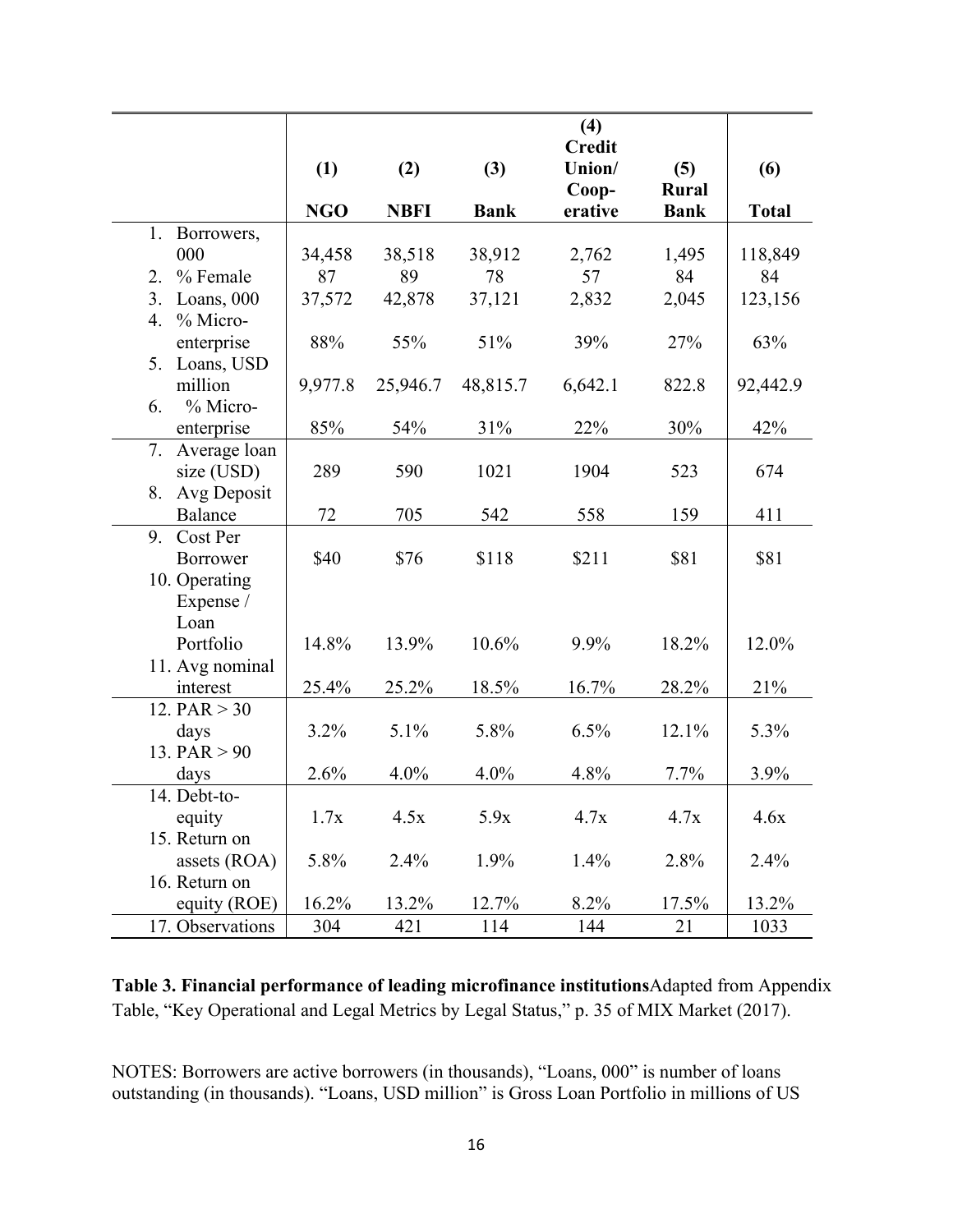dollars. "Average loan size" is Average Loan Balance per borrower. "Avg nominal interest" is Yield on Gross Loan Portfolio (and includes fees and interest; not adjusted for inflation). "PAR" is portfolio at risk.

Cull, et al. (2017) use the MIX Market database to analyze MFIs between 2005 and 2009, reflecting 3,845 institution-years and 291 million borrower-years.<sup>12</sup> Again, the focus is on variation among for-profit microfinance banks, credit unions and cooperatives, NGOs, non-bank financial institutions (NBFIs), and public-sector rural banks.<sup>13</sup>

Cull et al. (2017) highlight the challenge created by the high fixed costs in lending described above. They estimate a median unit cost of \$14 in operating expenses for each \$100 of loans outstanding (in 2005-09). The distribution of unit costs is skewed, though, as seen in Figure 2. Institutions making small loans face particularly high unit costs. The horizontal axis measures average loan sizes normalized by the income per capita at the  $20<sup>th</sup>$  percentile of the income distribution in an institution's country. High fixed costs imply cost advantages when making larger loans (holding all else the same). The median commercial microfinance bank makes loans that are, on average, three times larger than the median NGO. The median

 $\overline{\phantom{a}}$ 

<sup>&</sup>lt;sup>12</sup> The 2009 data include 930 institutions with a combined 80.1 million borrowers. The Microfinance Information eXchange, Inc. (MIX) provided data through an agreement with the World Bank Research Department. Confidentiality of institution-level data has been maintained. The MIX Market now collects data on social outcomes, although it did not do so initially.  $13$  As noted by Cull, et al. (2017): "Participation in the MIX database is voluntary, and the microfinance institutions in the sample tend to feature institutions that stress financial objectives and profitability (though the database has become more broadly representative as it has expanded over time). The skew is shown by Bauchet and Morduch (2010) who calculate that the average operational self-sufficiency ratio (a measure of organizational efficiency) of institutions reporting to the larger, socially-focused Microcredit Summit Campaign database is 95 percent, compared to 115 percent for institutions reporting to the MIX Market. Scores above 100 percent reflect 'operational self-sufficiency.'"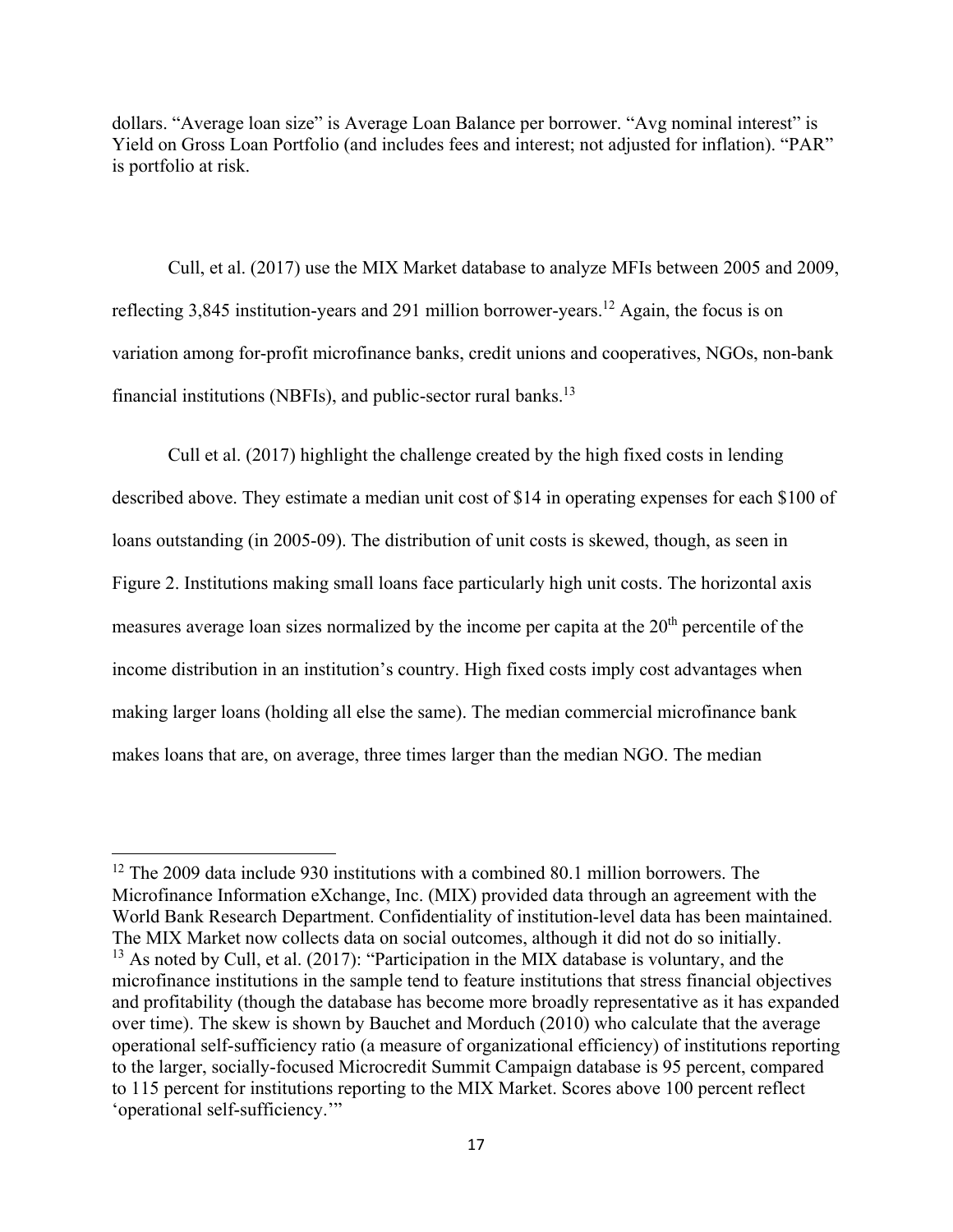commercial microfinance bank thus can reduce unit costs to 11 percent -- versus 18 percent for the median NGO.



**Figure 2: Operating expense per unit lent** 

Source: Cull, et al. (2017). Notes: Observations: 446 NGOs, 380 non-bank financial institutions (NBFIs), and 82 microfinance banks. The figure is restricted to observations in which the ratio of the lender's average loan size divided by the per capita gross national income at the country's 20<sup>th</sup> percentile is under 5. Original, underlying data provided by Microfinance Information eXchange, Inc. (MIX).

Following "best practices" promoted by donors, institutions respond by raising interest rates. Figure 3 shows that, after adjusting for inflation, the median microfinance lender charged borrowers 21 percent per year, as measured by the average real portfolio yield. Strikingly, NGOs, the institutions that tend to serve the poorest customers, lent at an average of 28 percent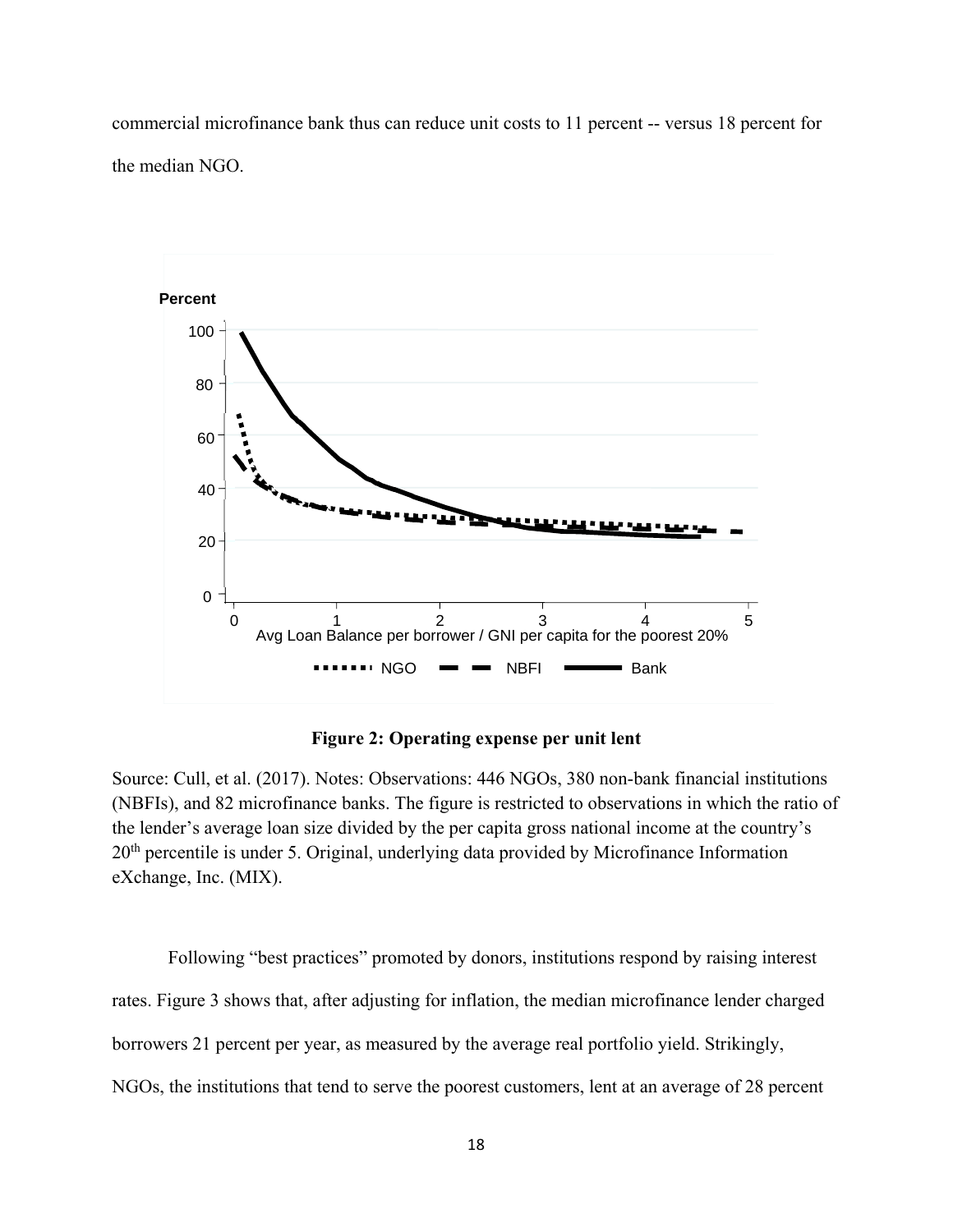per year *after inflation*. For-profit commercial microfinance banks, in contrast, charged an average of just 22 percent per year. Consistent with the pattern of costs, NGOs as a group thus charge more than commercial microfinance banks.



**Figure 3: Average Yield on gross portfolio (real), percent** 

Source: Cull, et al. (2017). Notes: Observations: 446 NGOs, 380 non-bank financial institutions (NBFIs), and 82 microfinance banks. The figure is restricted to observations in which the ratio of the lender's average loan size divided by the per capita gross national income at the country's 20<sup>th</sup> percentile is under 5. Original, underlying data provided by Microfinance Information eXchange, Inc. (MIX).

Despite the high interest rates, and despite the finding that most firms earn positive accounting profits, only a minority earn *economic* profit (which accounts fully for the opportunity costs of inputs). Accounting profit reflects an institution's ability to cover its costs with its revenues. It is a helpful statistic, but it does not account for implicit grants and subsidies.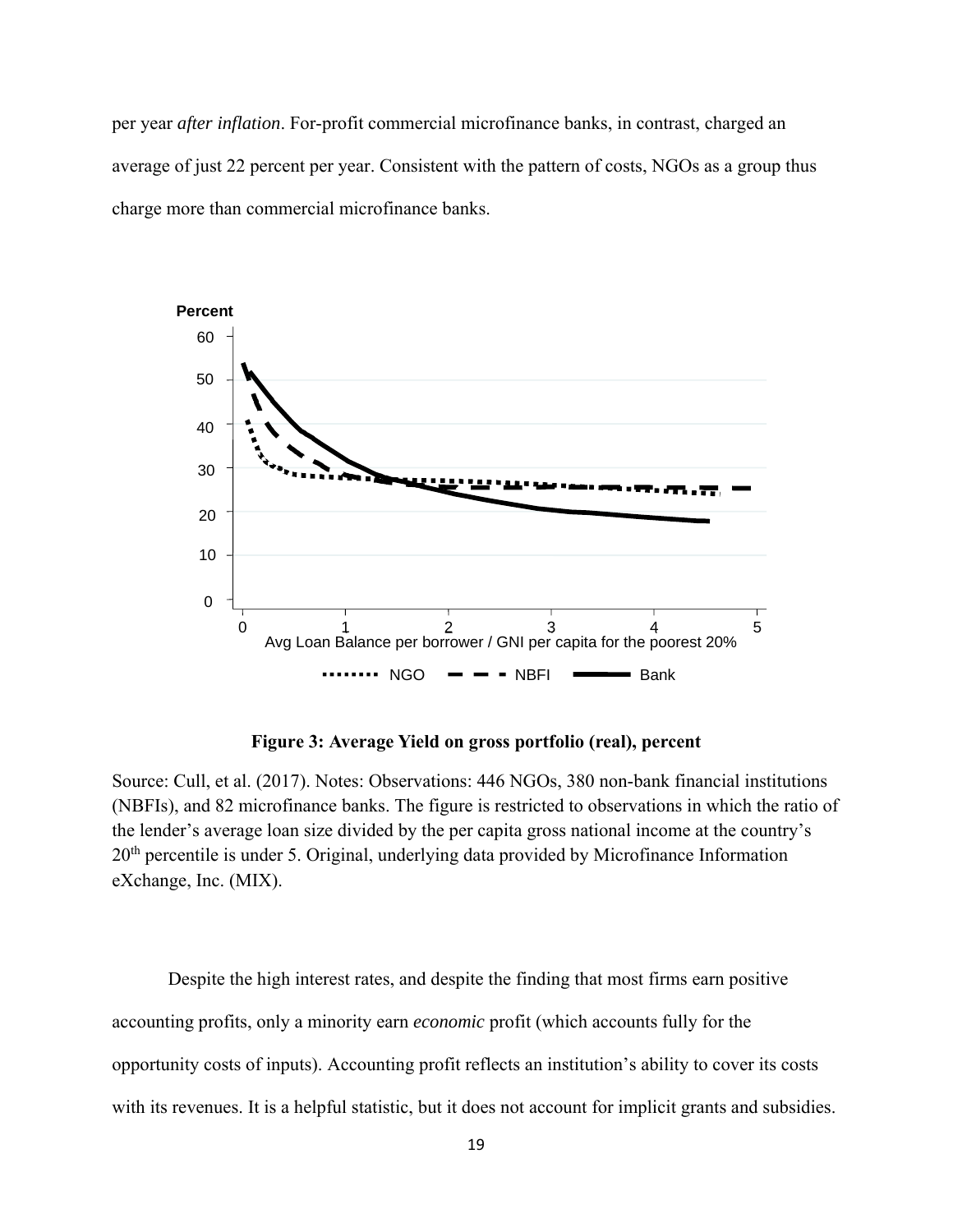Cull, et al. (2017) find that two-thirds of microfinance institutions were profitable on an accounting basis (weighted by the number of borrowers per institution). Turning instead to economic profit (using the local prime interest rate as the alternative cost of capital), they find that only about one-third of institutions were above the profit bar (again, weighted by the number of borrowers per institution).

The data show that truly commercial microfinance exists, but it is not the norm. The big policy questions are then: (1) What are the trade-offs between commercialization and other goals, especially who is served and how they benefit? (2) More directly, how do the subsidies line up against the impacts?

#### **Part 2: Impacts**

Countries with greater financial development tend to have less poverty (Beck et al. 2007), but it is unclear what the role of microfinance is. Microfinance has not penetrated enough economies to the degree needed to say anything about its impacts in country-level macro data. Instead, economists have mainly focused on establishing household-level impacts of microfinance.

Surveying the evidence in the 1990s, Morduch (1999) concluded that:

Even in the best of circumstances, credit from microfinance programs helps fund self-employment activities that most often supplement income for borrowers rather than drive fundamental shifts in employment patterns. It rarely generates new jobs for others, and success has been especially limited in regions with highly seasonal income patterns and low population densities. The best evidence to date suggests that making a real dent in poverty rates will require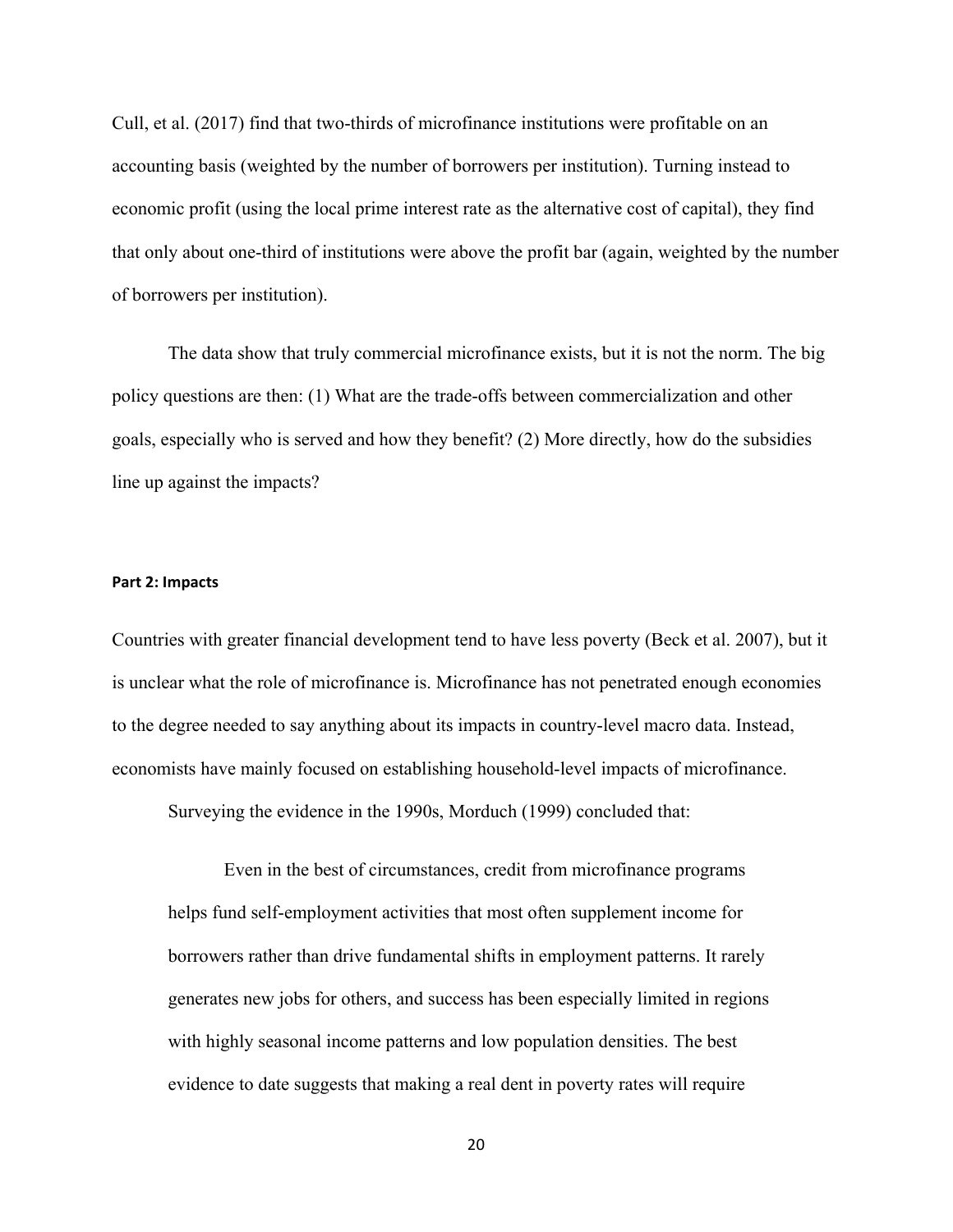increasing overall levels of economic growth and employment generation. Microfinance may be able to help some households take advantage of those processes, but nothing so far suggests that it will ever drive them. (Morduch 1999, 1610)

That early conclusion has been broadly affirmed by a string of observational studies that reveal modest impacts on average levels of household income and consumption (Roodman 2011, Armendáriz and Morduch 2010), and early randomized controlled trials largely concluded the same (Banerjee et al. 2015c). The most recent studies, though, provide a deeper understanding of the diversity of experiences (some of which are promising).

For a few observers, the evidence that microfinance is not a cure-all brands it as a failure (e.g., Bateman and Chang 2012). Yet that conclusion puts too much weight on the lofty bar set by the early boasts about microfinance's ability to turbo-charge entrepreneurial finance and boost average household income. At the same time, it also puts too much weight on the negative readings of the first pieces of RCT evidence (six studies packaged together in an issue of the *American Economic Journal: Applied Economics*; Banerjee et al. 2015).

Until recently, the main empirical challenge in the impact literature has been dealing with selection bias. Measured impacts will be over-stated if outcomes for microfinance borrowers are compared to outcomes for non-borrowers without fully accounting for the ways that participants may have advantages from the outset. Borrowers, for example, may be more industrious and better connected to market networks, and many of these dimensions are hard to control for in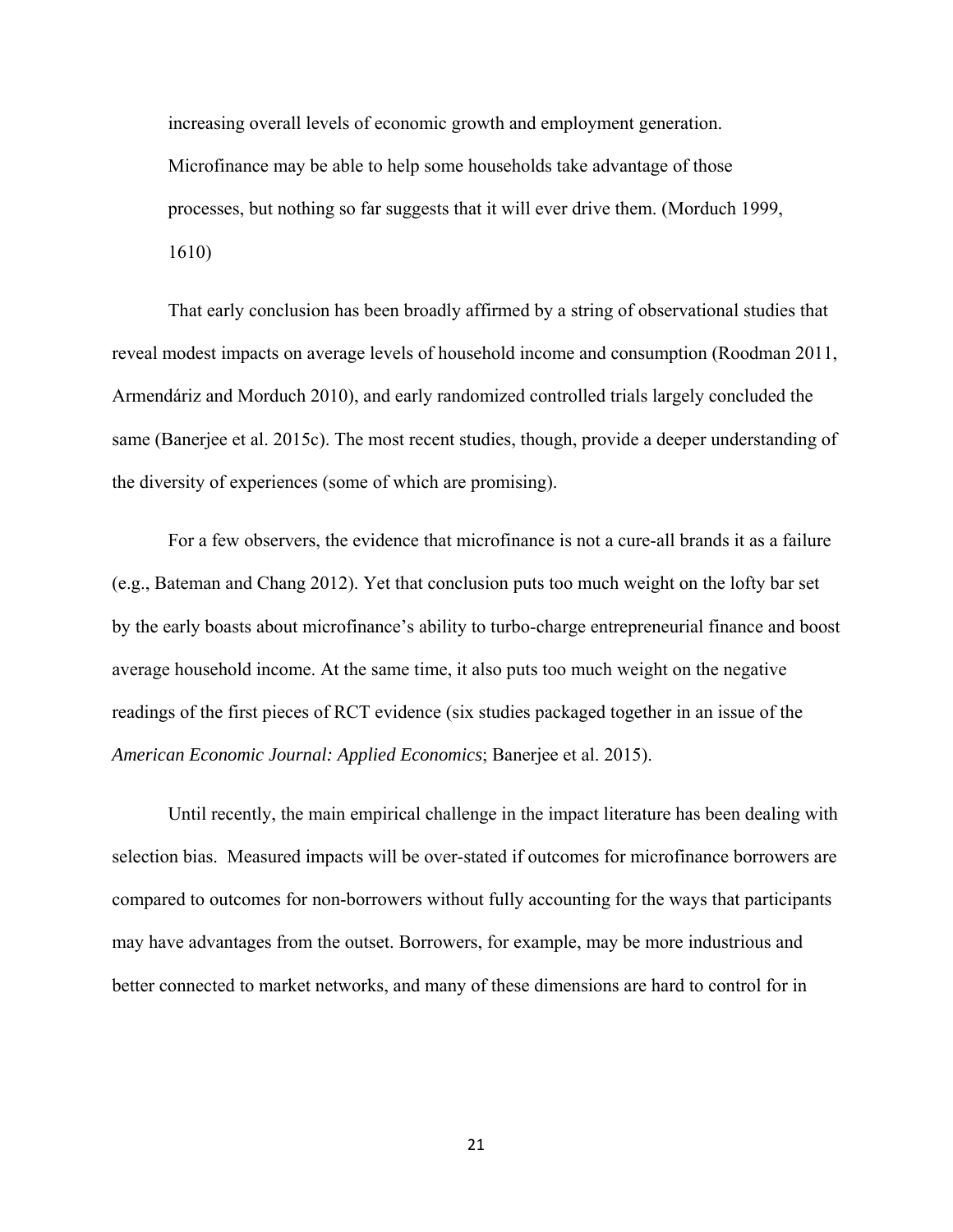standard statistical frameworks. In contrast, there are cases when biases go the other way, when, for example, microfinance institutions target the most disadvantaged populations.<sup>14</sup>

Beaman et al. (2015) construct an experiment to measure selection in a sample of farmers in Ghana. They ask whether those who borrow have higher returns to capital than those who choose not to borrow. Returns to capital are measured by measuring changes in output after distributing capital grants to both borrowers and non-borrowers. In general, returns to investment were large and positive, but those who had chosen not to borrow had zero returns to capital at the margin. Comparing the returns of borrowers to non-borrowers—without accounting for the endoegeneity of borrowing—would then wildly overstate the returns to access.

Coleman (1999) addressed selection bias in a study in northern Thailand by forming a group of prospective microfinance clients who signed up a year in advance to participate with two village banks. Part of the group started receiving loans, and the other part had to wait a year. This gave Coleman a comparison group mostly free of selection bias. The study was not randomized, but both the borrowers and the non-borrowers had selected into the program at the same point in time, suggesting that unobservable differences might plausibly difference out in the treatment-control comparison. Coleman then generates two estimates of the impact of the program. The first is an estimate using the clients who signed up in advance as the comparison group. The second is a "naïve" estimate using a group of seemingly similar non-participants based only on observable characteristics. Comparing the first, preferred estimate with the second shows that the "naïve" estimate substantially overstated the gains from participation of the participants.

 $\overline{\phantom{a}}$ 

<sup>&</sup>lt;sup>14</sup> For a review of the statistical issues, see Armendáriz and Morduch (2010).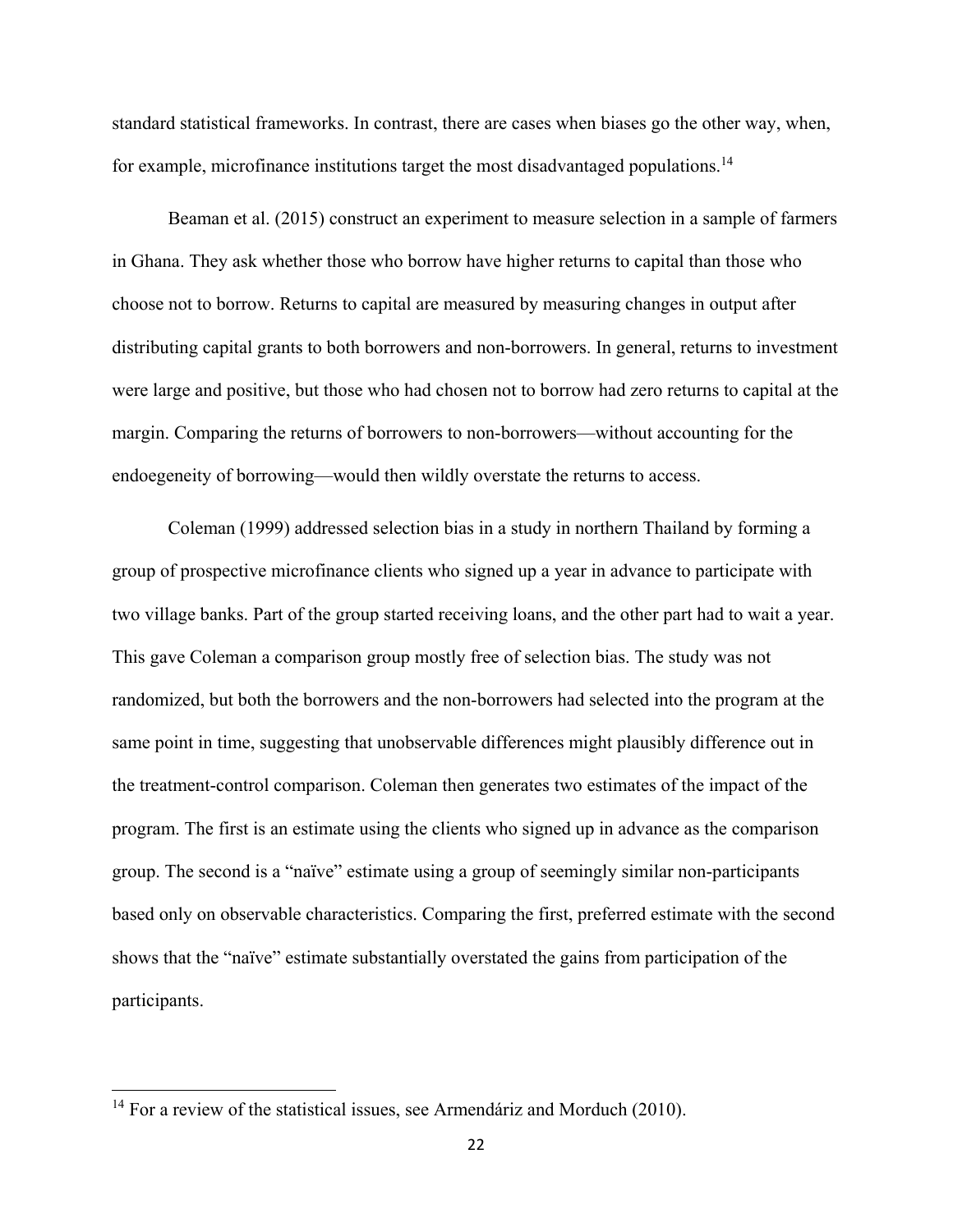Pitt and Khandker (1998) also took aim at selection bias in an observational (i.e., not randomized) study. They used a World Bank survey of 1,798 member and non-member households of three Bangladeshi MFIs. The program rules stated that members should hold no more than one-half acre of land in order to be eligible for the program. With the half-acre rule providing the key to their identification strategy, they find very large microfinance impacts: notably, every 100 taka lent to a female borrower was estimated to increase household consumption by 18 taka. The result was widely cited, but it has not proved robust to re-analysis. Morduch (1998) shows that the half-acre rule was not followed closely in practice, and a simpler difference-in-difference model shows little evidence for increased consumption. A re-analysis by Roodman and Morduch (2014) turns up other problems with the original (see Pitt's rejoinder in the same journal), suggesting the need to look elsewhere for credible evidence.

These concerns led researchers to turn to randomized controlled trials in which access to microfinance depends in part on a randomization process. Usually, lenders select some communities (treatment) and not others (control) using a random number generator. Researchers then compare the outcomes in treatment and control communities after a few years.

The best known so far are six studies published in *American Economic Journal: Applied Economics* 2014 (the studies are from India, Ethiopia, Bosnia-Herzegovina, Mexico, Morocco, and Mongolia). As a group, the papers show strong increases in borrowing but modest impacts of microfinance.

The studies show the power of randomization together with its limits. To give an example, the paper from India investigates an urban microcredit program in South India. Banerjee et al. (2015a) found that small business investment and profits of existing businesses increased, but not average consumption by households. No significant impacts were found on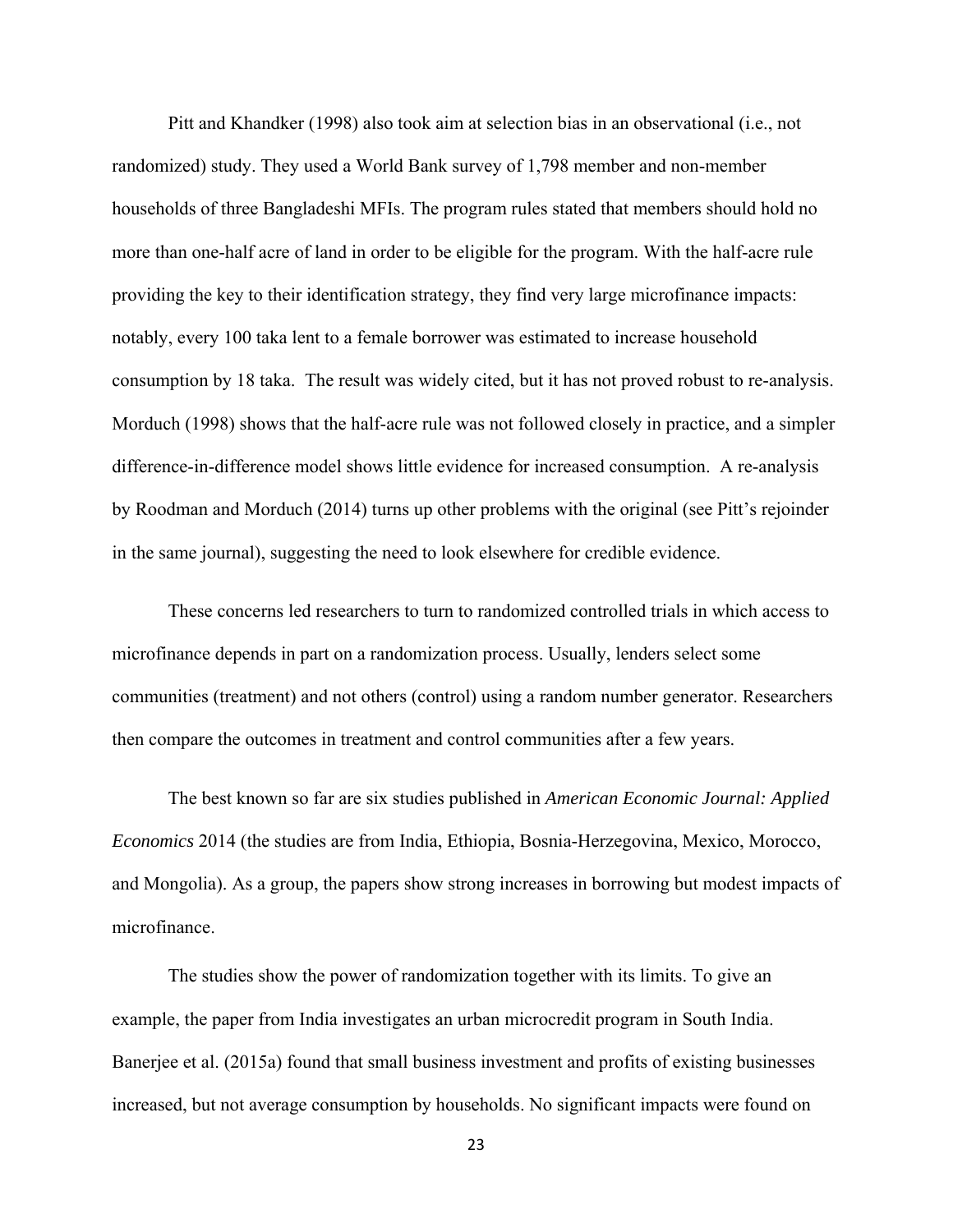health, education, or women's empowerment. A follow-up two years later (after the area had been more widely covered by microcredit) found very few significant differences between the original treatment and control groups. The findings point to some positive changes (especially in business investment) but not on the main household economic and social indicators. The study takes advantage of an expansion (into an urban area) but, as a result, does not speak to the impact of the microfinance institution on customers in its core rural locations. More generally, the impacts are on marginal customers, who are one group of interest in understanding the impact of expansions. The measures, though, can say nothing clear about impacts on infra-marginal customers, who form the majority of customers.

In Mexico, Angelucci et al. (2015) tracked the expansion of the country's largest microlender (one that uses established microcredit lending methods and targets low-income women but which charges very high interest rates). After an average of two years of microcredit access, the researchers "find no evidence of transformative impacts on 37 outcomes (although some estimates have large confidence intervals)." The outcomes considered include microentrepreneurship, income, labor supply, expenditures, social status, and subjective well-being. Again, the study is useful, but it documents the impact of an expansion into new (and, in this case, recently-violent) territory, and cannot speak to the impact on the majority of (inframarginal) customers in the institution's original locations.

In rural Mongolia, Attanasio et al. (2015) find positive impacts on the entrepreneurship of women and on food consumption by their households, but not on total working hours or household income. In Bosnia-Herzegovina, with a better-off sample of customers but a focus on a sample deemed relatively unpromising in terms of creditworthiness, Augsberg et al. (2015) find positive impacts on self-employment and inventories, and, with that, a drop in wage work.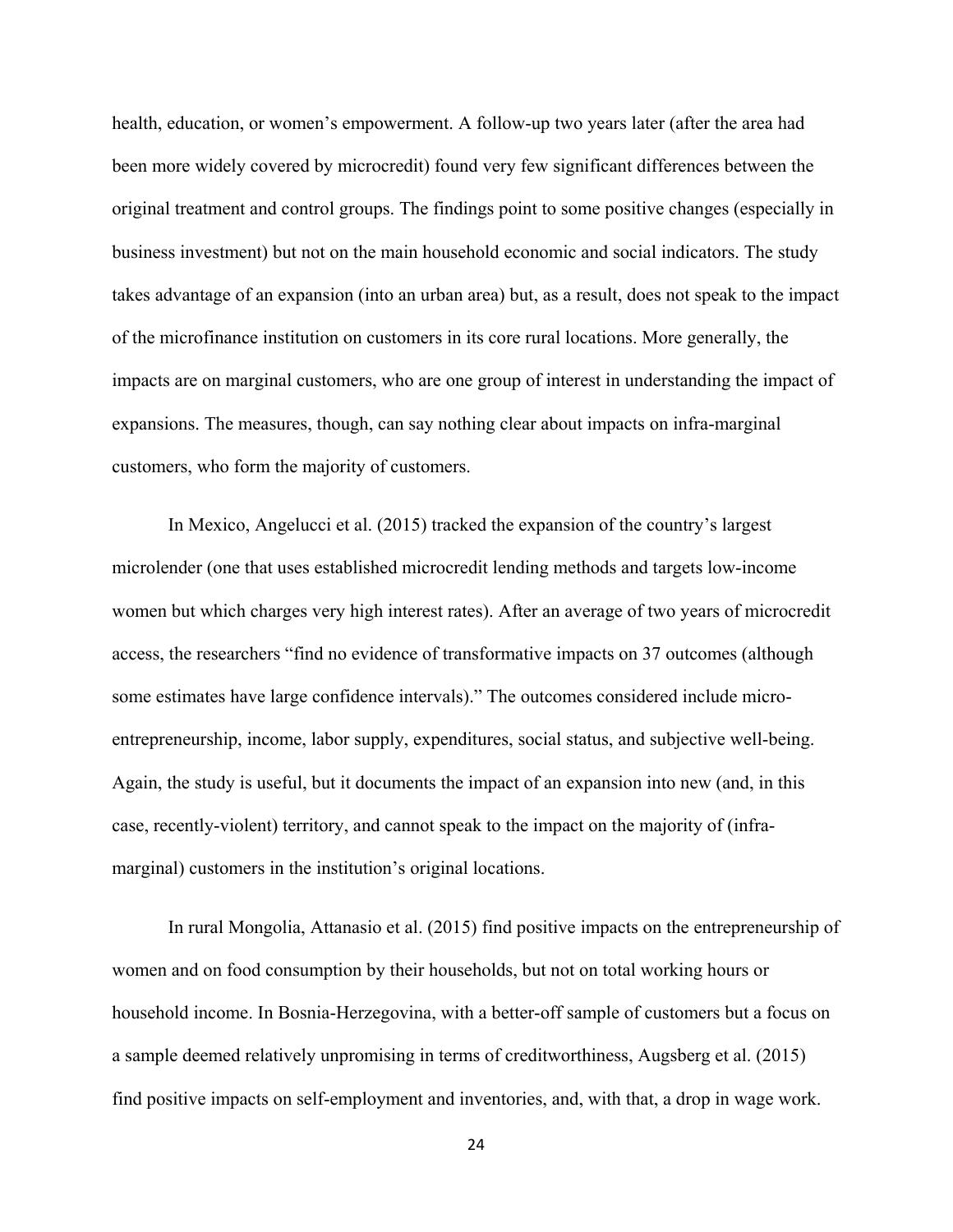While the researchers find "some evidence of increases in profits" they also find that consumption and savings fall, and find no impact on average household income. In Morocco, Crépon et al. (2015) also find an increase in self-employment coupled with a drop in other forms of labor. The increase in business profit was thus offset by falling income from other labor, leaving no net gain in average household income and consumption. In rural Ethiopia, Tarozzi et al. (2015) investigated impacts on income from agriculture, animal husbandry, nonfarm selfemployment, labor supply, schooling, and indicators of women's empowerment. They find that "despite substantial increases in borrowing in areas assigned to treatment the null of no impact cannot be rejected for a large majority of outcomes."

After the six papers were published, the summary view was that, in terms of impact studies that pass muster with academic economists, the empirical case for supporting microfinance was very weak (Mossman 2015). The studies show a few bright spots, and they show that microcredit generally helps businesses. But the studies show that the links are not strong from business investment to broader measures of welfare.

The biggest concern with that conclusion comes from questions about the ability to generalize from the studies. Pritchett and Sandefur (2015) make the case that the six studies are an idiosyncratic sample without clear ways to extrapolate to microfinance in other regions. Pritchett and Sandefur obtain the data underlying the six studies and construct estimates of impact for each sample without depending on the experimental set-ups. These estimates are prone to selection bias, but Pritchett and Sandefur show that they tend to be more reliable predictors of impact in the given country than extrapolations based on experimental estimates from other countries. In other words, limited external validity undermines the ability to draw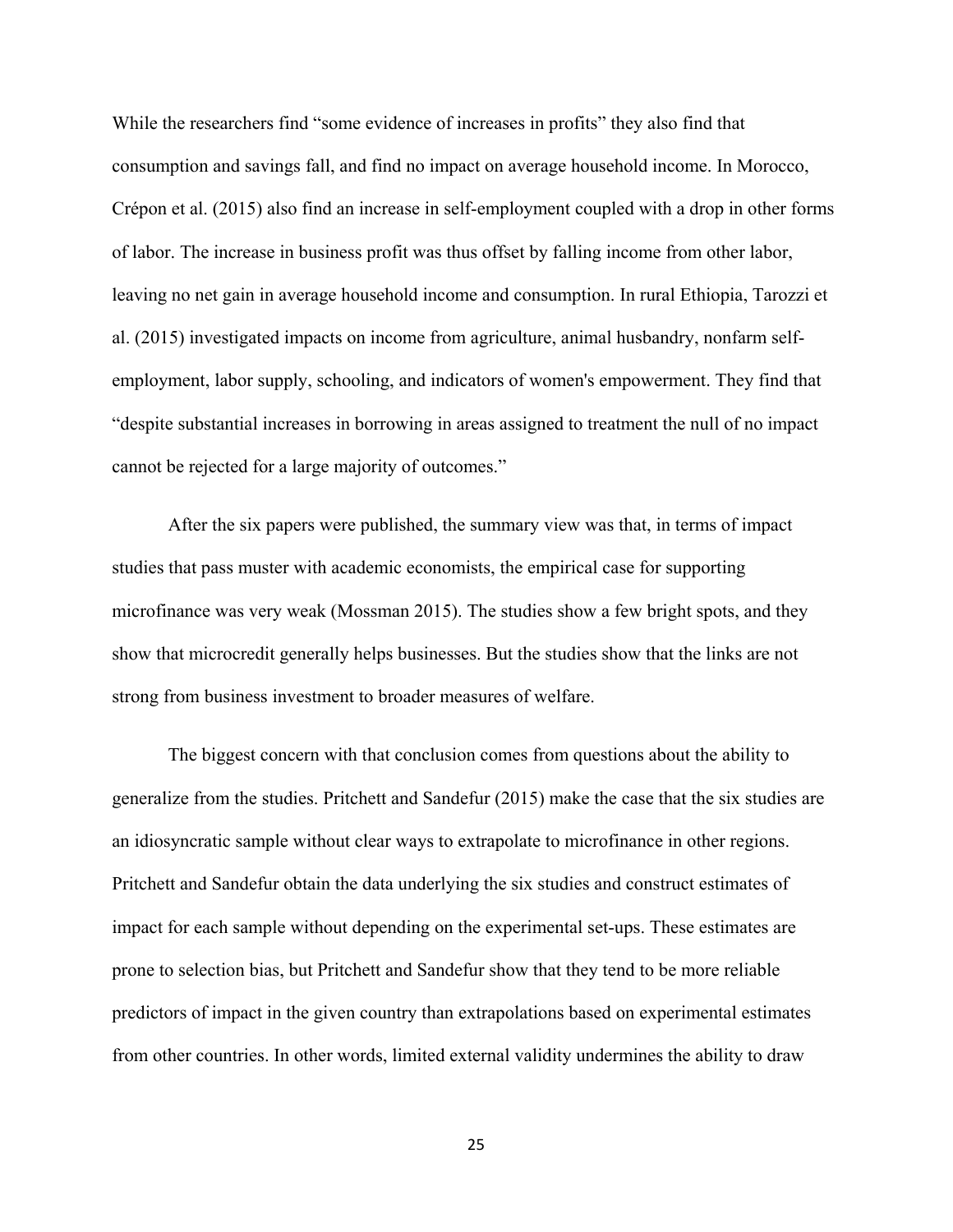broad conclusions from the sample (though see the Bayesian Hierarchical approach to the studies developed by Meager 2016 which provides a systematic way to begin generalizing).

Wydick (2016) digs deeper. He notes that the six studies reflect very different microfinance markets. For example, the experiments in Ethiopia, urban India, and Morocco took place when microfinance was just taking root. The lack of penetration led to imprecise estimates but some hopeful signs. For example, "Crépon et al. show point estimates on self-employment income that are twice as large as the corresponding decreases in wage income. Banerjee et al. find positive point estimates on both end-line measures of self-enterprise income, though driven largely by the upper tail of businesses that pre-existed microfinance access." (Wydick 2016, p. 263) In sharp contrast, the experiments in Bosnia-Herzegovina, Mexico, and Mongolia took place in contexts in which microfinance had reached near-saturation (a very high 61 percent coverage in Bosnia-Herzegovina). As a result, the experiments could only be run in particularly marginal contexts – and the evidence of impact was correspondingly weakest. Wydick's analysis is a reminder that context matters and that the six studies each need to be understood on their own terms. (For a close examination of the Moroccan context with a focus on low take-up rates, see the qualitative study by Morvant-Roux et al. 2014.)

Better understanding contexts may help sort why randomized evaluations of microfinance tend to find low impacts while evaluations of capital grants find relatively high impacts. Buera, Kaboski, and Shin (2016) review empirical evidence on the impact of microfinance loans relative to other similar financial interventions, concluding that both grants of capital to microentrepreneurs and assets grants (often in the form of livestock) to the 'ultra-poor' have substantially larger impacts on recipients than microfinance loans. The returns on modest capital grants to micro-entrepreneurs are sizable (up to six months of pre-intervention profits for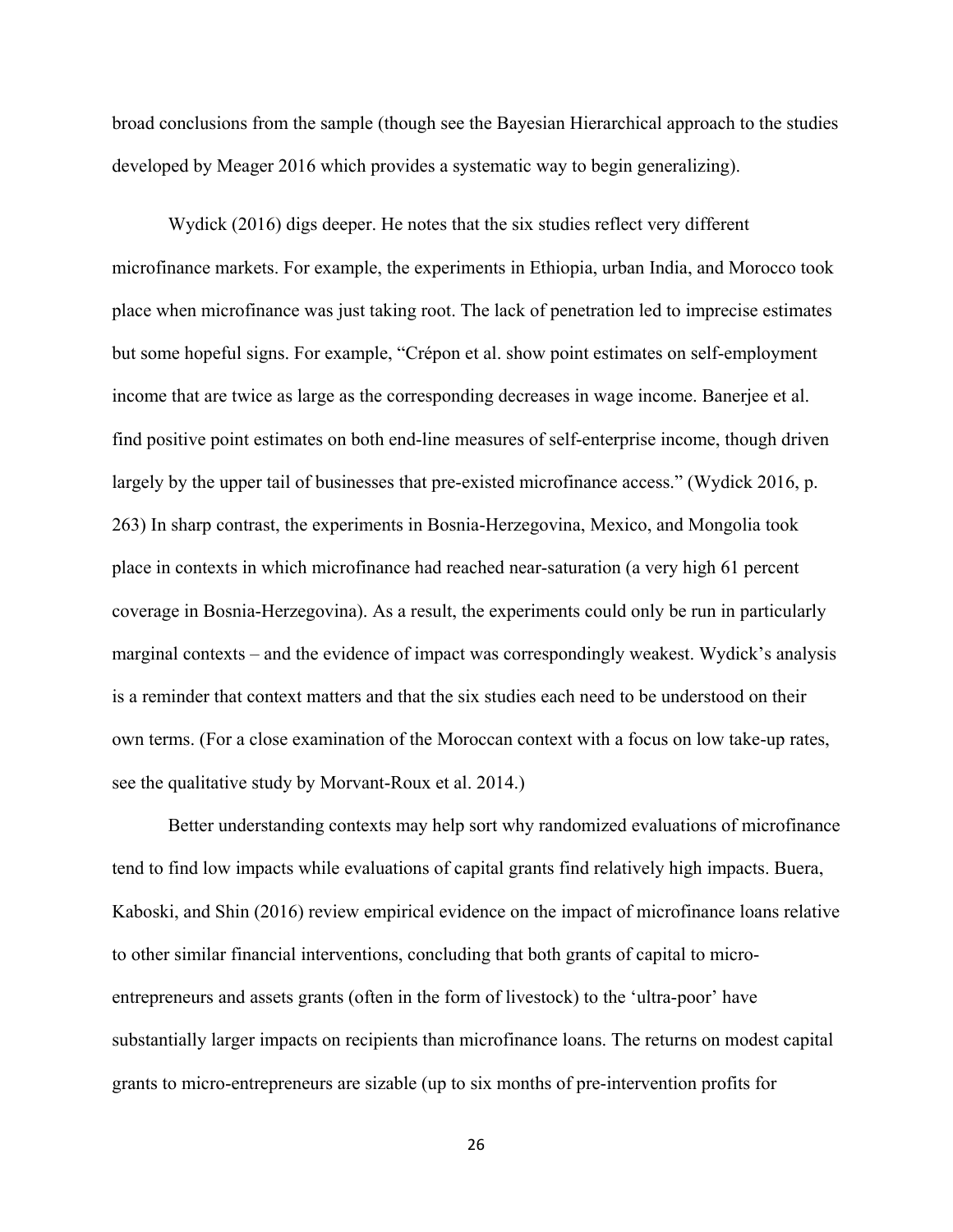existing entrepreneurs) leading to greater investment and higher sustained profits (de Mel et al. 2008, McKenzie and Woodruff 2008, McKenzie 2016, and Fafchanps et al. 2013), while asset grant programs to the ultra-poor have generally led to substantial increases in assets, income, and consumption (see Bandiera et al. 2016; Bauchet et al. 2015 give a counter-example).

Grants, of course, have an inherent advantage over microcredit in that recipients do not incur a burden to repay. The high interest rates on microloans documented above thus could, in principle, account for much of the lower returns on investment financed by microcredit than that financed by grants. Microcredit repayment obligations also have direct negative effects on income and consumption levels relative to grants. Moreover, microcredit repayment structures typically entail installment payments beginning at or near loan inception, which discourages investment over longer time horizons and thus could depress longer-term profits and growth (Field et al. 2013).

But another part of the story is the clients that each of the respective interventions targets. As documented above, average loan size (an imperfect, but widely used proxy for the wealth of borrowers) is substantially smaller for NGO MFIs than for more commercially oriented MFIs, but many grant programs explicitly target very poor populations, for whom impacts have proven to be especially large in some cases. In contrast, microfinance institutions, even those that are less commercially oriented, tend to lend to less poor clients, many of whom have access to multiple sources of funding. Thus, microfinance may expand the funding envelope for those borrowers to some extent, and may improve the terms on which finance is extended relative to alternatives, but the evidence indicates that it is unlikely to have as large an impact as grants to very poor households that generally lack other sources of funding.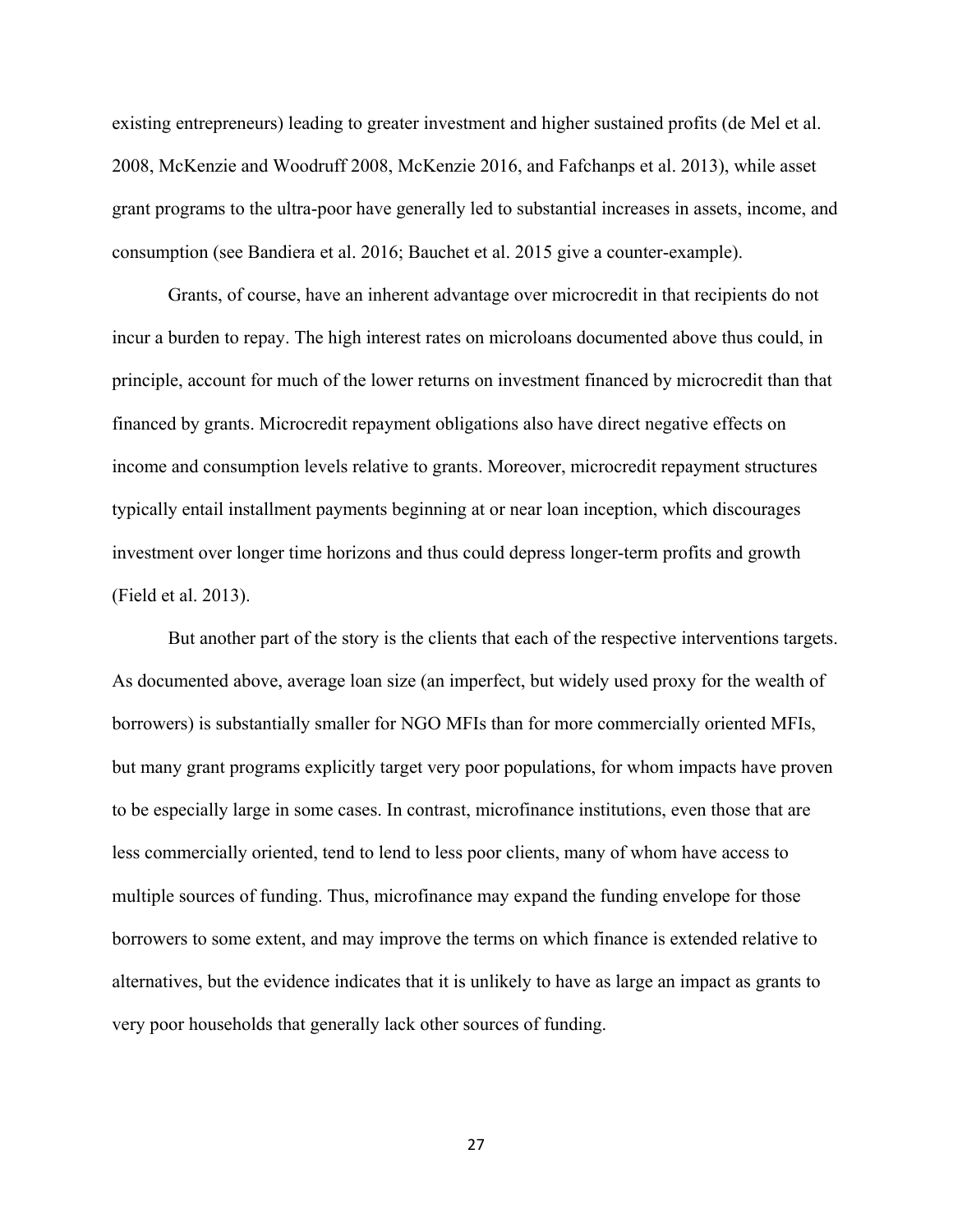Grants for entrepreneurship are also targeted in ways that could account for their greater impact relative to microcredit. Similar to results for grants to the ultra-poor, entrepreneurship grants have been shown to have larger impacts on those who start with fewer assets. Whereas many microfinance programs target female borrowers, entrepreneurship grants have shown substantially larger gains in profitability for males. Moreover, while microcredit provides an influx of cash to borrowers, there is some evidence that in-kind entrepreneurship grants (in the form of equipment or inventories) may deliver better results than cash grants (Fafchamps et al., 2013). Finally, better educated entrepreneurs have benefited more from these grants. Since men tend to have more formal education than women in many developing country contexts, this could in part account for the gender disparity, and help explain the smaller impacts of microcredit targeted to women.

 In short, targeting and repayment obligations can potentially account for a large share of the difference in the impact of microcredit versus grants. Buera, Kaboski, and Shin (2016) argue that comparisons with a third type of intervention, village fund programs, are instructive in assessing the relative importance of repayment versus targeting since they represent a middle ground between grants and microcredit. Village funds are constituted from a grant to the village as a whole and the loans that are extended to individual borrowers carry more favorable terms than typical microcredit contracts (7-8% interest rates and a single repayment at the end of the loan).<sup>15</sup> Comparisons with microcredit borrowers therefore provide a rough indication of the potential impact of making the terms of microcredit contracts less rigid. And indeed, take-up

 $\overline{\phantom{a}}$ 

<sup>&</sup>lt;sup>15</sup> The village fund studies are also instructive because they were undertaken in China and Thailand, countries where the gender gap in education is relatively small. Similarly positive results for male and female borrowers from village funds suggest that the gender disparities found for microcredit might be eliminated if loans were extended to equally capable men and women.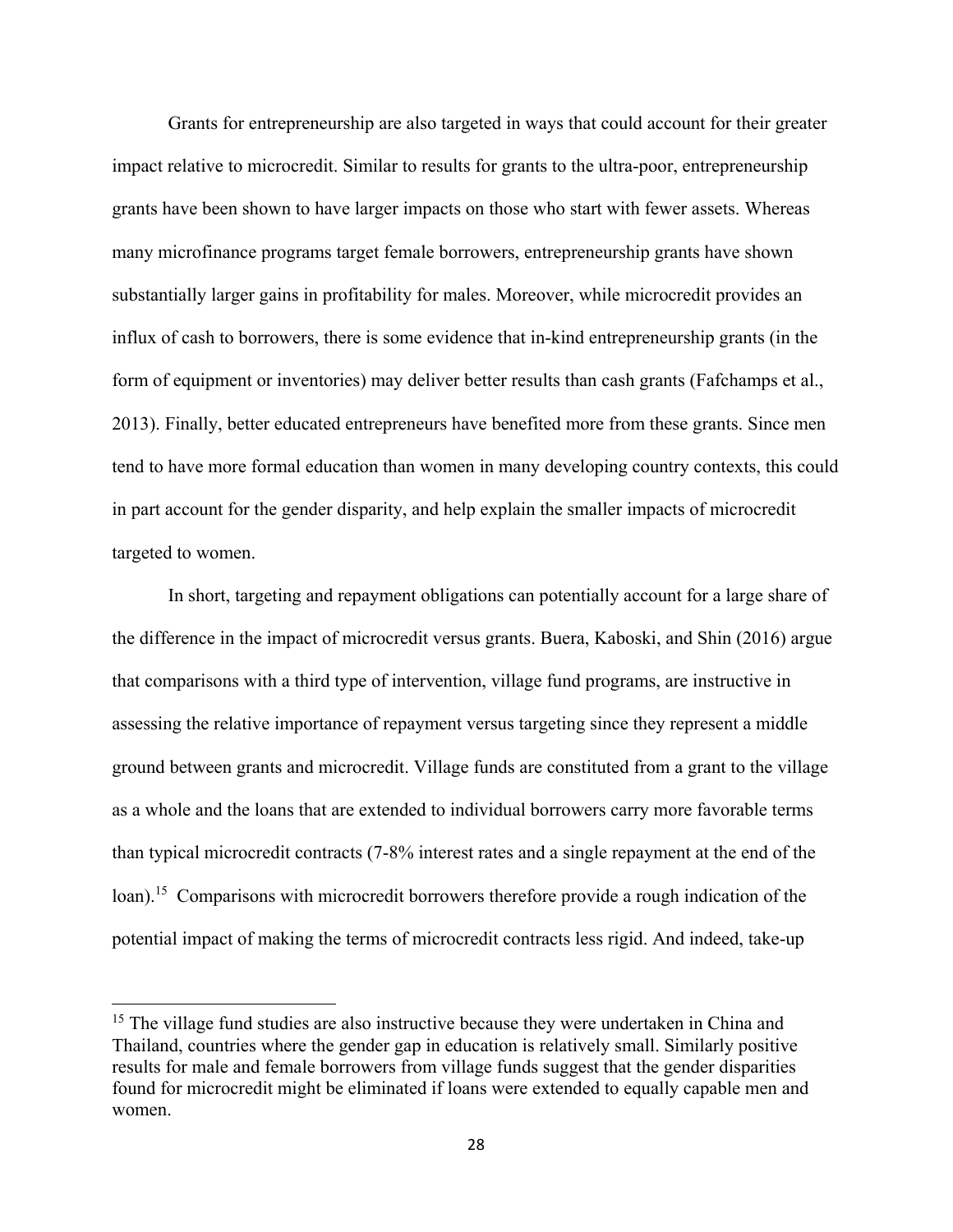rates for village fund loans are in the 30-55% range, notably higher than that typically found for microcredit. In addition to higher take-up, village fund loans have resulted in significant increases in borrowers' income and consumption (Kaboski and Townsend 2012; Cai et al. 2016). In addition, recent evidence from field experiments that relax the obligation to begin repaying just after receiving a loan from a microfinance institution also find positive impacts on investment and profits (Field et al. 2013).

 Breza and Kinnan (2017) also show a promising result for microfinance, though they do so by estimating the impact of *not* having microfinance. Breza and Kinnan take advantage of an emergency ordinance issued in the state of Andhra Pradesh in south India in October 2010. The ordinance was a dramatic response to over-lending by rapidly-growing microfinance institutions. The ordinance caused a sudden supply shock, and Breza and Kinnan explore the impacts on consumption, entrepreneurship, and employment. The absence of microfinance, they find, drove significant cuts in casual daily wages, household wage earnings and consumption (suggesting the importance of general equilibrium effects and impacts via shifts in aggregate demand).

 Banerjee et al. (2015a) consider the heterogeneity of returns to microfinance, also in Andhra Pradesh, extending insights from Banerjee et al. (2015b). They divide customers into "gung-ho entrepreneurs" who ran businesses prior to the introduction of microfinance. The others are "reluctant entrepreneurs" who started businesses only when they started taking microfinance loans. The gung-ho customers saw large and persistent benefits from microfinance borrowing: revenues more than doubled and business expenses rose by 80 percent. Selfemployment hours increased by almost 20 percent and business assets by 35-40 percent. Reluctant entrepreneurs, in contrast, saw negligible benefits. Targeting then matters: focusing on expanding the businesses of existing entrepreneurs (the intensive margin) may do far more to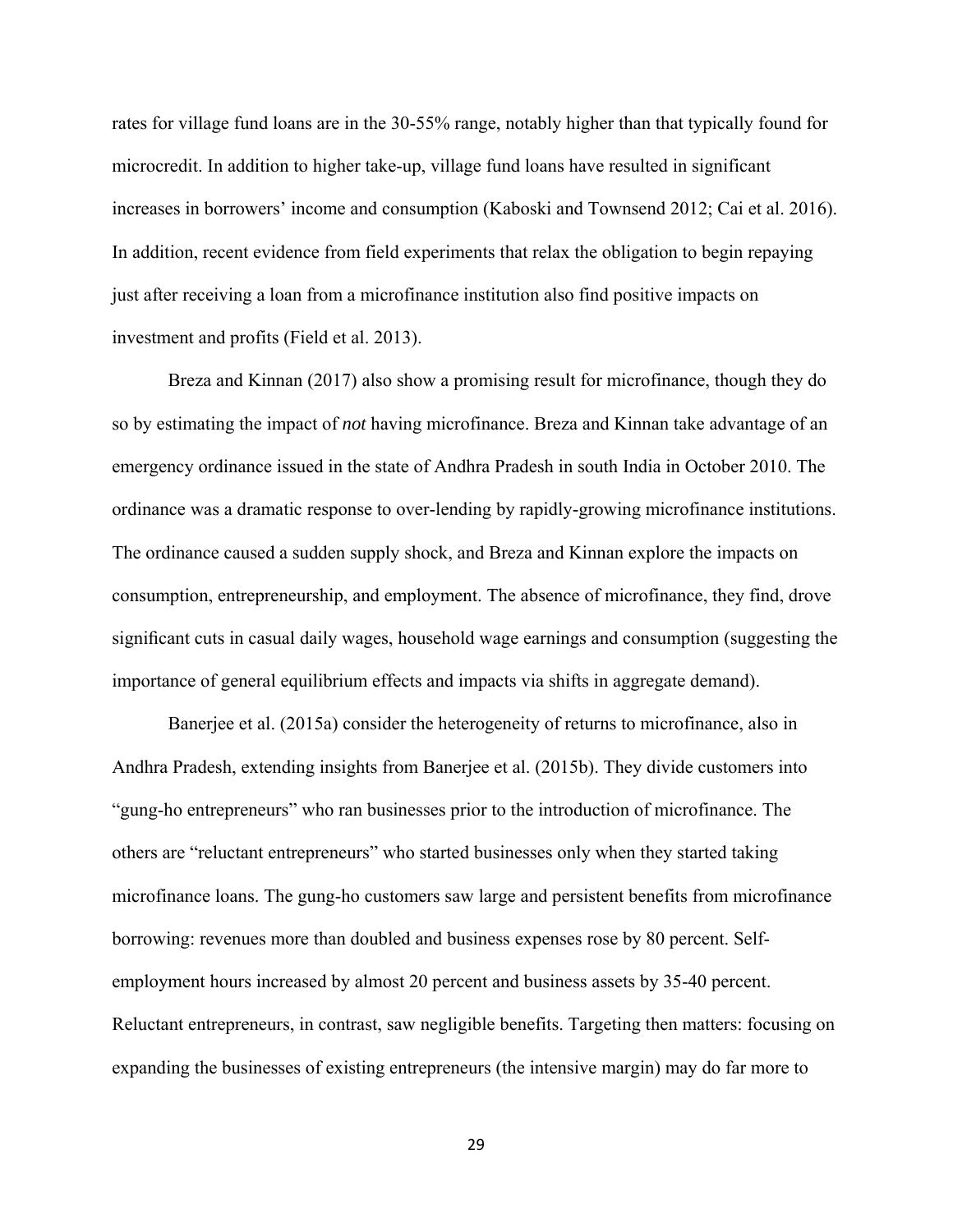spur production than focusing on customers new to business (the extensive margin). Reluctant entrepreneurs tended to use microfinance to displace informal capital, while the gung-ho entrepreneurs used microfinance as a complement to informal finance.

 These results, taken as a whole, suggest that the average impacts of microfinance are modest. Still, target populations are liquidity-constrained, and getting the right product to the right population can yield substantial impacts.

#### **Part 3: Subsidy and Benefit-Cost Ratios**

In the face of modest average impacts of microfinance, it is natural to wonder about relative costs. Having established the lack of profitability in economic (versus accounting) terms, Cull et al. (2017) calculate the extent of subsidies. They find that, on average, subsidies amounted to \$132 per borrower, but again the distribution is highly skewed. The median microfinance institution used subsidies at a rate of just \$26 per borrower, and no subsidy was used by the institution at the  $25<sup>th</sup>$  percentile.

There are two important implications. First, given how low subsidies are for some institutions, even modest impacts on customers could yield impressive cost-benefit ratios in social and economic terms. Second, the data show that the subsidy is large for some institutions, especially—and surprisingly—the most commercialized institutions. As a group, their subsidy averages \$275 per borrower, with a median of \$93. In sharp contrast, customers of NGOs, which focus on the poorest customers and on women, receive far less subsidy: the median microfinance NGO used a subsidy at a rate of \$23 per borrower, and the subsidy for the NGO at the  $25<sup>th</sup>$ percentile was just \$3 per borrower.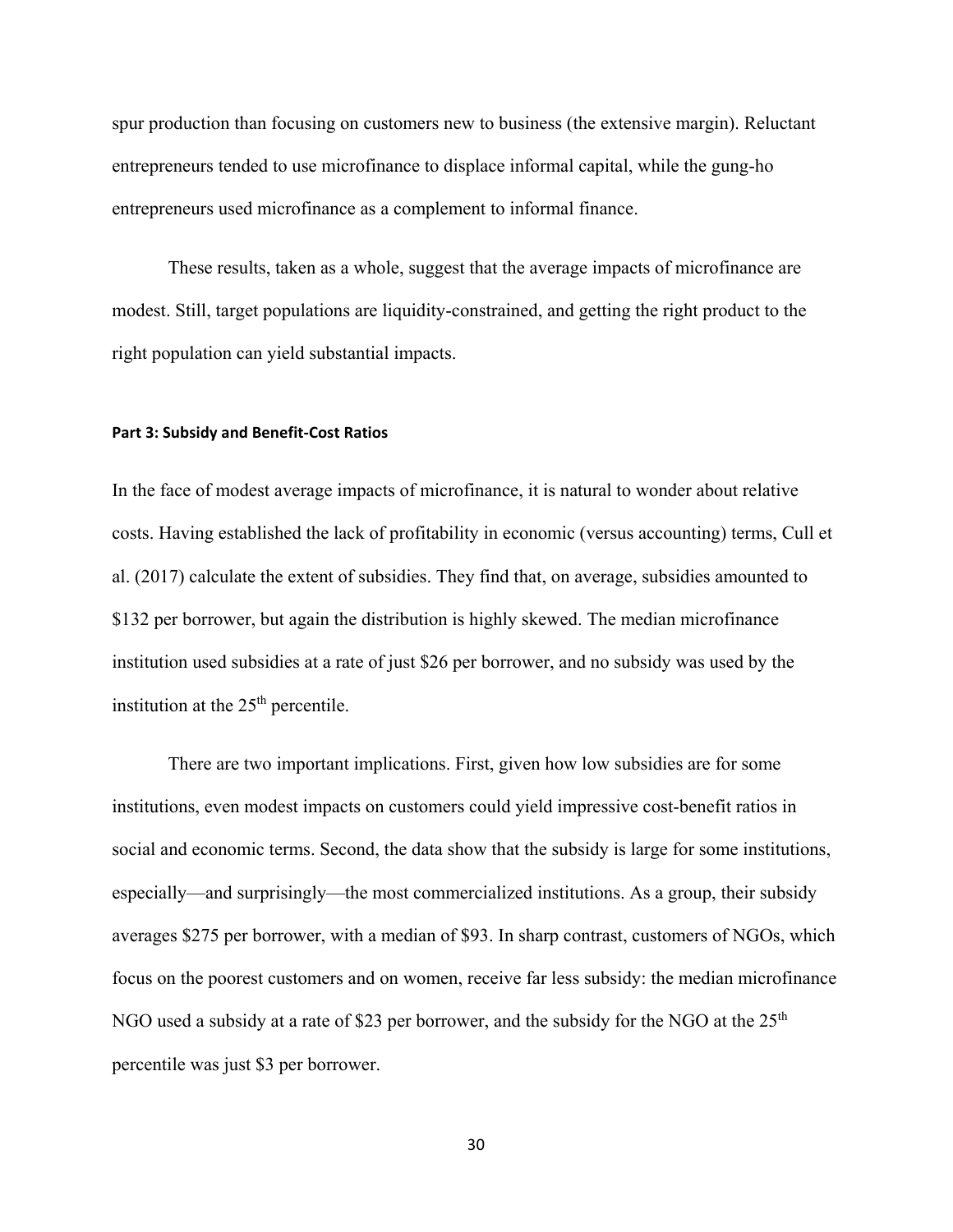In addition, Cull et al. (2017) show that the subsidies do not appear to be transitional. Their analysis shows that subsidies in fact continue to be important in microfinance, even for older institutions. Summing across the institutions, the total subsidy – both implicit and implicit - - was \$4.9 billion as of 2009. Of the total subsidy, three-quarters went to institutions that were older than 10 years. Almost all of the subsidy came via equity grants and cheap capital rather than direct donations.





Source: Cull, et al. (2017). Notes: Observations: 364 NGOs, 303 non-bank financial institutions (NBFIs), and 71 microfinance banks. The figure is restricted to observations in which the ratio of the lender's average loan size divided by the per capita gross national income at the country's  $20<sup>th</sup>$  percentile is under 5. Original, underlying data provided by Microfinance Information eXchange, Inc. (MIX).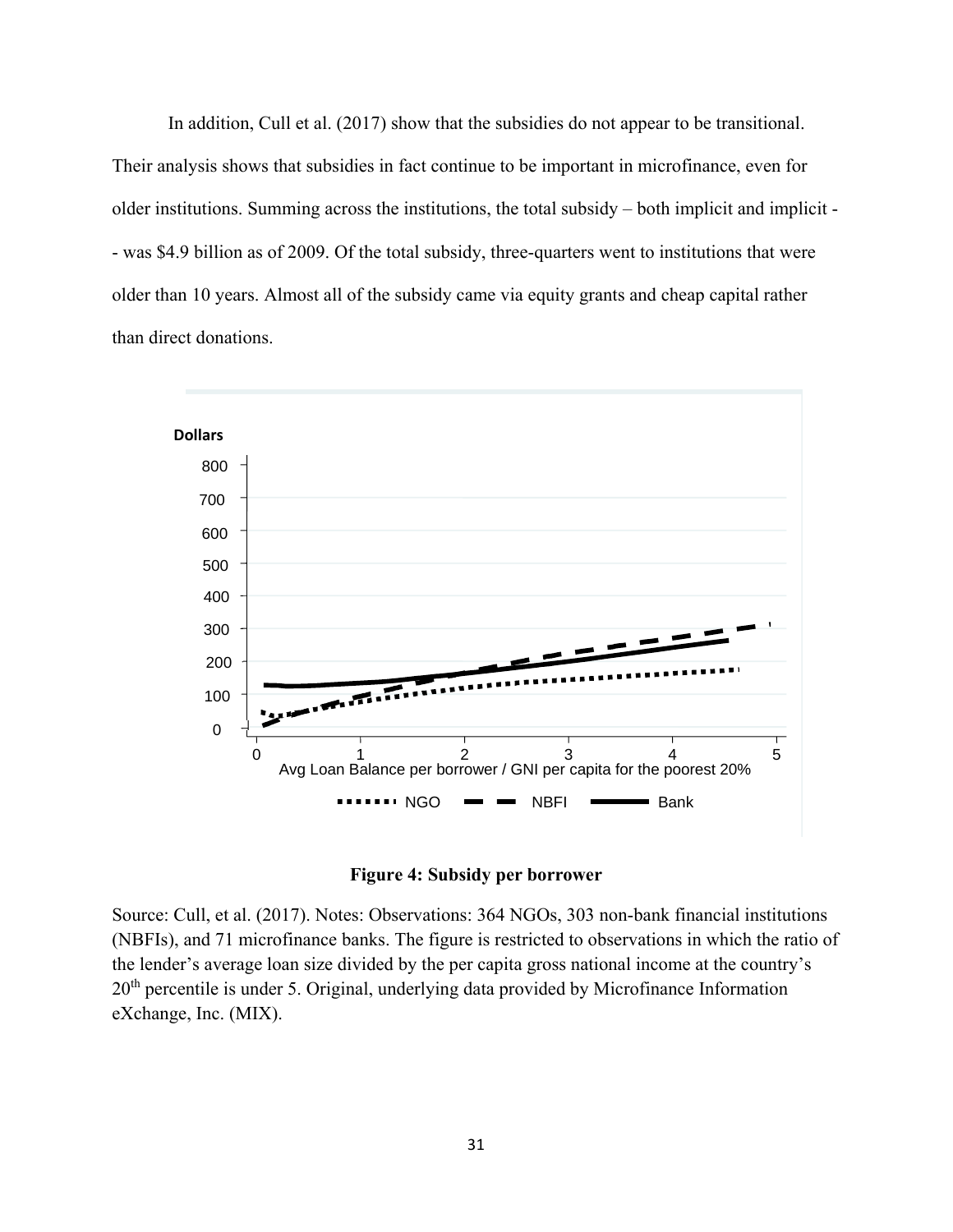The Cull et al. (2017) findings on modest but persistent subsidy suggest that the conversation needs to shift toward measured impact so the costs analyzed by Cull et al. (2017) can be compared to benefits. Ultimately, cost-benefit ratios are of key interest for policy makers, and even with modest benefits—microfinance cost-benefit ratios can compare favorably to those for other interventions. However, systematic work here has hardly started.

#### **Part 4: Microfinance as Liquidity Services**

 $\overline{\phantom{a}}$ 

Most of the discussion above is framed in terms of impacts on business and entrepreneurship. It was posited that through business comes increases in income and, from that, social gains. This, though, is a particular (and narrow) view of finance. Finance is also needed by households to purchase consumer goods, however, and to help with basic, week-by-week financial management. The kinds of questions that researchers asked with RCTs followed from the business focus, and the same perspective was carried forward by the Microcredit Summit Campaign, donors, and investors.

An alternative view emerges from financial diaries. The diaries are most closely associated with the work of Collins et al. (2009), which details the financial lives of low-income families in Bangladesh, India, and South Africa. Stepping away from large-scale statistical efforts, Collins et al. (2009) take a close-to-the-ground approach, aiming to track the entire financial lives of a small set of households in both rural and urban areas. They use the tools of empirical corporate finance to create linked balance sheets and income statements for the households.<sup>16</sup> Their focus is on the complete set of household financial transactions connected to

<sup>&</sup>lt;sup>16</sup> For a related method, see the important work of Samphantharak and Townsend (2009).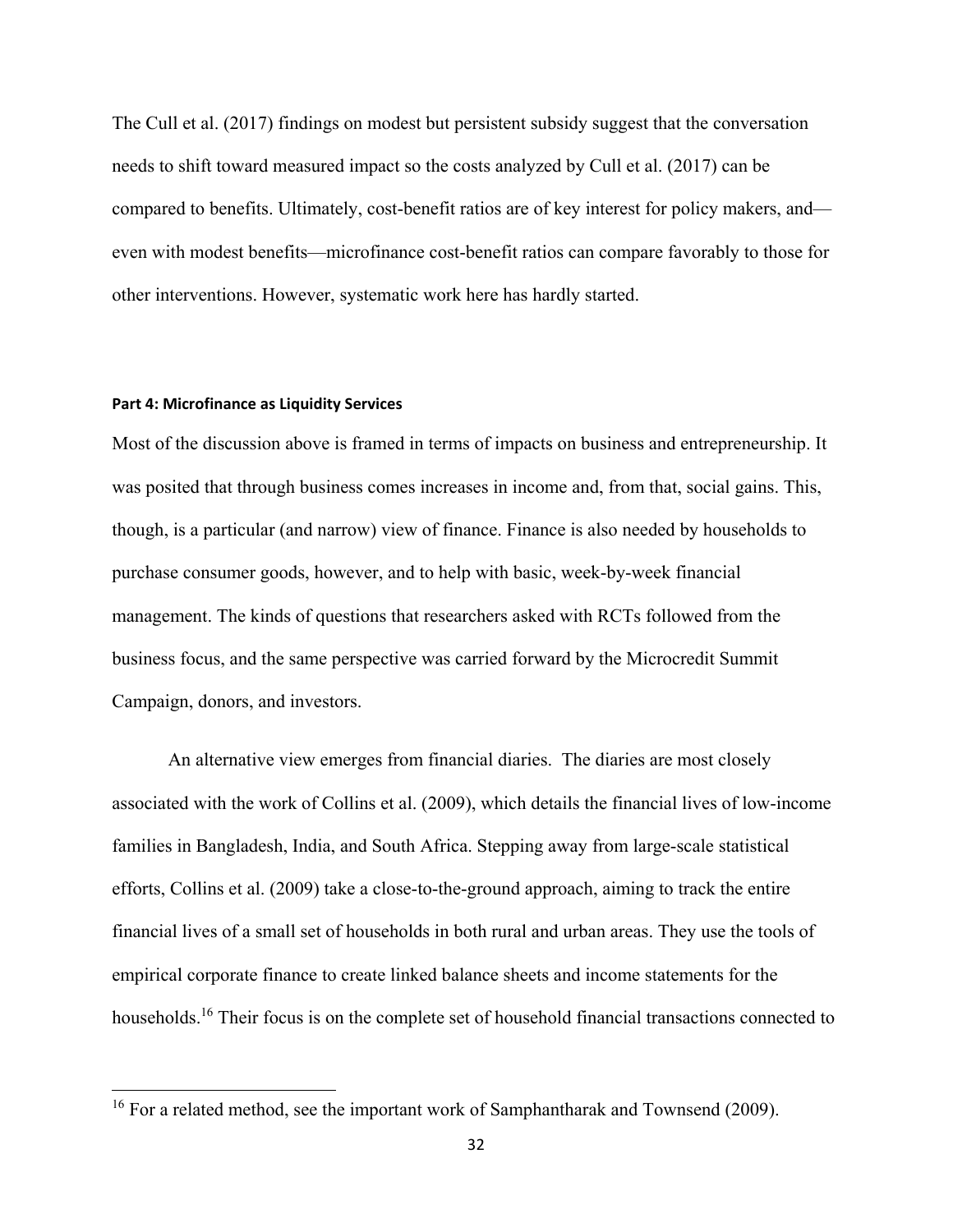earning, spending, saving, borrowing, and informal sharing. Rather than test hypotheses emerging from the economics literature, the researchers' goal was to watch and listen, and only then try to make sense (inductively) of households' observed choices.

The picture that emerges is very different from the early microfinance vision. Collins et al. (2009) find that even if microfinance does not raise income or launch businesses, it may help households cope with the ups and downs of incomes and needs that arise through the year. A central finding of Collins et al. (2009) can be boiled down in terms of global poverty statistics: the hidden burden of living on \$1 a day per person (or wherever the global poverty line is set) is that rarely does anyone actually receive \$1 per person each and every day. Instead, farmers have high and low seasons, laborers have better and worse months, and many people are vulnerable to the ups and downs created by boom and bust economic business cycles. The financial problem of being poor, then, is both an issue of low resources on average and an issue of the uncertainty and unpredictability of those resources. Microfinance can then be an important asset in smoothing consumption in the sense of Deaton (1992), not just for investment. Not surprisingly, this is how Stuart Rutherford observes Grameen Bank's microfinance customers actually using their money (Collins et al. 2009, chapter 6).

Put another way, even if poverty rates (defined by a given level of average income) are not noticeably affected by microfinance access, some of the consequences of being poor – such as having difficulty finding funds to meet health crises – may be ameliorated by having access to extra money when needed (Gertler et al. 2009). Such access may be vital during emergencies (and are due more attention from policy makers and researchers), but it is a very different story from the standard narrative upon which the microfinance sector was built. Indeed, it is a very different story from that behind efforts to address global poverty.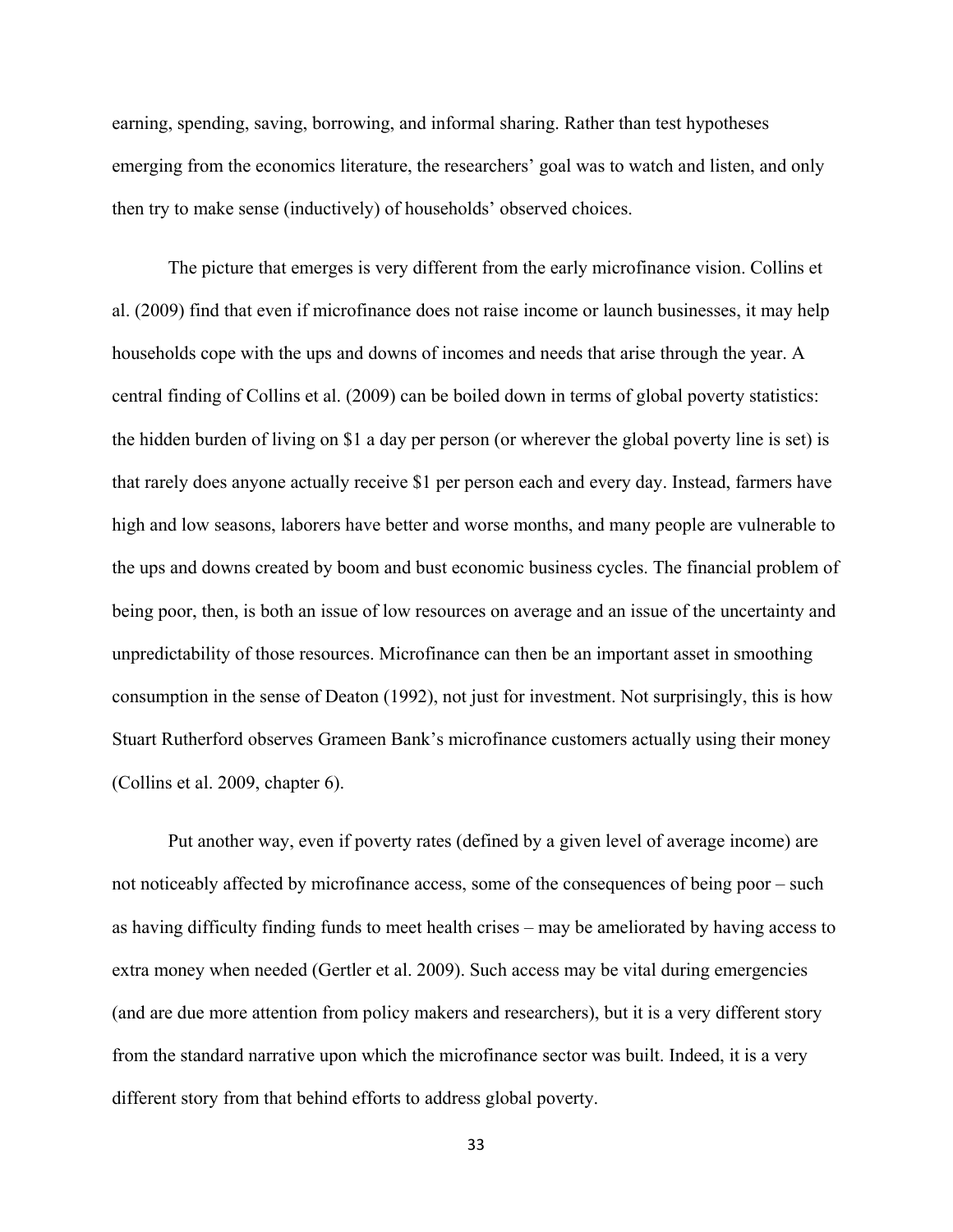To the extent that this is so, microfinance has both been oversold and undersold. It has perhaps been missing its biggest market, the billions of wage-workers who have no interest in (nor time for) self-employment but whose needs for finance are fundamental to their well-being. This is not an argument for abandoning the aim to serve the poor: some of the poorest workers anywhere are wage-workers. The argument is instead to think differently and bigger, while not losing grasp of the original vision (and tensions) of microfinance.<sup>17</sup>

This shift takes the discussion from microfinance to financial inclusion, a broader topic than can be addressed in this paper. Financial inclusion goes beyond loans to saving, insurance, and payments (see, e.g., Singh 2017).

#### **Conclusion**

 $\overline{\phantom{a}}$ 

Microfinance has been duly celebrated by the 2006 Nobel Peace Prize. The early innovators can claim remarkable achievements: they demonstrated that it is possible to provide reliable financial services in poor communities, to create workable business models, to reach women especially, and to do so relatively cheaply and at wide scale. That, in itself, is worth paying attention to. Beyond demonstrating the possibility of new kinds of financial institutions, microfinance has inspired innovations adopted in other sectors, including health, education, and energy. Early efforts to build social businesses and foster social investment owe their inspiration to the pioneers of microfinance (Yunus 2008, Conning and Morduch 2011).

 $17$  La Porta and Shleifer (2014) argue that small, informal businesses are often inefficient and that there are efficiency gains from spurring formal business and the expansion of wage employment.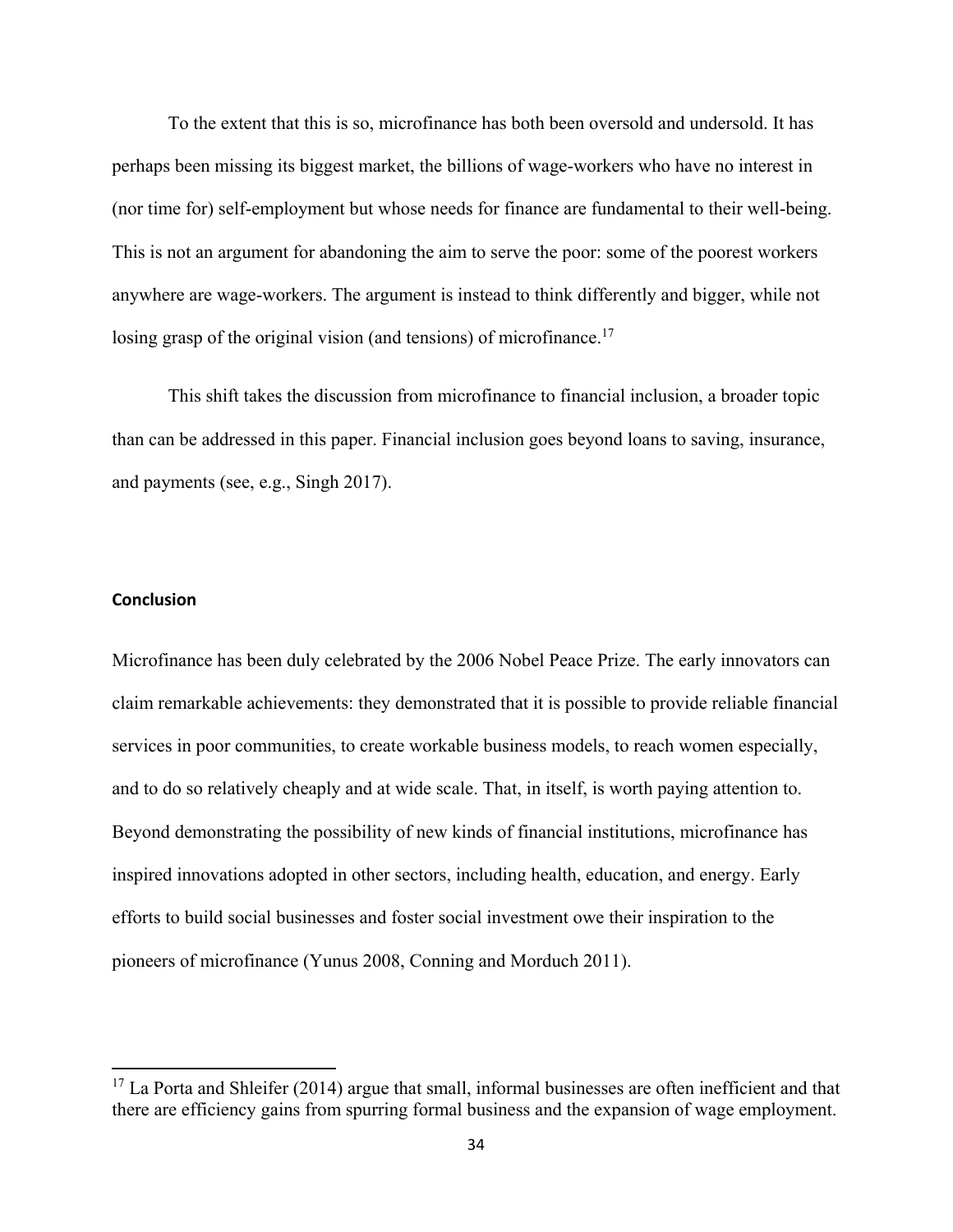Yet microfinance was always a contested idea, and statistics were collected to highlight and promote some strands of thought over others. The notable divides were along social versus commercial lines. The conflicts within microfinance have largely been constructive, but the statistics have both revealed and (implicitly) concealed parts of the debate. In terms of statistics and data, the history of microfinance shows that a full view is only possible when very different kinds of data are brought together. The full picture cannot be seen from just reading tables documenting the numbers reached, nor spreadsheets of financial performance, nor randomized controlled trials of economic and social impacts.

The evidence described in this paper poses challenges for microfinance. The data show modest subsidies and modest impacts. They show growing scale, but a shift away from the poorest. And they show regional differences in the kinds of populations served by microfinance. If microfinance has been a clear success institutionally, how to ensure impacts on customers is far less clear.

Investors and entrepreneurs have difficult choices to make in enabling the next steps for microfinance. One vision, provoked by evidence from financial diaries, opens up the possibility of extending the ideas of microfinance to hundreds of millions of potential customers, many in urban areas and most with jobs, who lack a strong interest in business investment. They instead seek finance to help manage cash flows and seize opportunities requiring lumpy sums. The kinds of impacts to expect will not be those initially envisioned, nor those tested in most quantitative studies. Another, complementary vision entails redesigning products to better fit the needs of existing entrepreneurs. The data from the Microcredit Summit suggest that microfinance can evolve at mass scale, while the (re-examined) data from the MIX Market suggest that the subsidy still matters but, in some cases, it is small enough to generate appealing cost-benefit ratios.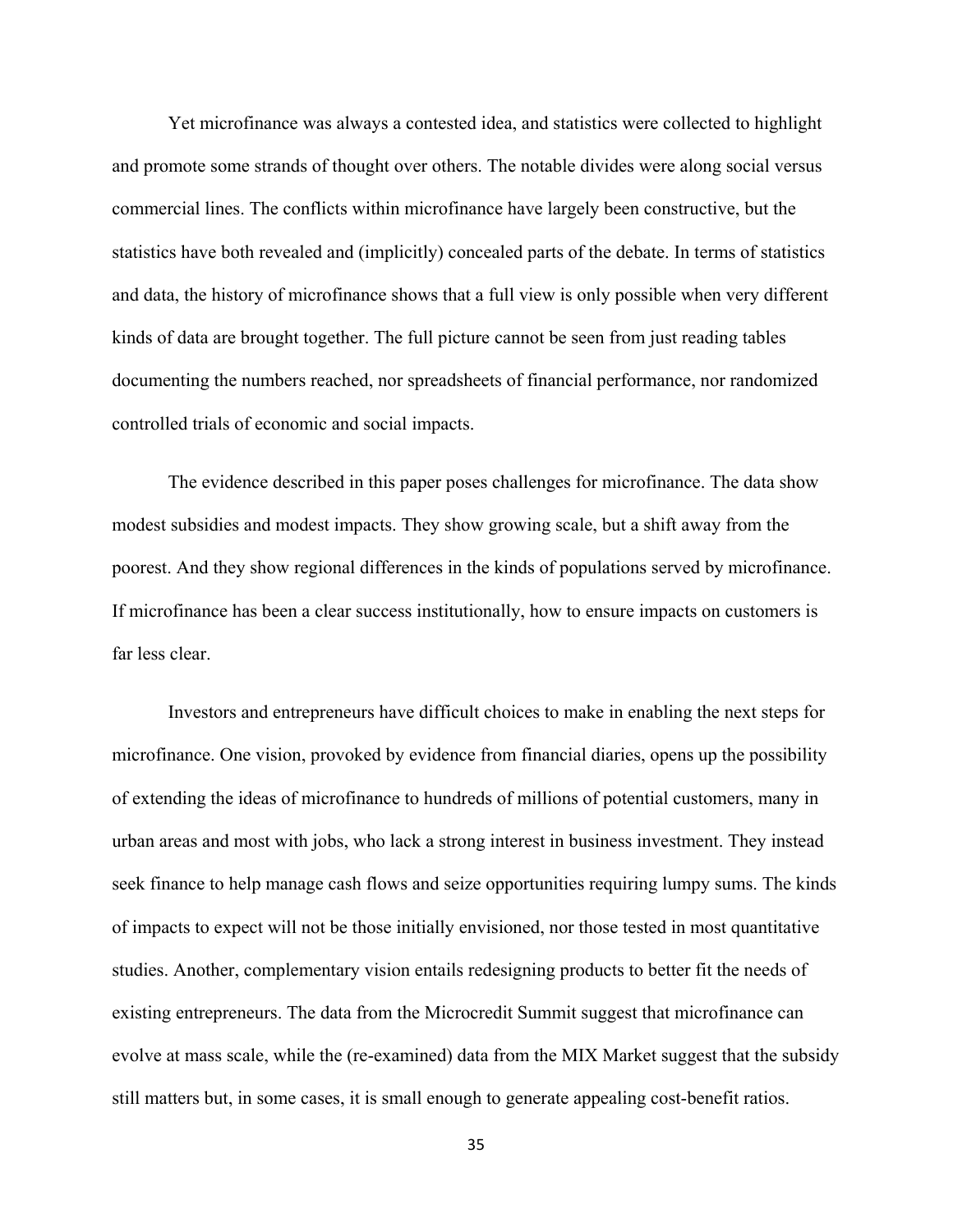Microfinance is far from dead, but it needs fresh thinking.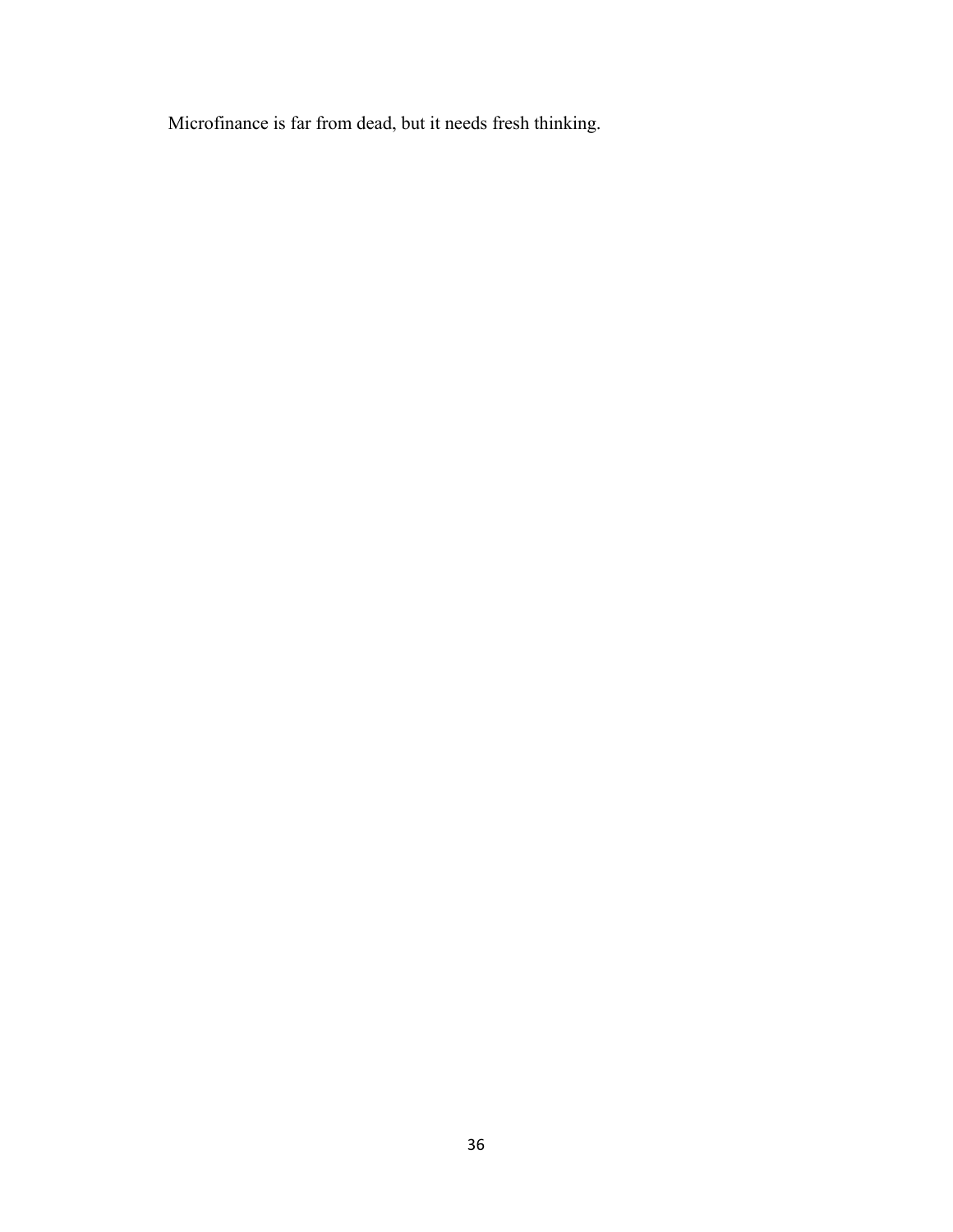#### **References**

- Ahlin, Christian, Jocelyn Lin, and Michael Maio, 2011. "Where does Microfinance Flourish? Microfinance Institution Performance in Macroeconomic Context." *Journal of Development Economics* 95(2): 105-120.
- Angelucci, Manuela, Dean Karlan, and Jonathan Zinman, Jonathan. 2015. "Microcredit Impacts: Evidence from a Randomized Microcredit Program Placement Experiment by Compartamos Banco." *American Economic Journal: Applied Economics* 7(1): 151-182*.*
- Armendàriz, Beatriz and Jonathan Morduch. 2000. "Microfinance Beyond Group Lending." *Economics of Transition* 8**:** 401-420.
- Armendàriz, Beatriz and Jonathan Morduch. 2010. *The Economics of Microfinance*, Second edition. Cambridge, MA: MIT Press.
- Attanasio, Orazio, Britta Augsburg, Ralph De Haas, Emla Fitzsimons and Heike Harmgart. 2015. "The Impacts of Microfinance: Evidence from Joint-Liability Lending in Mongolia." *American Economic Journal: Applied Economics* 7(1): 90-122*.*
- Augsburg, Britta, Ralph De Haas, Heike Harmgart and Costas Meghir. 2015. "The Impacts of Microcredit: Evidence from Bosnia and Herzegovina." *American Economic Journal: Applied Economics* 7(1): 183-203*.*
- Bandiera, Oriana, Robin Burgess, Narayan Das, Selim Gulesci, Imran Rasul, Munshi Sulaiman. 2016. "Labor Markets and Poverty in Village Economies." London School of Economics, working paper.
- Banerjee, Abhijit. 2013. "Microcredit under the microscope: what have we learned in the past two decades, and what do we need to know?" *Annual Review of Economics* 5(1): 487- 519.
- Banerjee, Abhijit, Timothy Besley, and Timothy Guinnane. 1994. "Thy neighbor's keeper: The design of a credit cooperative with theory and a test." *Quarterly Journal of Economics*  109(2): May: 491–515.
- Banerjee, Abhijit, Emily Breza, Esther Duflo, and Cynthia Kinnan. 2015a. "Do Credit Constraints Limit Entrepreneurship? Heterogeneity in the Returns to Microfinance." Working paper.
- Banerjee, Abhijit V., Esther Duflo, Rachel Glennerster, and Cynthia Kinnan. 2015b. "The Miracle of Microfinance? Evidence from a Randomized Evaluation." *American Economic Journal: Applied Economics* 7(1): 22–53*.*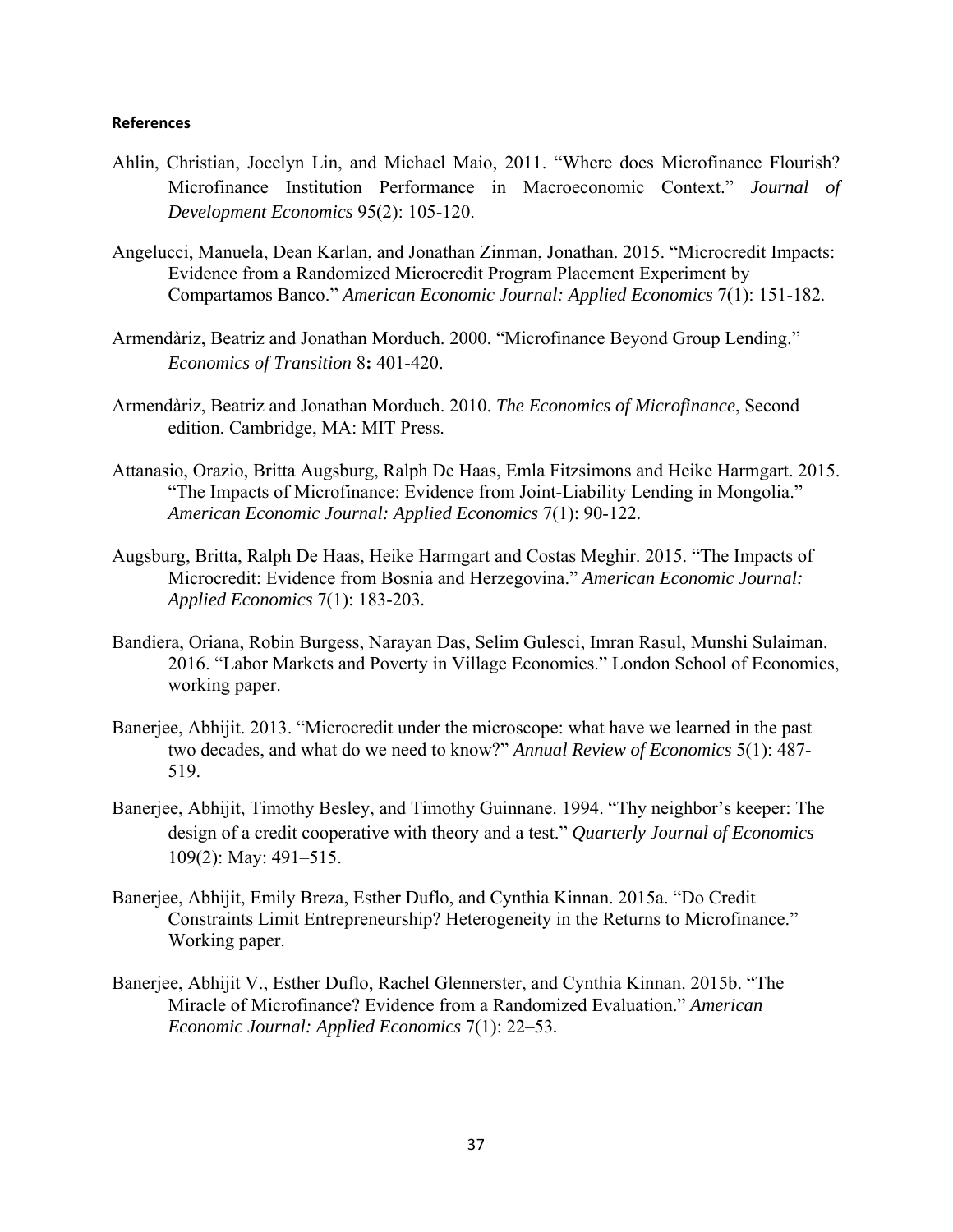- Banerjee, Abhijit, Dean Karlan, and Jonathan Zinman. 2015c. "Six Randomized Evaluations of Microcredit: Introduction and Further Steps." *American Economic Journal: Applied Economics* 7(1): 1–21*.*
- Bateman, Milford and Ha-Joon Chang. 2012. "Microfinance and the Illusion of Development: From Hubris to Nemesis in Thirty Years." *World Economic Review* 1: 13-36.
- Bauchet, Jonathan and Jonathan Morduch (2010). "Selective Knowledge: Reporting Bias in Microfinance Data." *Perspectives on Global Development and Technology* 9 (3-4): 240- 269.
- Bauchet, Jonathan, Shamika Ravi, and Jonathan Morduch (2015). "Failure vs Displacement: Why an innovative anti-poverty program showed no net impact in South India." *Journal of Development Economics* 116: 1-16.
- Beaman, Lori, Dean Karlan, Bram Thuysbaert, and Christopher Udry. 2015. "Selection into Credit Markets: Evidence from Agriculture in Mali." Working paper.
- Beck, Thorsten. 2015. "Microfinance—A Critical Literature Survey." World Bank Independent Evaluation Group, IEG Working Paper 2015/4.
- Beck, Thorsten, Asli Demirgüç-Kunt, and Ross Levine. 2007. "Finance, inequality and the poor." *Journal of Economic Growth* 12(1): 27-49.
- Breza, Emily and Cynthia Kinnan. 2017. Measuring the Equilibrium Impacts of Credit: Evidence from the Indian Microfinance Crisis. Northwestern Institute for Policy Research, 2017.
- Buera, Francisco, Jospeh P. Kaboski, and Yongseok Shin. 2016. "Taking Stock of the Evidence on Micro-Financial Interventions." National Bureau of Economic Research Working Paper 22674.
- Cai, Shu, Albert Park, and Sangui Wang. 2016. "Microfinance Can Raise Incomes: Evidence from a Randomized Control Trial in China." Hong Kong University of Science and Technology, mimeo.
- Coleman, Brett. 1999. "The impact of group lending in Northeast Thailand." *Journal of Development Economics* 60(1): 105–141.
- Coleman, Brett. 2006. "Microfinance in Northeast Thailand: Who Benefits and How Much?" *World Development* 34 (9): 1612–1638.
- Collins, Daryl, Jonathan Morduch, Stuart Rutherford, and Orlanda Ruthven (2009). *Portfolios of the Poor: How the World's Poor Live on \$2 a Day*. Princeton, NJ: Princeton University Press.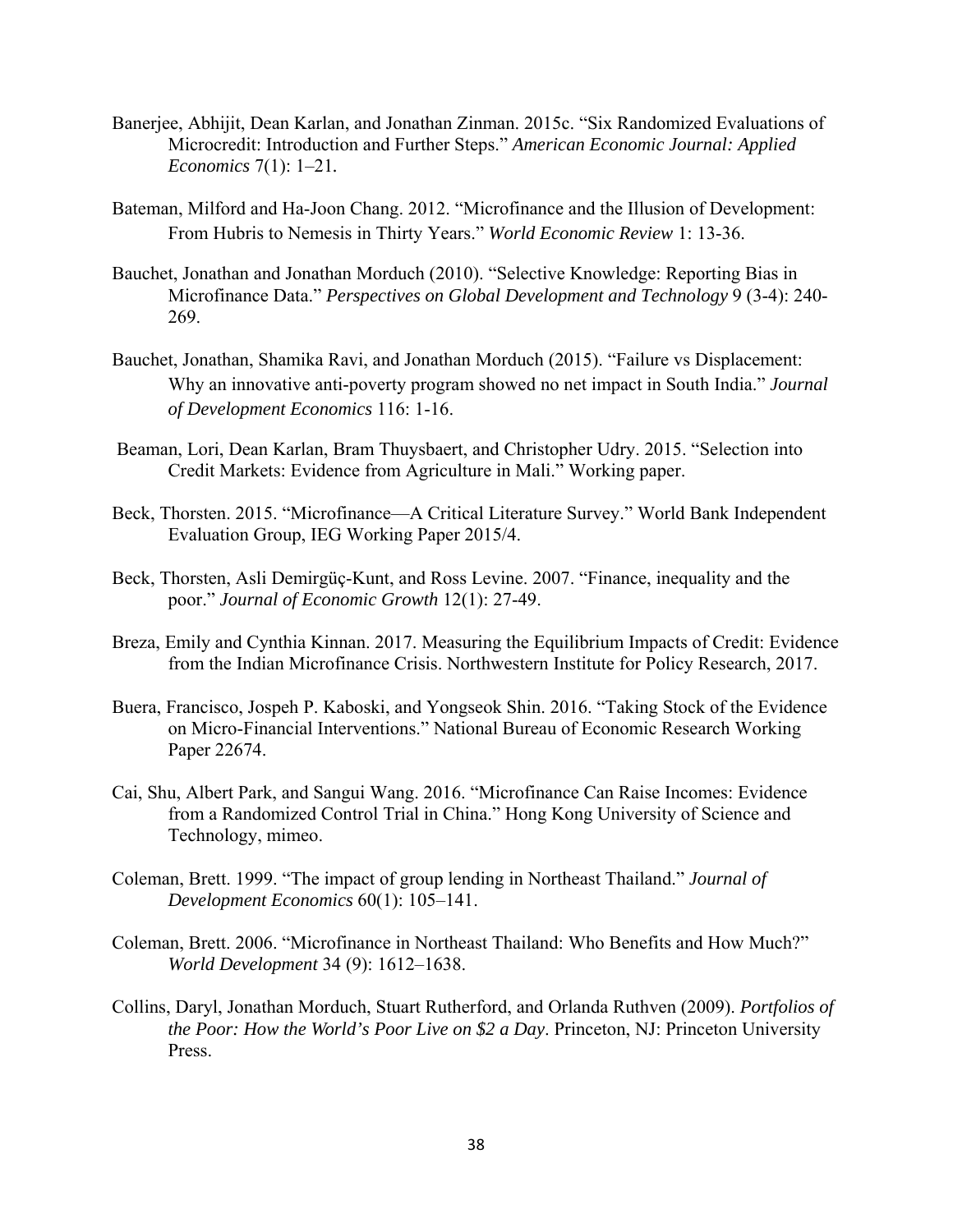- Conning, Jonathan and Jonathan Morduch (2011). "Microfinance and Social Investment." *Annual Review of Financial Economics*, vol. 3, ed. Robert Merton and Andrew Lo. 2011: 407-434.
- Crépon, Bruno, Florencia Devoto, Esther Duflo, and William Pariente. 2015. "Estimating the Impact of Microcredit on Those Who Take It Up: Evidence from a Randomized Experiment in Morocco." *American Economic Journal: Applied Economics*, 7(1): 123- 150.
- Cull, Robert, Asli Demirgüç-Kunt, and Jonathan Morduch. 2017. "The Microfinance Business Model: Enduring Subsidy and Modest Profit." World Bank Policy Research Working Paper 7786.
- Cull, Robert, Asli Demirgüç-Kunt and Jonathan Morduch. 2014. "Banks and Microbanks," *Journal of Financial Services Research*, 46(1): 1-53.
- Cull, Robert, Asli Demirgüç-Kunt and Jonathan Morduch. 2011. "Does Regulatory Supervision Curtail Microfinance Profitability and Outreach?" *World Development*, 39(6): 949-965.
- Cull, Robert, Asli Demirgüç-Kunt, and Jonathan Morduch. 2009. "Microfinance Meets the Market." *Journal of Economic Perspectives* 23(1),Winter: 167-192.
- Cull, Robert, Sergio Navajas, Ippei Nishida, and Renate Zeiler. 2015. "A New Index of the Business Environment for Microfinance." *World Development*, 70(C): 357-388.
- Deaton, Angus. 1992. *Understanding Consumption*. Oxford: Oxford University Press/Clarendon.
- de Mel, Suresh, David McKenzie, and Christopher Woodruff. 2008. "Returns to Capital in Microenterprises: Evidence from a Field Experiment." *Quarterly Journal of Economics*  123(4): 1329-1372.
- Dehejia, Rajeev, Heather Montgomery, and Jonathan Morduch. 2012. "Do interest rates matter? Credit demand in the Dhaka Slums." *Journal of Development Economics* 47 (2): 437 - 499.
- Emran, M. Shahe, A.K.M Mahbub Morshed, and Joseph E. Stiglitz. "Microfinance and Missing Markets." Columbia University, Southern Illinois University Carbondale, Columbia University. Working paper, April.
- Fafchamps. Marcel, David McKenzie, Simon Quinn, and Christopher Woodruff. 2013. "Microenterprise Growth and the Flypaper Effect: Evidence from a Randomized Experiment in Ghana." University of Oxford, mimeo.
- Field, Erica, Abraham Holland, and Rohini Pande. 2016. "Microcredit: Points of Promise." Harvard Kennedy School Faculty Research Working Paper Series RWP16-036.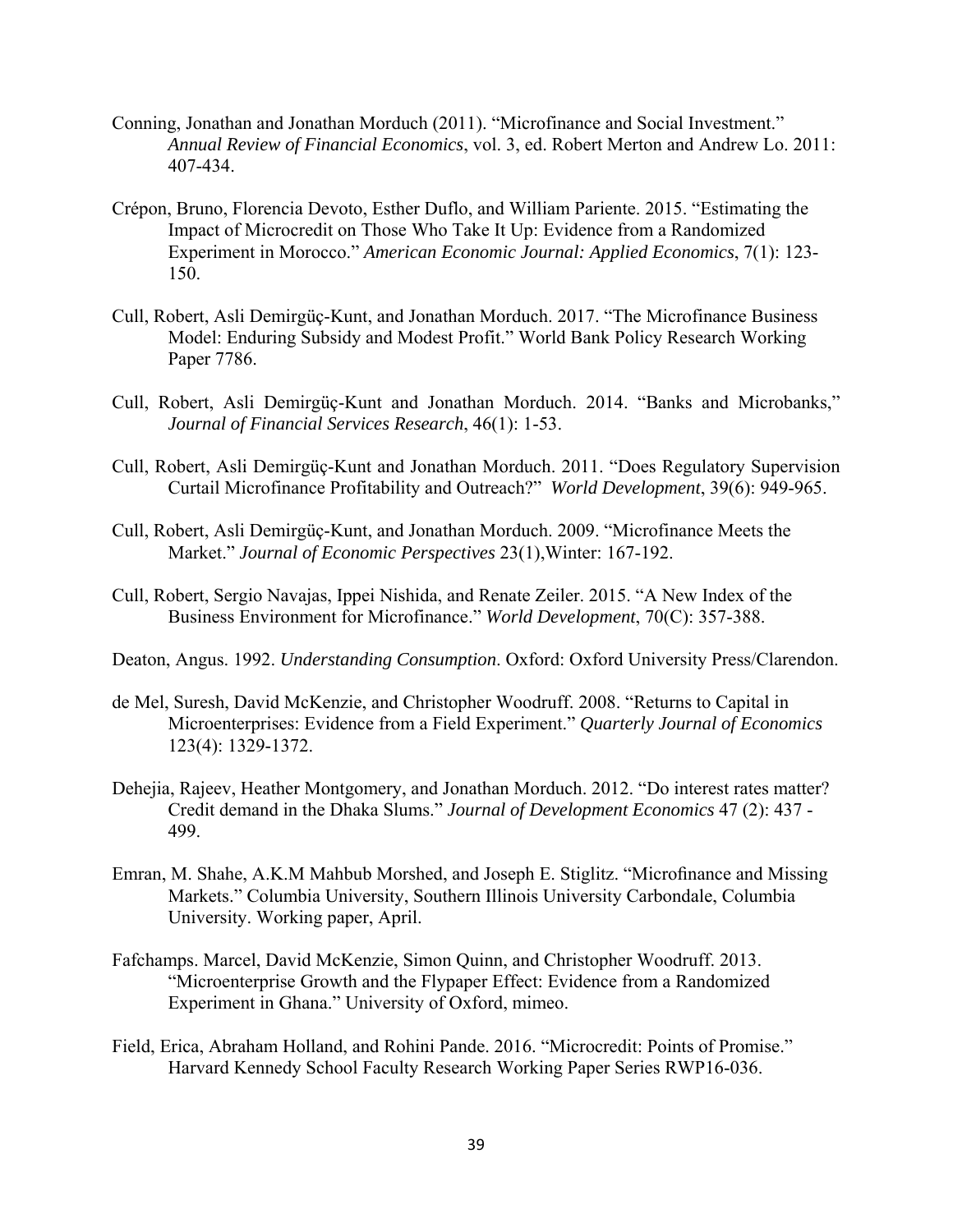- Field, Erica, Rohini Pande, John Papp, and Natalia Rigol. 2013. "Does the Classic Microfinance Model Discourage Entrepreneurship among the Poor? Experimental Evidence from India." *American Economic Review*, 103(6): 2196-2226.
- Gertler, P., D.I. Levine, and E. Moretti. 2009. "Do Microfinance Programs Help Families Insure Consumption Against Illness?" *Journal of Health Economics*, 183: 257-73.
- Ghatak, Maitreesh and Timothy Guinnane. 1999. "The economics of lending with joint liability: theory and practice." *Journal of Development Economics* 60: 195–228.
- Guérin, Isabelle, Santosh Kumar and Isabelle Agier. 2010. "Microfinance and Women's Empowerment: Do Relationships Between Women Matter? Lessons from rural Southern India." Centre for Research on Microfinance, Univerite Libre de Bruxelles.
- Guérin, Isabelle, Labie, Marc and Servet, Jean-Michel. 2015. *The Crises of Microcredit*. London: Zed Books.
- Hartarska, Valentina and Denis Nadolnyak. 2007. "Do regulated microfinance institutions achieve better sustainability and outreach?" *Applied Economics* 39: 1207-1222.
- Helms, Brigit. 2006. *Access for All: Building Inclusive Financial Systems* (An Excerpt). Washington DC: CGAP.
- Hermes, Neils and Robert Lensink (2011). "Microfinance: Its Impact, Outreach, and Sustainability." *World Development* 39(6): 875-881.
- Hermes, Neils, Robert Lensink, and Aljar Meesters (2011). "Outreach and Efficiency of Microfinance Institutions." *World Development* 39(6): 938-948.
- Hudon, Marek and Daniel Traca (2011). "On the Efficiency of Subsidies in Microfinance: An Empirical Inquiry." *World Development* 39(6): 966-973.
- Hulme, David and Mathilde Maitrot (2014). "Has Microfinance Lost Its Moral Compass?" *Economic and Political Weekly* 49 (48), November: 77-85.

Hulme, David and Paul Mosley (1996). *Finance Against Poverty*, Vol. 1, London: Routledge.

- Kaboski, Joseph, P. and Robert M. Townsend. 2012. "The Impact of Credit on Village Economies," *American Economic Journal: Applied Economics*, 4(2): 98-133.
- Karim, Lamia. 2011. *Microfinance and Its Discontents: Women in Debt in Bangladesh. Minneapolis*, MN: University of Minnesota Press.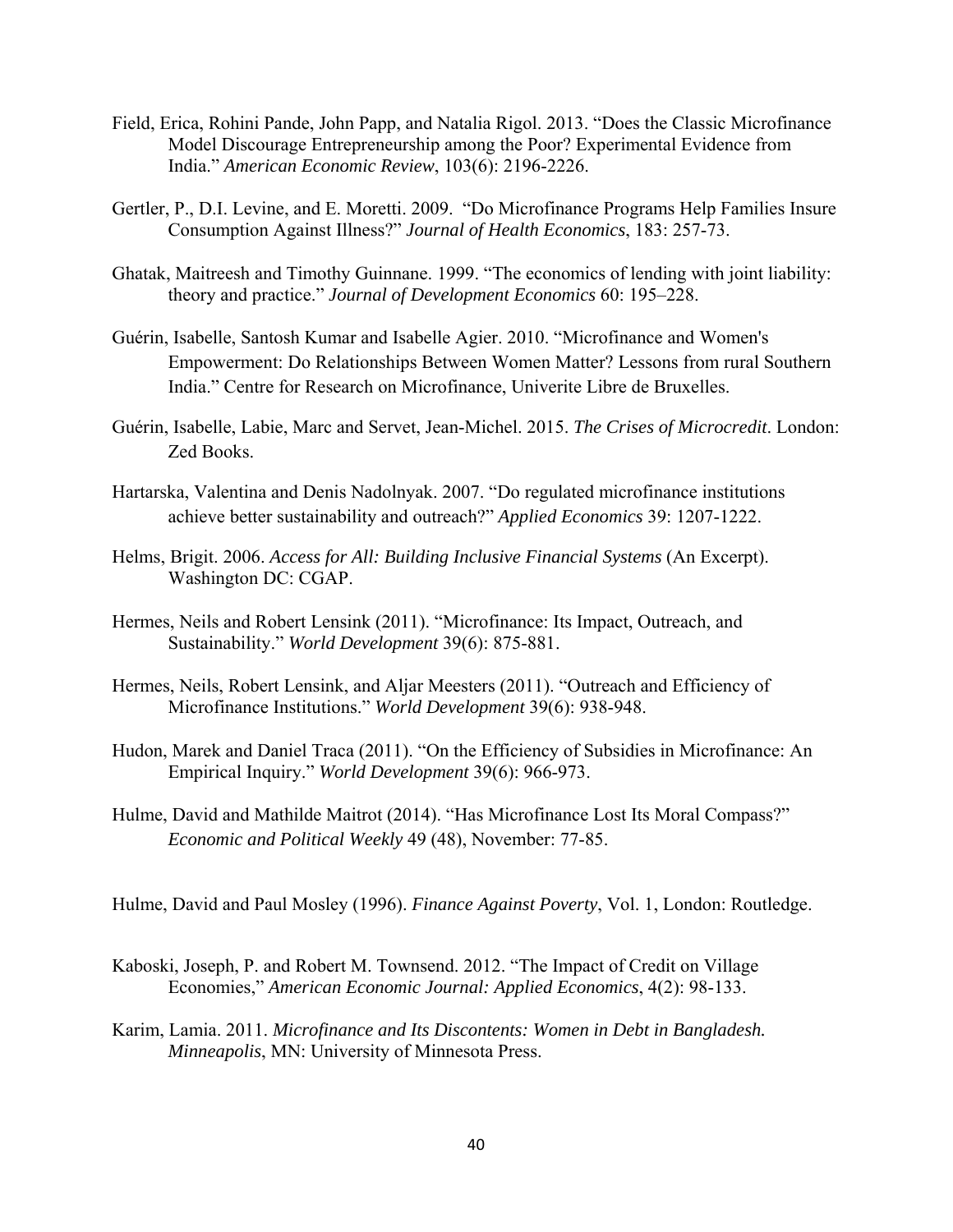- Karlan, Dean and Jonathan Morduch. 2009. "Access to Finance". In Dani Rodrik and Mark Rosenzweig, eds., *Handbook of Development Economics*, Volume 5. Amsterdam: Elsevier, pp. 4704 - 4784.
- Karlan, Dean and Jonathan Zinman. 2009. "Observing Unobservables: Identifying Information Asymmetries With a Consumer Credit Field Experiment." *Econometrica* 77 (6): 1993– 2008.
- Karlan, Dean and Jonathan Zinman. 2016. "Long-Run Price Elasticities of Demand for Credit: Evidence from a Countrywide Field Experiment in Mexico." Working paper, Yale University and Dartmouth College.
- Karlan, Dean, Jake Kendall, Rebecca Mann, Rohini Pande, Tavneet Suri, and Jonathan Zinman. 2016. "Research and Impacts of Digital Financial Services." NBER Working Paper No. 22633.
- La Porta, Rafael, and Andrei Shleifer. 2014. "Informality and Development." *Journal of Economic Perspectives* 28(3): 109-26.
- McIntosh, Craig and Bruce Wydick, 2005. "Competition and Microfinance." *Journal of Development Economics*, 78(2): 271-298.
- McKenzie, David. 2015. "Identifying and Spurring High-Growth Entrepreneurship: Experimental Evidence from a Business Plan Competition." World Bank policy research working paper 7391.
- McKenzie, David and Christopher Woodruff. 2008. "Experimental Evidence on Returns to Capital and Access to Finance in Mexico." *World Bank Economic Review*, 22(3): 457- 482.
- Meager, Rachel. 2016. "Aggregating Distributional Treatment Effects: A Bayesian Hierarchical Analysis of the Microcredit Literature." MIT Department of Economics, working paper.
- Mersland, Roy. 2009. "The Cost of Ownership in Micro-Finance Organizations. *World Development* 37(2): 469-478.
- Mersland, Roy, and R. Øystein Strøm. 2009. "Performance and governance in microfinance institutions." *Journal of Banking and Finance* 33(4) (April): 662-669.
- MIX Market (2017). *Global Outreach & Financial Performance Benchmark Report 2015.* Washington, DC: The MIX Market.
- Morduch, Jonathan. 2000. "The microfinance schism." *World Development* 28(4) (April): 617– 629.
- Mossman. Matt. 2015. "Moving Beyond Microcredit." *The New Yorker*. November 2, 2015.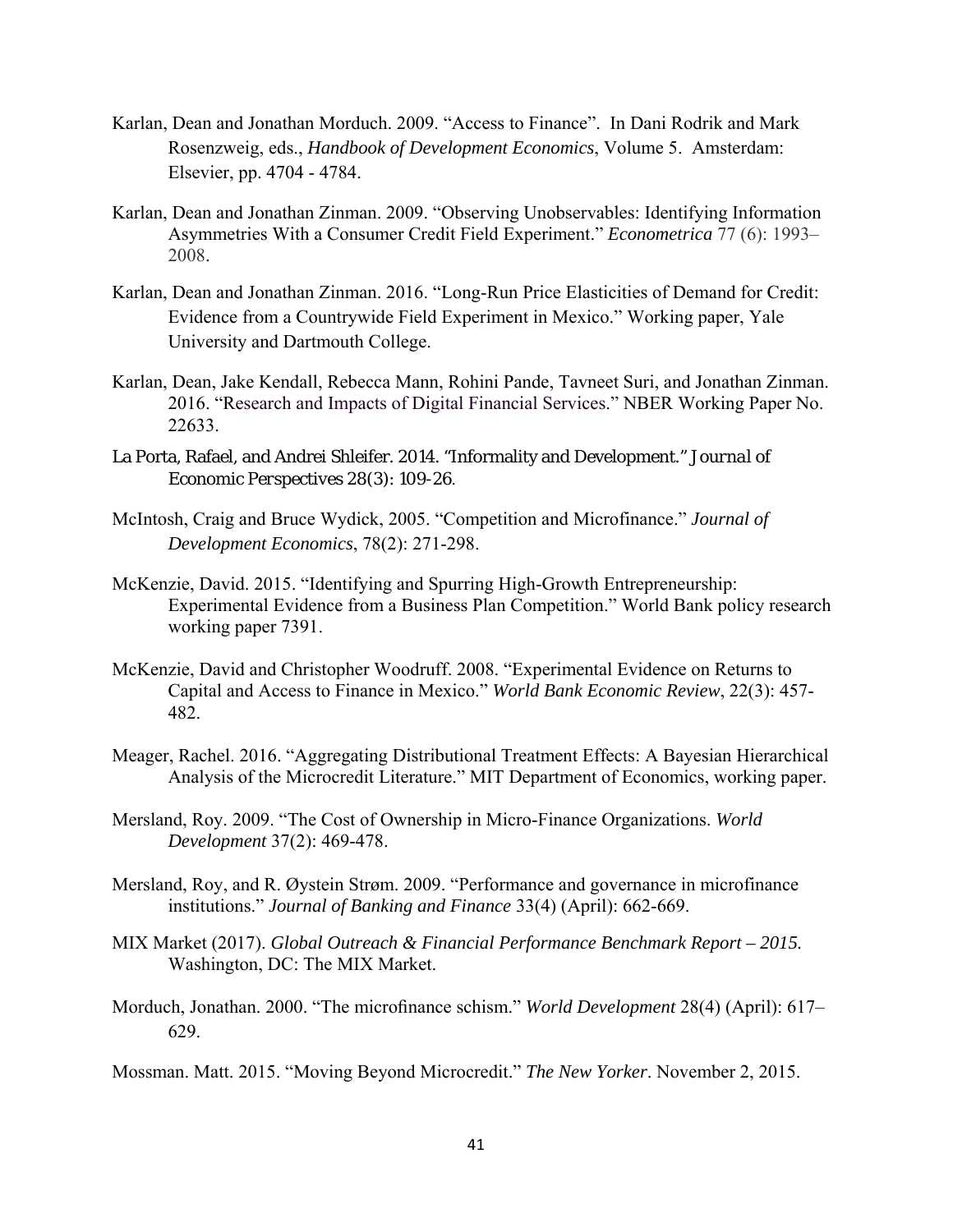- Morvant-Roux, S., I. Guérin, M. Roesch, J.-Y. Moisseron, "Adding value to randomization with qualitative analysis: The case of microcredit in rural morocco," *World Development*, 56 (2014), pp. 302–312.
- Pitt, Mark M. and Shahidur R. Khandker (1998) "The Impact of Group-Based Credit on Poor Households in Bangladesh: Does the Gender of Participants Matter?" *Journal of Political Economy* 106(5), pp. 958–96.
- Pritchett, Lant and Justin Sandefur (2015). "Learning from Experiments when Context Matters." *American Economic Review: Papers & Proceedings*, 105(5): 471–475.
- Rajbanshi Ram, Meng Huang, and Bruce Wydick. 2015. "Measuring Microfinance: Assessing the Conflict between Practitioners and Researchers with Evidence from Nepal." *World Development*.
- Roodman, David (2011). *Due Diligence: An Impertinent Inquiry Into Microfinance*. Washington, DC: Center for Global Development.
- Roodman, David and Jonathan Morduch (2014). "The Impact of Microcredit on the Poor in Bangladesh: Revisiting the Evidence." *Journal of Development Studies* 50 (4), April: 583-604.
- Rosenberg, Richard (2009). "The New Moneylenders: Are the Poor Being Exploited by High Microcredit Interest Rates?" CGAP Occasional Paper 15. Washington, DC: Consultative Group to Assist the Poor.
- Rutherford, Stuart with Sukhwinder Arora. 2009. *The Poor and their Money,* 2nd edition. Bourton on Dunsmore, Warwickshire, UK: Practical Action Publishing.
- Samphantharak, Krislert and Robert Townsend. 2009. *Households as Corporate Firms: An Analysis of Household Finance Using Integrated Household Surveys and Corporate Financial Accounting*. Cambridge, UK: Cambridge University Press/Econometric Society.
- Schicks, Jessica. 2013. "The Definition and Causes of Microfinance Over-Indebtedness: A Customer Protection Point of View." *Oxford Development Studies* 41: S95-S116.
- Schreiner, Mark and Jacob Yaron (2001). *Development Finance Institutions: Measuring their Subsidy*. Washington, DC: The World Bank.
- Singh, Nirvikar. 2017. "Financial Inclusion: Concepts, Issues and Policies for India." Department of Economics University of California, Santa Cruz and International Growth Center.
- Sinha, F., Sinha, S., Copestake, J. & Arora, S. 2017. *Much Still to Do: Microfinance and the Long Journey to Financial Inclusion in India.* Report, Oxford Policy Management.